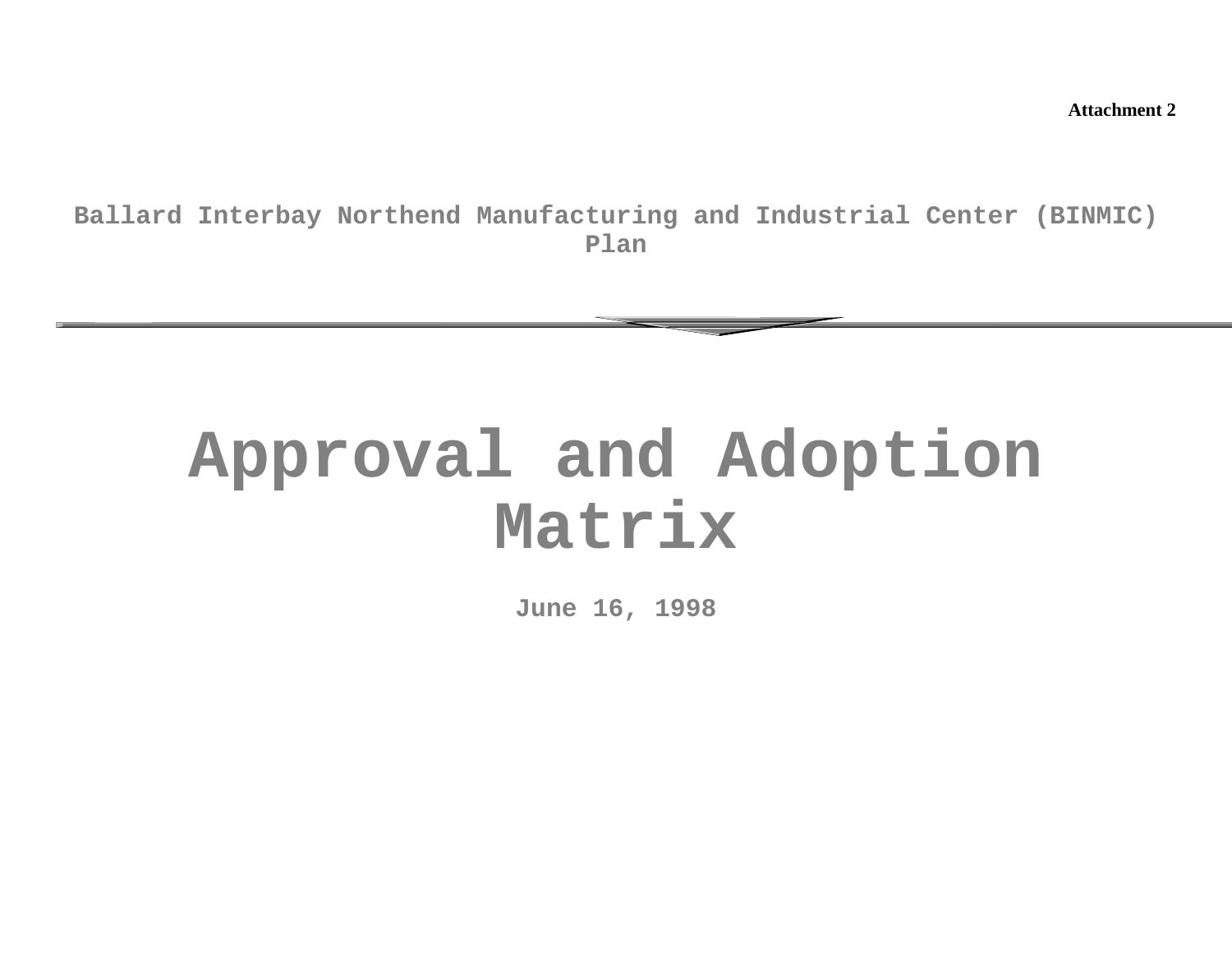| Item $#$       | <b>Activity</b>                                                                                                                                                                                                                                                                                                                           | Priority | Time<br>Frame              | Cost<br>Estimate                                        | Recommended<br>Neighborhood<br>Action                                             | Implementor                                                              | <b>Executive Response</b>                                                                                                                                                                                                         | <b>Recommended Executive</b><br>Action                                                       | <b>Council Action Taken</b>                                                                                                                                                                                                                                                                                                                                                                                   |
|----------------|-------------------------------------------------------------------------------------------------------------------------------------------------------------------------------------------------------------------------------------------------------------------------------------------------------------------------------------------|----------|----------------------------|---------------------------------------------------------|-----------------------------------------------------------------------------------|--------------------------------------------------------------------------|-----------------------------------------------------------------------------------------------------------------------------------------------------------------------------------------------------------------------------------|----------------------------------------------------------------------------------------------|---------------------------------------------------------------------------------------------------------------------------------------------------------------------------------------------------------------------------------------------------------------------------------------------------------------------------------------------------------------------------------------------------------------|
| T1             | Ballard Bridge and Fremont Bridge<br>Maintenance. Support planned<br>maintenance for Fremont and Ballard<br>Bridge electrical and mechanical<br>systems and bridge approaches.                                                                                                                                                            | High     | $1-6$<br>years             | \$16.6<br>million for<br>all work<br>on both<br>bridges | Include in CIP<br>and /or new bond<br>proposal.                                   | SeaTran                                                                  | The Fremont Bridge approach<br>replace-ment and the Ballard Bridge<br>electrical /mechanical rehabilitation<br>were in the recently defeated<br>Transportation Bond Issue, and<br>continue to be high on SeaTran's<br>needs list. | Include as high priority in<br>SeaTran's unfunded needs<br>list.                             | C3, C4<br>Approve Exec.'s Rec. Action with<br>following addition: Consider with<br>overall neighborhood plan<br>implementation funding issues.                                                                                                                                                                                                                                                                |
| T <sub>2</sub> | SR 99/Alaskan Way Viaduct. Support<br>continued evaluation regarding the best<br>action for the Viaduct.                                                                                                                                                                                                                                  | High     | Study in<br>$1-2$<br>years | \$500,000<br>for study                                  | Council/SeaTran:<br>advocate funding<br>for statewide<br>transportation<br>study. | WSDOT,<br>Legislature,<br>(SeaTran)                                      | This is a State action item. They<br>have a current project for repaving<br>major portions of SR 99. SeaTran<br>supports maintaining the Viaduct.                                                                                 | Send a letter of support to<br>Legislature and WSDOT.                                        | C <sub>2</sub><br>Approve Exec.'s Rec. Action.                                                                                                                                                                                                                                                                                                                                                                |
| T3             | 15th Avenue/Elliott Avenue West Signal<br>Interconnect. Update the signal<br>controllers at 16 intersections in the 15th<br>Avenue West and Elliott West corridor.<br>Interconnect these signals, and connect<br>the signal system with main computer at<br>SeaTran to improve traffic flow through<br>the corridor.                      | High     | $1-2$<br>years             | Approxim<br>ately<br>\$210,000                          | Include in CIP.                                                                   | SeaTran                                                                  | The 15th Avenue West project<br>currently in design and funded for<br>construction, includes interconnection<br>of the signals along this corridor.                                                                               | Project underway and to be<br>complete in 1998.                                              | C <sub>1</sub><br>Approve Exec.'s Rec. Action.                                                                                                                                                                                                                                                                                                                                                                |
| T <sub>4</sub> | Directional Signing To and From<br>BINMIC. Develop a comprehensive<br>signing program to guide drivers,<br>particularly truck drivers, to the BINMIC<br>and back to the regional highway<br>system. The signs would direct drivers<br>to existing City designated principal<br>arterials and major truck streets.                         | High     | $1-2$<br>years             | \$4,700<br>for $16$<br>signs                            | Include as opera-<br>tional Budget<br>Item.                                       | SeaTran for<br>City streets<br>and WSDOT<br>for SR99 and<br>Interstate 5 | SeaTran supports the review of the<br>current signing and making changes<br>as needed to reinforce the use of the<br>Major Truck Streets and assist truck<br>travel to and from BINMIC.                                           | Include as SeaTran project<br>in 1998 with existing funds.                                   | C <sub>2</sub><br>Approve Exec.'s Rec. Action with<br>following clarification: SeaTran will<br>install 16 signs in 1998.                                                                                                                                                                                                                                                                                      |
| T <sub>5</sub> | Shilshole Avenue Through Traffic<br>Reduction. Consider the following<br>measures which could be implemented<br>individually or as a package:<br>a) Adjust the timing and phasing of<br>the signal system on NW Market<br>Street to progress traffic turning<br>from Leary Way onto westbound<br>Market Street through 24th Avenue<br>NW. | High     | $1-2$<br>years             | \$10,000<br>\$30,000                                    | Include in CIP.                                                                   | SeaTran                                                                  | SeaTran generally supports this<br>concept and suggests that it be<br>coordinated with the Ballard<br>Neighborhood Plan.                                                                                                          | Upon completion of Crown<br>Hill/ Ballard plan consider<br>adding to unfunded needs<br>list. | C.4<br>Approve Exec.'s Rec. Action with<br>following addition and clarification: 1)<br>Consider with overall neighborhood<br>plan implementation funding issues<br>and 2) City's decision on this item is<br>not contingent upon consistency with<br>Crown Hill/Ballard -- once that Plan is<br>complete, City will review issue and<br>make decisions based on input from<br>both plans, balancing of needs, |

#### BINMIC 6/15/98

Page 1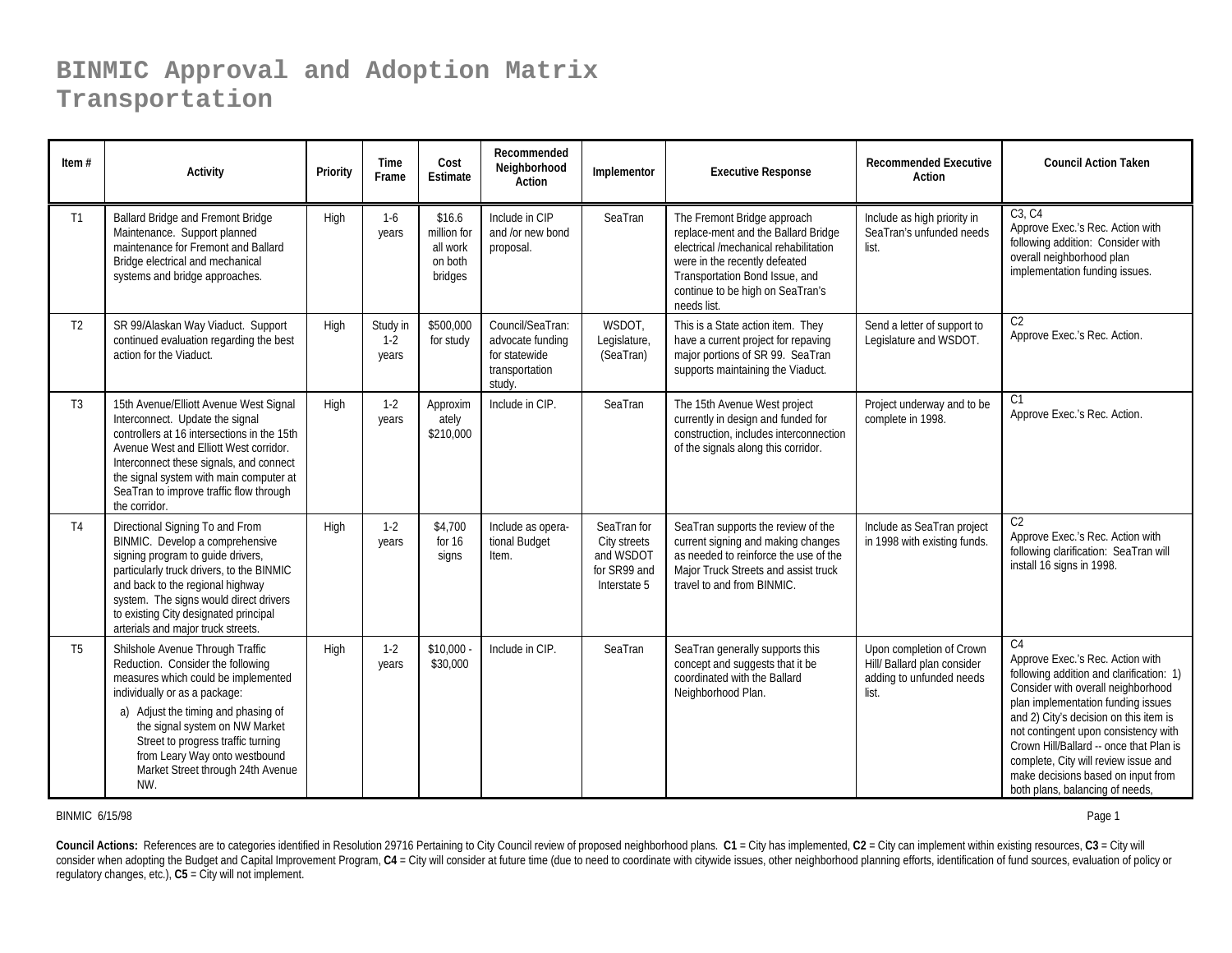| Item $#$       | <b>Activity</b>                                                                                                                                                                                                                                                                                                                                                                                                                                                                                                                                                                                                                                                                                              | Priority | Time<br>Frame  | Cost<br>Estimate                        | Recommended<br>Neighborhood<br>Action                             | Implementor                                              | <b>Executive Response</b>                                                                                                                         | <b>Recommended Executive</b><br><b>Action</b>      | <b>Council Action Taken</b>                                                                                                                    |
|----------------|--------------------------------------------------------------------------------------------------------------------------------------------------------------------------------------------------------------------------------------------------------------------------------------------------------------------------------------------------------------------------------------------------------------------------------------------------------------------------------------------------------------------------------------------------------------------------------------------------------------------------------------------------------------------------------------------------------------|----------|----------------|-----------------------------------------|-------------------------------------------------------------------|----------------------------------------------------------|---------------------------------------------------------------------------------------------------------------------------------------------------|----------------------------------------------------|------------------------------------------------------------------------------------------------------------------------------------------------|
|                | b) Reconfigure Shilshole Avenue's<br>northbound approach to NW<br>Market Street to provide two full<br>lanes: a left-turn-only lane and a<br>through-right lane.<br>c) Change the lane configuration on<br>southbound 24th Avenue NW<br>approaching the intersection with<br>NW Market Street. Instead of a<br>left, left-through and through-right<br>lane, provide a left, left-through,<br>and right-turn-only lane.<br>d) On eastbound Market Street,<br>eliminate the free right turn at<br>Shilshole Avenue NW.<br>e) Relocate or reconfigure the bus<br>stop on the north side of NW<br>Market Street (particularly the stop<br>just west of Leary Way NW) so that<br>buses don't need to stop in the |          |                |                                         |                                                                   |                                                          |                                                                                                                                                   |                                                    | priorities and interests, etc. Executive<br>will encourage planning areas to work<br>together and coordinate proposals.                        |
| T <sub>6</sub> | through traffic lane.<br>Leary Way/NW 36th Street Traffic<br>Signal Interconnect. Update the signal<br>controllers at each intersection,<br>providing loops which detect traffic on<br>the side streets and interconnecting<br>these signals to improve traffic flow<br>through the corridor.<br>Evaluate the feasibility of permissive left<br>turns at certain intersections (NW 46th<br>Street and NW 39th Street). Also<br>evaluate interconnecting the Leary Way<br>NW/15th Avenue NW intersection to<br>respond to Ballard Bridge openings.                                                                                                                                                            | High     | $3-6$<br>years | Approxim<br>ately<br>\$155,000          | Include in CIP or<br><b>Bond Issue</b><br>Listing.                | SeaTran                                                  | This project appears to be feasible.                                                                                                              | SeaTran will add it to its<br>unfunded needs list. | C3. C4<br>Approve Exec.'s Rec. Action with<br>following addition: Consider with<br>overall neighborhood plan<br>implementation funding issues. |
| T7             | Low Ballard Rail Line Service<br>Continuance. Support the September<br>1997 agreement that establishes the<br>Ballard Terminal Rail Company (BTRC).                                                                                                                                                                                                                                                                                                                                                                                                                                                                                                                                                          | High     | Ongoing        | \$700,000<br>to<br>purchase<br>corridor | Franchise<br>approval by<br>ordinance (Grant<br>street use permit | Ballard<br><b>Terminal Rail</b><br>Company<br>(BTRC) and | Council just adopted Ordinance<br>118734 that provides BTRC with a<br>franchise to operate a short line<br>railroad on the north side of the Ship | Project completed.                                 | C1. C2<br>Approve Exec.'s Rec. Action with<br>following addition: SeaTran/OIR to<br>lobby the State for funds for rail bed<br>improvements.    |

BINMIC 6/15/98

Page 2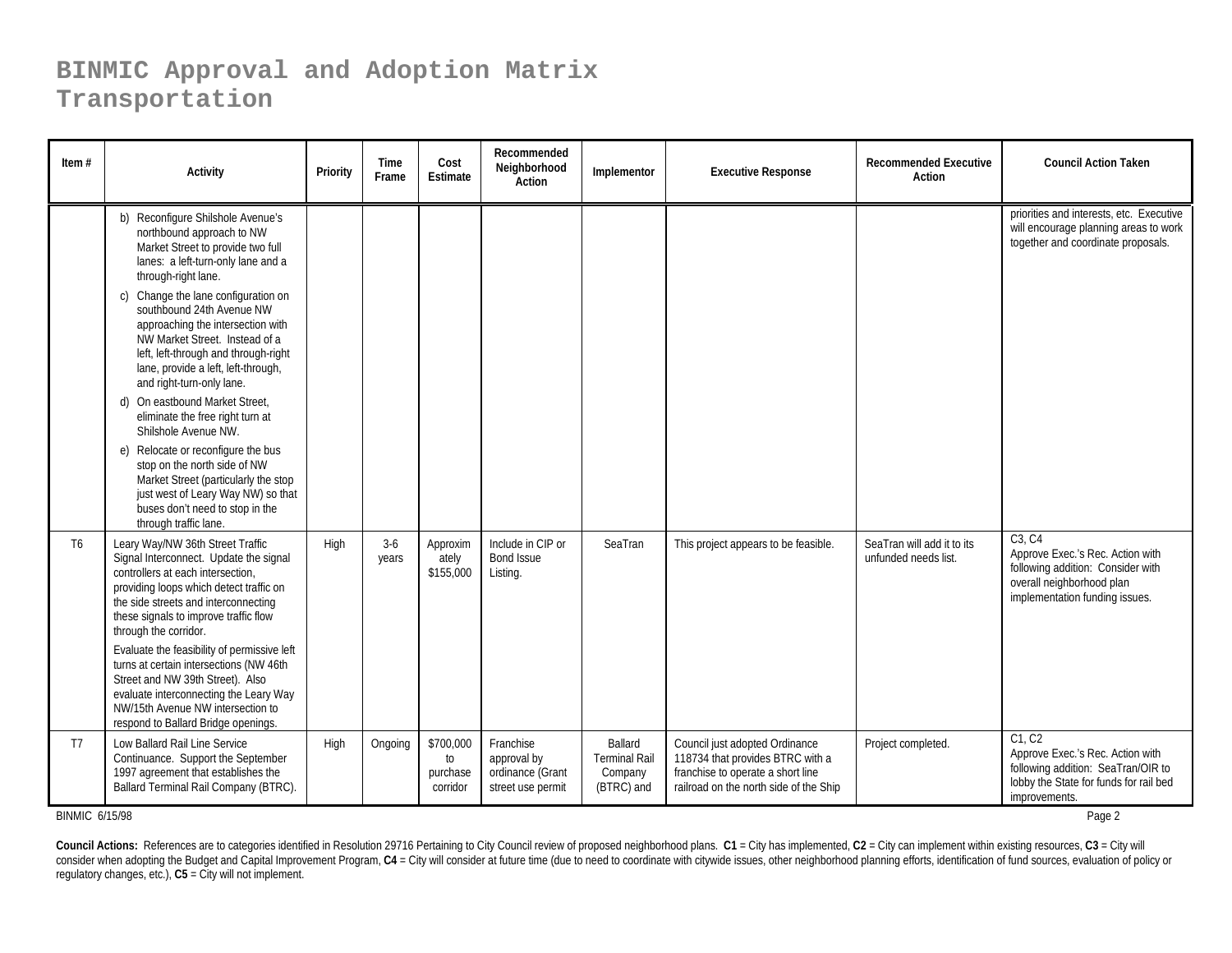| Item $#$       | Activity                                                                                                                                                                                                                                                                                                                                                                                                                                                                                                                                                                                                                                                                                                                                                                                    | Priority | <b>Time</b><br>Frame | Cost<br>Estimate                                           | Recommended<br>Neighborhood<br>Action                                                                              | Implementor | <b>Executive Response</b>                                                                                                                       | <b>Recommended Executive</b><br>Action                                                                                                                                                     | <b>Council Action Taken</b>                                                                                                                                                                                                                                                                                                                                                                                                                                                                                                                                                                                                                                                                             |
|----------------|---------------------------------------------------------------------------------------------------------------------------------------------------------------------------------------------------------------------------------------------------------------------------------------------------------------------------------------------------------------------------------------------------------------------------------------------------------------------------------------------------------------------------------------------------------------------------------------------------------------------------------------------------------------------------------------------------------------------------------------------------------------------------------------------|----------|----------------------|------------------------------------------------------------|--------------------------------------------------------------------------------------------------------------------|-------------|-------------------------------------------------------------------------------------------------------------------------------------------------|--------------------------------------------------------------------------------------------------------------------------------------------------------------------------------------------|---------------------------------------------------------------------------------------------------------------------------------------------------------------------------------------------------------------------------------------------------------------------------------------------------------------------------------------------------------------------------------------------------------------------------------------------------------------------------------------------------------------------------------------------------------------------------------------------------------------------------------------------------------------------------------------------------------|
|                | Lobby the State for funds for rail bed<br>improvement.                                                                                                                                                                                                                                                                                                                                                                                                                                                                                                                                                                                                                                                                                                                                      |          |                      |                                                            | /franchise).                                                                                                       | SeaTran     | Canal.                                                                                                                                          |                                                                                                                                                                                            |                                                                                                                                                                                                                                                                                                                                                                                                                                                                                                                                                                                                                                                                                                         |
| T <sub>8</sub> | Mercer Corridor Improvements East of<br>Seattle Center. Continue to pursue<br>major improvements in this corridor east<br>of Seattle Center, including: improved<br>access between SR 99 and Mercer<br>Street, continued access between the<br>Mercer Corridor and Westlake Avenue.<br>and an improved connection from east-<br>bound Denny Way to eastbound Mercer<br>Street. The recommendation does not<br>include any changes to Mercer Place.                                                                                                                                                                                                                                                                                                                                          | High     | $6+$<br>years        | Not yet<br>estimated                                       | Council: consider<br>bond measure for<br>major<br>improvements.<br>SeaTran:<br>evaluate<br>improvement<br>options. | SeaTran     | Any action on this recommendation<br>would have to be coordinated with the<br>Oueen Anne and South Lake Union<br>plans.                         | Defer until completion of the<br>Queen Anne and South<br>Lake Union plans, consider<br>adding to the SeaTran<br>unfunded needs list.                                                       | C3, C4<br>Approve Exec.'s Rec. Action with<br>following addition and clarification: 1)<br>Consider with overall neighborhood<br>plan implementation funding issues<br>and 2) City's decision on this items is<br>not contingent upon consistency with<br>Queen Anne and South Lake Union<br>Plans -- once those Plans are<br>complete, City will review issue and<br>make decisions based on input from<br>plans, balancing of needs, priorities<br>and interests, etc. Executive will<br>encourage planning areas to work<br>together and coordinate proposals                                                                                                                                         |
| T9             | Arterial Parking Restrictions. Modify or<br>add restrictions at the following<br>locations:<br>a) Elliott Avenue between Broad Street<br>and SR 99. Parking is currently<br>prohibited on the west side of this<br>street between 7 and 9 a.m. At a<br>minimum, extend this prohibition to<br>include the p.m. peak period.<br>However, a full-day prohibition<br>should be considered for parking<br>along the west curb since<br>congestion can occur on this street<br>throughout the day.<br>b) Western Avenue between SR 99<br>and Elliott Avenue. Parking<br>restrictions along this street vary<br>from block to block. Implement<br>consistent parking restrictions on<br>Western Avenue between SR 99<br>and Elliott Avenue West. New signs<br>should restrict parking from 6 to 9 | High     | $1 - 2$<br>years     | \$17,400<br>for an<br>estimated<br>232<br>parking<br>signs | Institute parking<br>restrictions.                                                                                 | SeaTran     | The recommended changes are not<br>necessary from a technical standpoint<br>but could be implemented if the<br>adjacent property owners concur. | 15th Avenue West will be<br>completed in 1998. (c)<br>Inform BINMIC about and<br>respond to petition<br>process and implement<br>the other locations if<br>petition process<br>successful. | C <sub>2</sub><br>Approve Exec.'s Rec. Action with<br>following clarifications and additions:<br>1) SeaTran is able to do work on<br>15th Ave. West (c) in 1998 because<br>of other work in that corridor; 2)<br>SeaTran will make other requested<br>changes as work is done in those<br>corridors; however, changes listed in<br>items a) and b) must also be<br>coordinated with other plans prior to<br>implementation; 3) SeaTran is not<br>required to obtain concurrence from<br>adjacent property owners, but will<br>consult with them prior to any action<br>and; 4) Executive will explore options<br>for avoiding petition process in cases<br>where neighborhood planning has<br>occurred. |

#### BINMIC 6/15/98

8 and the contract of the contract of the contract of the contract of the contract of the contract of the contract of the contract of the contract of the contract of the contract of the contract of the contract of the cont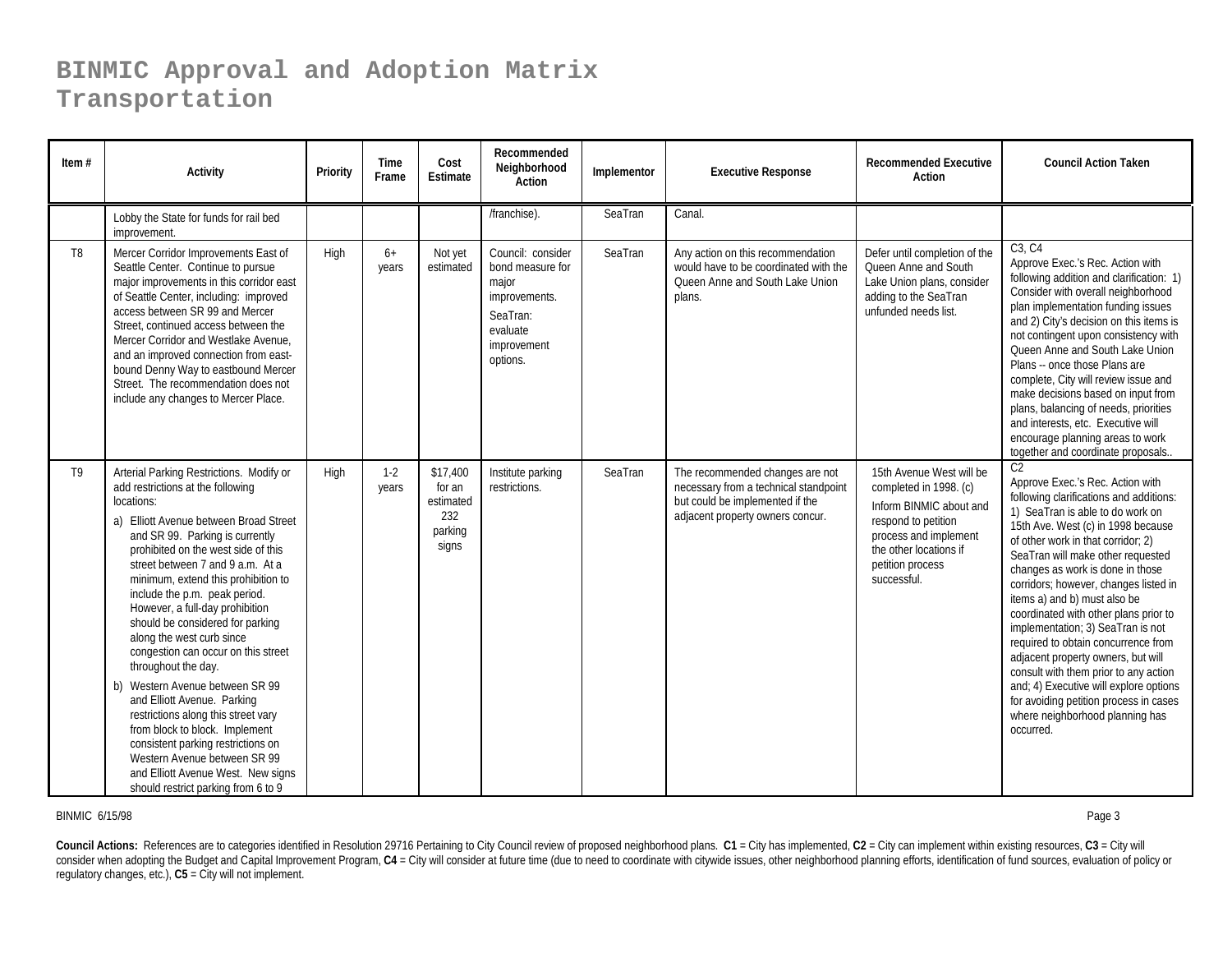| Item $#$        | <b>Activity</b>                                                                                                                                                                                                                                                                                                                                                                                                                                                                                                                                                                                                                                                                                                                                                                                                                                                                                                                                           | Priority | <b>Time</b><br>Frame | Cost<br>Estimate     | Recommended<br>Neighborhood<br>Action                              | Implementor | <b>Executive Response</b>                                                                                                                                                                                     | <b>Recommended Executive</b><br><b>Action</b> | <b>Council Action Taken</b>                                                                                      |
|-----------------|-----------------------------------------------------------------------------------------------------------------------------------------------------------------------------------------------------------------------------------------------------------------------------------------------------------------------------------------------------------------------------------------------------------------------------------------------------------------------------------------------------------------------------------------------------------------------------------------------------------------------------------------------------------------------------------------------------------------------------------------------------------------------------------------------------------------------------------------------------------------------------------------------------------------------------------------------------------|----------|----------------------|----------------------|--------------------------------------------------------------------|-------------|---------------------------------------------------------------------------------------------------------------------------------------------------------------------------------------------------------------|-----------------------------------------------|------------------------------------------------------------------------------------------------------------------|
|                 | a.m. and from 3 to 6 p.m.<br>c) 15th Avenue W from Garfield Street<br>to Dravus Street. Parking along the<br>east side of this street also varies<br>from block to block. Some of the<br>posted signs state, "No Parking 7 to<br>9 a.m. and 4 to 6 p.m." while others<br>state, "No Parking 3 to 6 p.m."<br>These parking restrictions do not<br>appear to adversely affect traffic<br>operations in the corridor, but may<br>be confusing to drivers.<br>d) Leary Way NW from NW 48th Street<br>to NW 36th Street. Parking on the<br>west<br>side of this street (southbound<br>traffic) is currently prohibited from 7<br>to 9 a.m. Extend this prohibition to<br>include the p.m. peak period<br>because the volume of southbound<br>traffic during the afternoon is high<br>enough to justify an additional lane<br>for traffic.<br>e) Elliott Avenue W north of W Mercer<br>Place. Existing on-street parking<br>located on the east side of Elliott |          |                      |                      |                                                                    |             |                                                                                                                                                                                                               |                                               |                                                                                                                  |
|                 | Avenue West just north of this<br>intersection can impede vehicles<br>that turn right from West Mercer<br>Place. Prohibit parking along the<br>first 50 feet of curb north of the<br>intersection to improve traffic<br>operations at this intersection.                                                                                                                                                                                                                                                                                                                                                                                                                                                                                                                                                                                                                                                                                                  |          |                      |                      |                                                                    |             |                                                                                                                                                                                                               |                                               |                                                                                                                  |
| T <sub>10</sub> | Burke-Gilman Trail Extension. Support<br>the agreement included in Ordinance<br>118734 and Resolution 29474 regarding<br>the alignment for the Burke-Gilman<br>Trail.                                                                                                                                                                                                                                                                                                                                                                                                                                                                                                                                                                                                                                                                                                                                                                                     | High     | $3-6$<br>years       | Not yet<br>estimated | Council/SeaTran:<br>continue to<br>support ordinance<br>in effect. | SeaTran     | Alternative routes were evaluated last<br>year. Resolution 29474 passed by<br>Council in November 1996, and<br>affirmed by Ordinance 118734 in<br>September 1997, established the<br>route for the B/G trail. | No additional action<br>required.             | C <sub>1</sub><br>Approve Exec.'s Rec. Action with<br>following clarification: City will<br>continue to support. |

#### BINMIC 6/15/98

Page 4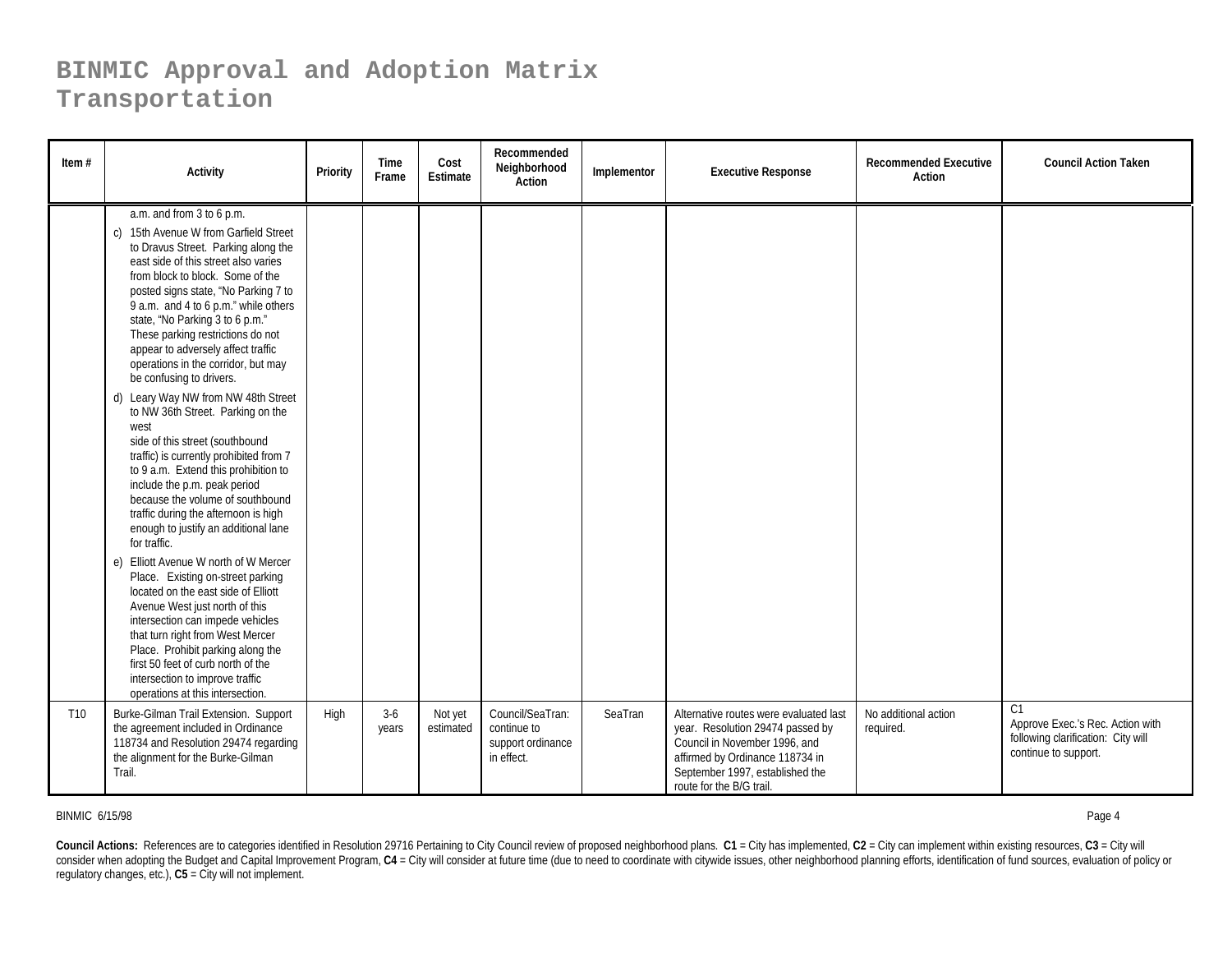| Item $#$        | <b>Activity</b>                                                                                                                                                                                                                                                                                                            | Priority    | <b>Time</b><br>Frame                                | Cost<br><b>Estimate</b>                                              | Recommended<br>Neighborhood<br>Action                                                  | Implementor | <b>Executive Response</b>                                                                                                                                                                                                                                                                                                                                                                                                                                                                                                                                                    | <b>Recommended Executive</b><br>Action                                                                                                                                    | <b>Council Action Taken</b>                                                                                                                                                                                                            |
|-----------------|----------------------------------------------------------------------------------------------------------------------------------------------------------------------------------------------------------------------------------------------------------------------------------------------------------------------------|-------------|-----------------------------------------------------|----------------------------------------------------------------------|----------------------------------------------------------------------------------------|-------------|------------------------------------------------------------------------------------------------------------------------------------------------------------------------------------------------------------------------------------------------------------------------------------------------------------------------------------------------------------------------------------------------------------------------------------------------------------------------------------------------------------------------------------------------------------------------------|---------------------------------------------------------------------------------------------------------------------------------------------------------------------------|----------------------------------------------------------------------------------------------------------------------------------------------------------------------------------------------------------------------------------------|
| T11             | Lake Union-Ship Canal Trail Extension.<br>Implement the recommendations in the<br>Lake Union Ship Canal Trail design as<br>specified in the BINMIC plan.                                                                                                                                                                   | High        | $3-6$<br>years                                      | \$10,000-<br>\$50,000                                                | Consider design<br>suggestions.                                                        | SeaTran     | All of these items are currently being<br>negotiated with BNSF and adjacent<br>property owners. SeaTran is<br>confident that everyone will be<br>satisfied with the outcome of the<br>negotiations. SeaTran will work<br>closely with abutting property owners<br>during the design phase - which has<br>yet to begin - to make sure the trail<br>operates safely and that impact on<br>surrounding businesses are as<br>minimal as possible. It is at that time<br>that the details of such things as<br>signage and physical separation of<br>the trail will be addressed. | Continue as 1998 work<br>item.                                                                                                                                            | C <sub>4</sub><br>Approve Exec.'s Rec. Action.                                                                                                                                                                                         |
| T <sub>12</sub> | SR 519 Improvements. Support the<br>planned improvements as specified in<br>the BINMIC plan, which would benefit<br>businesses in the BINMIC by providing<br>a reliable access route between the<br>BINMIC and Interstate 90 that would<br>bypass congestion in the Mercer<br>Corridor.                                    | High        | Phase I:<br>4 years;<br>Phase<br>$II: 12+$<br>years | Phase I:<br>\$73<br>million;<br>Phase II:<br>\$17<br>million         | Council/ SeaTran:<br>advocate for<br>state-wide<br>transportation<br>funding increase. | WSDOT       | The City is an active partner in the SR<br>519 Project. SeaTran will be lobbying<br>for transportation funds to complete<br>construction of the facility.                                                                                                                                                                                                                                                                                                                                                                                                                    | Send a letter of support to<br>WSDOT.                                                                                                                                     | C <sub>2</sub><br>Approve Exec.'s Rec. Action.                                                                                                                                                                                         |
| T <sub>13</sub> | Arterial Pavement Maintenance.<br>Repave 11 listed streets in the BINMIC<br>plan and maintain all arterials to and<br>within the BINMIC in good condition.                                                                                                                                                                 | High        | $1-6$<br>years                                      | Determin<br>ed by the<br>City on<br>project-<br>by-project<br>basis. | Include BINMIC<br>arterials in CIP<br>maintenance list.                                | SeaTran     | Both the current annual program and<br>the 1999 Annual Program, currently in<br>design, contain two arterials that are<br>in the BINMIC area.                                                                                                                                                                                                                                                                                                                                                                                                                                | Commit to repaving these<br>two arterials in 1998.                                                                                                                        | C2. C4<br>Approve Exec.'s Rec. Action with<br>following addition: SeaTran will<br>ensure the other nine arterials are<br>placed on the arterial pavement<br>maintenance list.                                                          |
| T <sub>14</sub> | Non-Arterial Pavement Maintenance.<br>Evaluate funding options for non-arterial<br>pavement repairs, and/or the ability to<br>combine paving projects with other utility<br>improvements such as drainage<br>improvements. Specific examples<br>include:<br>a) NW 42nd Street from Leary Way<br>NW to about 8th Avenue NW. | <b>High</b> | $1 - 6$<br>years                                    | Determin<br>ed by the<br>City on<br>project-<br>by-project<br>basis. | Provide funding<br>for upgrading<br>non-arterial<br>industrial streets.                | SeaTran     | Funding for non-arterial pavement<br>improvements are difficult to provide<br>due to other transportation priorities,<br>especially arterials where the bulk of<br>traffic occurs. However, the City has<br>attempted to develop funding sources<br>that could be used in conjunction with<br>private development resources<br>through the Street Utility and the                                                                                                                                                                                                            | The City will continue to try<br>to find funding sources for<br>non-arterial street<br>improvements and will<br>support the State Urban<br>Stabilization Act legislation. | C <sub>2</sub> . C <sub>4</sub><br>Approve Exec.'s Rec. Action with<br>following addition: SeaTran will<br>explore options for funding including<br>use of LID's report to the Council in<br>1999 with options and<br>recommendations. |

BINMIC 6/15/98

в общество в общество в общественность при открытить происходит в составительность при открытить в составитель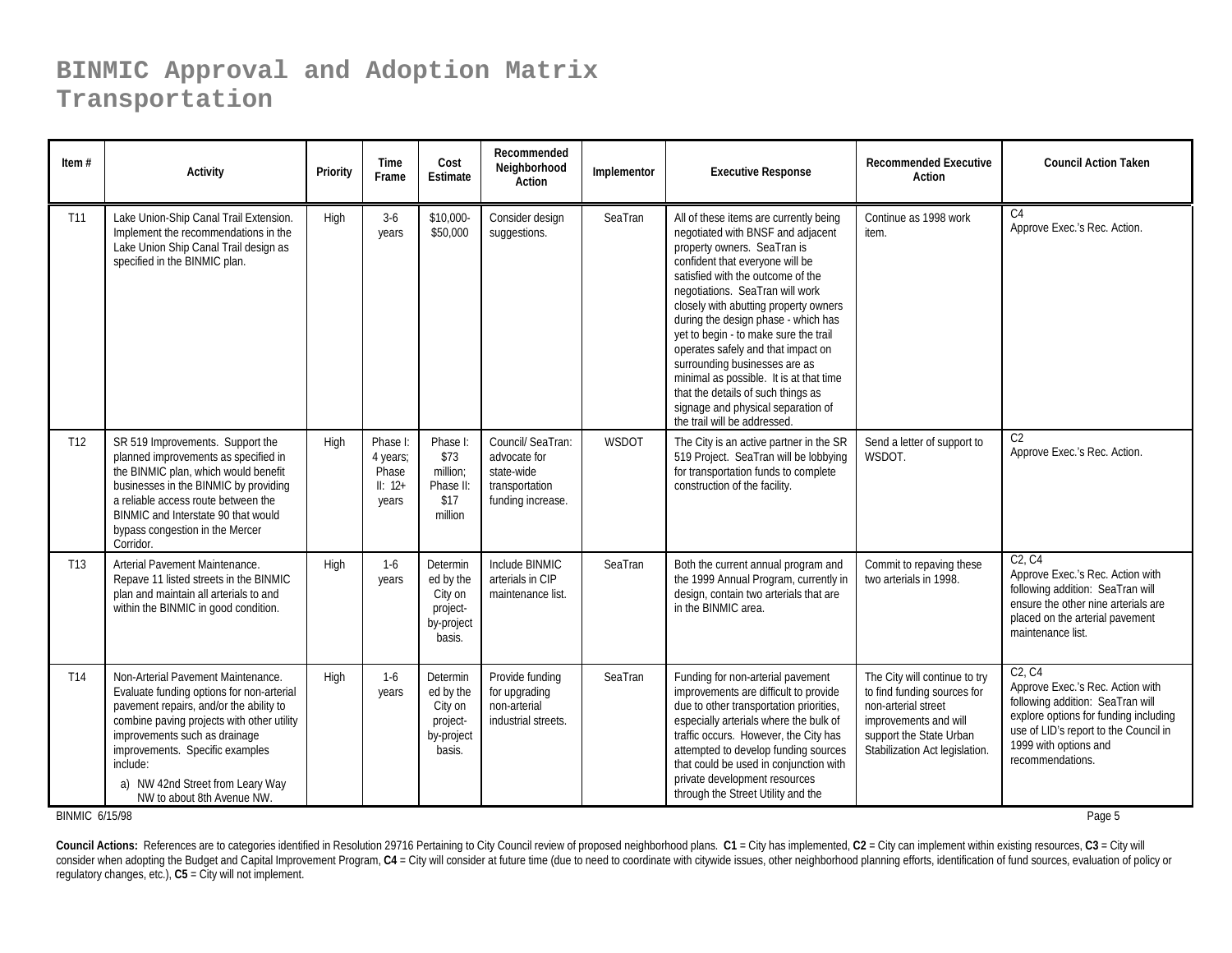| Item $#$        | <b>Activity</b>                                                                                                                                                                                                                                                                                                                                                                                                                                                                                                                                                                           | Priority | <b>Time</b><br>Frame | Cost<br>Estimate                                                                                          | Recommended<br>Neighborhood<br>Action | Implementor | <b>Executive Response</b>                                                                                                                                                                                                                                                                                                                                                                                                                                                                                                                                                                                                                                                                                                                                                              | <b>Recommended Executive</b><br><b>Action</b>                                                                                                        | <b>Council Action Taken</b>                                                                                                                                                                                                                                                                                                                                                                                                                                                                                                                                                                          |
|-----------------|-------------------------------------------------------------------------------------------------------------------------------------------------------------------------------------------------------------------------------------------------------------------------------------------------------------------------------------------------------------------------------------------------------------------------------------------------------------------------------------------------------------------------------------------------------------------------------------------|----------|----------------------|-----------------------------------------------------------------------------------------------------------|---------------------------------------|-------------|----------------------------------------------------------------------------------------------------------------------------------------------------------------------------------------------------------------------------------------------------------------------------------------------------------------------------------------------------------------------------------------------------------------------------------------------------------------------------------------------------------------------------------------------------------------------------------------------------------------------------------------------------------------------------------------------------------------------------------------------------------------------------------------|------------------------------------------------------------------------------------------------------------------------------------------------------|------------------------------------------------------------------------------------------------------------------------------------------------------------------------------------------------------------------------------------------------------------------------------------------------------------------------------------------------------------------------------------------------------------------------------------------------------------------------------------------------------------------------------------------------------------------------------------------------------|
|                 | b) NW 45th Street from 9th Avenue<br>NW to 15th Avenue NW.<br>c) 11th Avenue NW from Leary Way<br>NW to NW 45th Street.<br>d) 26th Avenue NW from NW Market<br>Street to NW 54th Street.                                                                                                                                                                                                                                                                                                                                                                                                  |          |                      |                                                                                                           |                                       |             | recently defeated bond issue. Be-<br>cause these streets are already<br>served by formal drainage systems,<br>SPU has no projects planned for<br>these locations in the near future.<br>Any funding solution would most likely<br>be used to provide public funds to an<br>enhanced Local Improvement District<br>(LID) in order to leverage funding<br>avail-able for street improvements<br>with private contributions and/or<br>industrial area users.<br>Legislation is being proposed in the<br>upcoming State legislative session<br>(State Urban Stabilization Act) to<br>create a modified form of urban<br>redevelopment financing where the<br>City can use future tax revenue from<br>economic development projects to<br>finance infrastructure needs for that<br>project. |                                                                                                                                                      |                                                                                                                                                                                                                                                                                                                                                                                                                                                                                                                                                                                                      |
| T <sub>15</sub> | Turning Radius Improvements. Improve<br>the turning radius to aid mobility for<br>trucks with a wheelbase of up to 63 feet<br>to and through the BINMIC at the<br>following locations:<br>a) Southeast corner of the Westlake<br>Avenue/Mercer Street intersection.<br>b) The proposed Galer Street ramp<br>which would serve Terminals 86<br>through 91.<br>c) West Dravus Street/15th Avenue<br>West interchange.<br>d) The Emerson Street/Nickerson<br>Street/15th Avenue intersection<br>including the radius between<br>southbound 15th Avenue West<br>and westbound Emerson Street, | High     | $1-6$<br>years       | \$10,000<br>\$20,000<br>per<br>corner;<br>more if<br>corner<br>radius is<br>located<br>on a<br>structure. | Develop radius<br>standards.          | SeaTran     | SeaTran has already adopted<br>quidelines for turning radii. They will<br>revisit the standards with respect to<br>Major Truck Streets in order to<br>enhance these routes for trucks as<br>SeaTran works in these areas.<br>SeaTran cannot, however,<br>categorically commit to the<br>accommodation of a particular truck<br>length or curb radius in all situations.<br>Problem areas for truck turns will be<br>addressed on a case-by-case basis.                                                                                                                                                                                                                                                                                                                                 | SeaTran will assess<br>feasibility of improving truck<br>radii at listed sites as part of<br>its 1998 work program.<br>(See T34 for related action.) | $C2$ . $C4$<br>Approve Exec.'s Rec. Action with<br>following additions: 1) SeaTran will<br>review its quidelines for turning radii<br>in 1998 and report to the Council with<br>recommendations related to possible<br>amendments. 2) For listed sites --<br>SeaTran will place sites on unfunded<br>needs list if appropriate after case-by-<br>case analysis. SeaTran will also<br>coordinate work on this item with<br>other neighborhood planning areas in<br>which listed sites are located, work on<br>related actions T34 and T40, and<br>issues related to pedestrian and<br>bicycle access. |

BINMIC 6/15/98

Page 6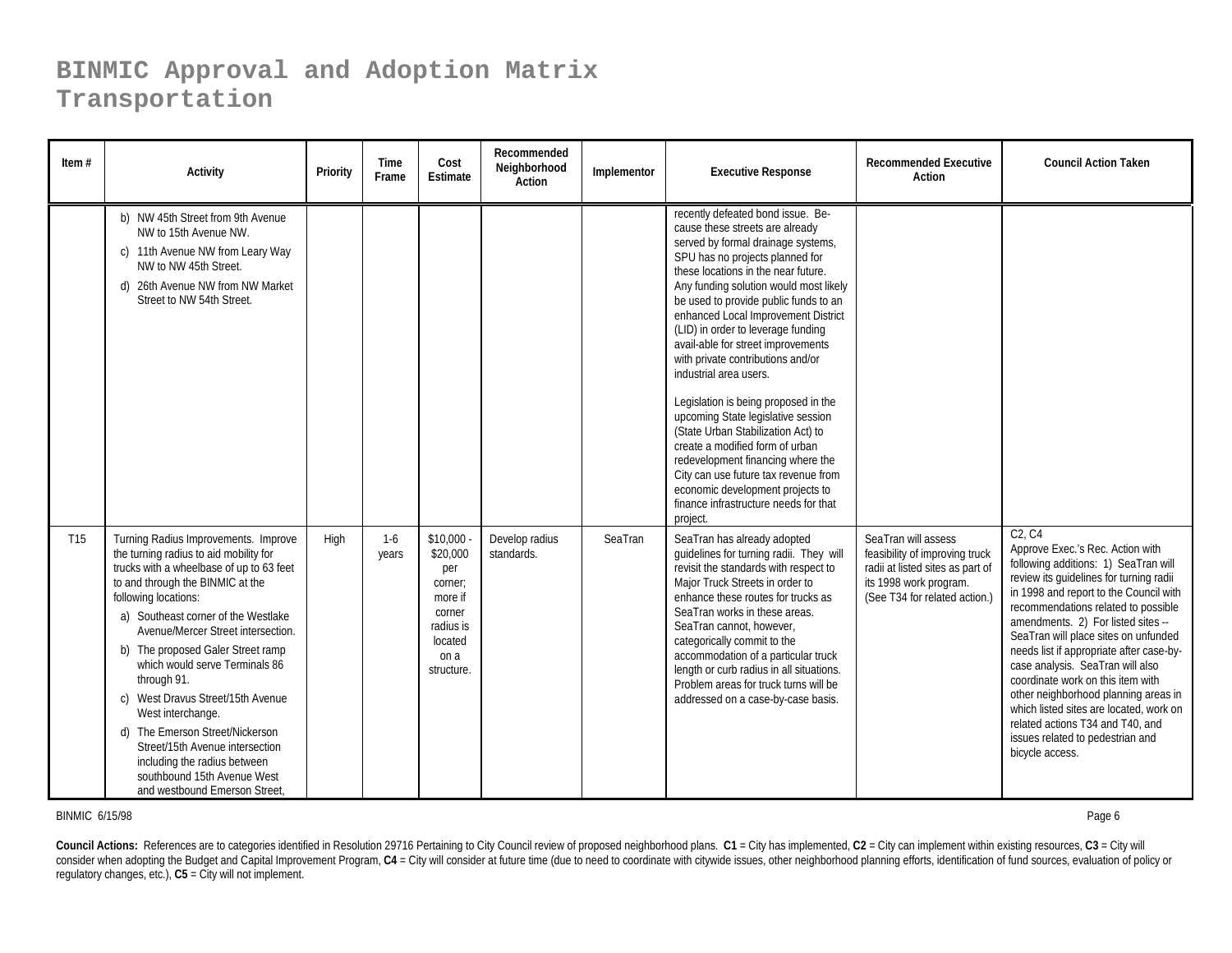| Item $#$        | <b>Activity</b>                                                                                                                                                                                                                                                                                                                                                                        | Priority | Time<br>Frame  | Cost<br><b>Estimate</b>                                                                                                           | Recommended<br>Neighborhood<br>Action                                                                                  | Implementor         | <b>Executive Response</b>                                                                                                                                                                                                                                                                                                                                                                                                                                                                                                        | <b>Recommended Executive</b><br>Action                                                                                           | <b>Council Action Taken</b>                                                                                                                                                                                                                                                                                                                                                                                                                                                            |
|-----------------|----------------------------------------------------------------------------------------------------------------------------------------------------------------------------------------------------------------------------------------------------------------------------------------------------------------------------------------------------------------------------------------|----------|----------------|-----------------------------------------------------------------------------------------------------------------------------------|------------------------------------------------------------------------------------------------------------------------|---------------------|----------------------------------------------------------------------------------------------------------------------------------------------------------------------------------------------------------------------------------------------------------------------------------------------------------------------------------------------------------------------------------------------------------------------------------------------------------------------------------------------------------------------------------|----------------------------------------------------------------------------------------------------------------------------------|----------------------------------------------------------------------------------------------------------------------------------------------------------------------------------------------------------------------------------------------------------------------------------------------------------------------------------------------------------------------------------------------------------------------------------------------------------------------------------------|
|                 | and the radius between<br>northbound 15th Avenue West and<br>the Emerson Street overpass.<br>e) Southeast corner of 15th Avenue<br>NW/NW 85th Street.<br>Southeast corner of the 20th<br>Avenue West/West Dravus Street<br>intersection.<br>g) Northwest corner of SR 99/North<br>105th Street intersection.<br>h) Northwest corner of the Interstate<br>5/Northgate Way intersection. |          |                |                                                                                                                                   |                                                                                                                        |                     |                                                                                                                                                                                                                                                                                                                                                                                                                                                                                                                                  |                                                                                                                                  |                                                                                                                                                                                                                                                                                                                                                                                                                                                                                        |
| T <sub>16</sub> | NW 46th Street. Implement the<br>measures indicated in the BINMIC plan,<br>on NW 46th Street to improve vehicular<br>movement to and from the BINMIC.                                                                                                                                                                                                                                  | High     | $1-2$<br>years | Staff<br>resources<br>only to<br>evaluate.<br>\$70,000-<br>\$100,000<br>to install<br>traffic<br>signal<br>and left<br>turn lane. | Install traffic signal<br>and review street<br>changes<br>proposed for<br>development of<br>Salmon Bay Site.           | SeaTran             | a) The traffic signal is on SeaTran's<br>Warranted Signal List. Signal is<br>feasible and could be built in<br>1998 if funds are available.<br>b) The commercial project<br>mitigation measures would<br>probably not be reconsidered<br>because the measures were<br>imposed based on projected<br>traffic volumes.                                                                                                                                                                                                             | Consider implementation<br>during 1998 if determined to<br>meet criteria prioritized from<br>SeaTran's Warranted<br>Signal List. | C <sub>2</sub> . C <sub>4</sub><br>Approve Exec.'s Rec. Action with<br>following clarifications: 1) In 1998,<br>SeaTran will conduct review of turn<br>lane. If turn lane is technically<br>feasible, SeaTran will install turn<br>signal and turn lane in 1998 or 1999;<br>and 2) SeaTran and DCLU will not<br>review permit conditions for<br>development of Salmon Bay site, but<br>will review additional mitigation<br>measures resulting from settlement<br>for Salmon Bay site. |
| T <sub>17</sub> | Single Occupant Vehicle Trip Reduction.<br>Support programs and improvements in<br>transit that would reduce the number of<br>single-occupant vehicles on city streets<br>and regional highways.                                                                                                                                                                                       | High     | $1-2$<br>years | Staff<br>resources<br>only                                                                                                        | Establish<br>thresholds for<br>transportation<br>management<br>plans (TMPs)<br>consistent with<br>other jurisdictions. | DCLU and<br>SeaTran | TMPs are important tools for reducing<br>the number of single-occupant<br>vehicles on the street system. As<br>mitigation measures are applied to<br>transportation impacts from<br>development proposals, TMPs are<br>reasonable and capable of being<br>accomplished. TMPs for small<br>industrial users aren't likely to be<br>onerous, publicizing bus schedules,<br>for example. TMPS only re-late to the<br>extent of impacts, which are likely to<br>be minimal. DCLU will be sensitive to<br>needs of BINMIC businesses. | Do not support change in<br>current practices.                                                                                   | C1<br>Approve Exec.'s Rec. Action with<br>following clarification: The City's TMP<br>thresholds, which differ from other<br>jurisdictions, are warranted in order to<br>respond to the transportation<br>conditions that exist in Seattle.                                                                                                                                                                                                                                             |

#### BINMIC 6/15/98

Page 7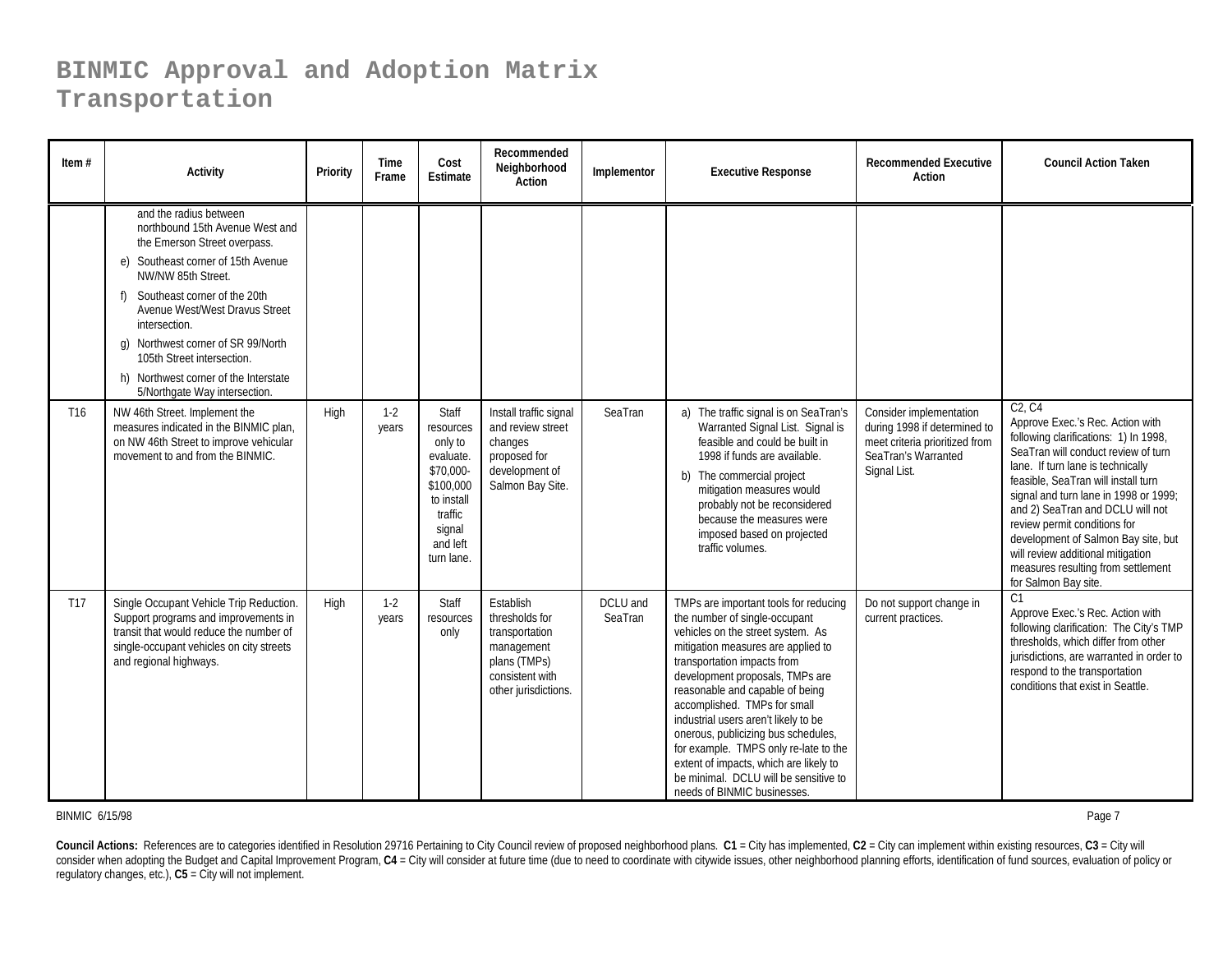| Item $#$        | <b>Activity</b>                                                                                                                                                                                                                                                                                                                                        | Priority | Time<br>Frame    | Cost<br>Estimate           | Recommended<br>Neighborhood<br><b>Action</b>                                             | Implementor                          | <b>Executive Response</b>                                                                                                                                                                                                                      | <b>Recommended Executive</b><br>Action                                                                                                      | <b>Council Action Taken</b>                                                                                                                                                                                                                                                                                                                                                                                                                                            |
|-----------------|--------------------------------------------------------------------------------------------------------------------------------------------------------------------------------------------------------------------------------------------------------------------------------------------------------------------------------------------------------|----------|------------------|----------------------------|------------------------------------------------------------------------------------------|--------------------------------------|------------------------------------------------------------------------------------------------------------------------------------------------------------------------------------------------------------------------------------------------|---------------------------------------------------------------------------------------------------------------------------------------------|------------------------------------------------------------------------------------------------------------------------------------------------------------------------------------------------------------------------------------------------------------------------------------------------------------------------------------------------------------------------------------------------------------------------------------------------------------------------|
| T18             | Ballard Bridge Maintenance Schedule.<br>Perform any construction-related lane<br>closures between 7 p.m. and 6 a.m. on<br>weekdays or on weekends.                                                                                                                                                                                                     | High     | Ongoing          | Not yet<br>estimated       | Give<br>consideration to<br>scheduling<br>maintenance.                                   | SeaTran                              | The effect on traffic is a primary<br>concern when maintenance activities<br>are scheduled: however, SeaTran<br>must also consider the adverse<br>effects of noise during the nighttime<br>hours.                                              | SeaTran will attempt to<br>schedule major<br>maintenance activities to<br>reduce the adverse effects<br>on weekday traffic.                 | C <sub>2</sub><br>Approve Exec.'s Rec. Action.                                                                                                                                                                                                                                                                                                                                                                                                                         |
| T <sub>19</sub> | Coordination for Large Lock<br>Maintenance. Work with the Army<br>Corps of Engineers to reinstate annual<br>meetings with affected parties, to<br>determine annual maintenance closures<br>and to assume greater responsibility for<br>maintaining a broad, annually updated<br>list of affected parties to be notified of<br>impending lock closures. | High     | Ongoing          | Staff<br>resources<br>only | OIR: Work with<br>Army Corps of<br>Engineers.<br>Army Corps:<br>Improve<br>notification. | Army Corps of<br>Engineers,<br>(OIR) | The City has begun discussions with<br>the Army Corps of Engineers to<br>improve notification to concerned<br>businesses and other governmental<br>jurisdictions.                                                                              | Complete discussions with<br>Army Corps in 1998.                                                                                            | C <sub>2</sub><br>Approve Exec.'s Rec. Action.                                                                                                                                                                                                                                                                                                                                                                                                                         |
| T <sub>20</sub> | <b>BNSF/RTA Rail Bridge Operations.</b><br>Limit extended closures of the Ship<br>Canal rail bridge for RTA commuter rail<br>traffic.                                                                                                                                                                                                                  | High     | $3-6$<br>years   | Not yet<br>estimated       | Track bridge oper-<br>ations to ensure<br>minimal closures.                              | Coast Guard,<br>RTA, (SPO)           | The City, though not implementor,<br>expects that RTA impacts will be<br>minimal.                                                                                                                                                              | Track as RTA comes on<br>line.                                                                                                              | C <sub>2</sub><br>Approve Exec.'s Rec. Action with<br>following correction and addition: 1)<br>Impacts will be reviewed through<br>RTA's Draft EIS which will address<br>the issue of the extent to which<br>increased train use of the railroad<br>bridge over the ship canal west of the<br>locks will interfere with marine traffic<br>going under the railroad bridge and 2)<br>Executive will ensure that BINMIC<br>has an opportunity to comment on the<br>DEIS. |
| T <sub>21</sub> | Galer Street Overpass. Design the<br>Galer Street overpass ramps such that,<br>if the Galer Street rail crossing were to<br>be closed to vehicular traffic, the new<br>ramps would include bicycle access and<br>would not significantly degrade area<br>intersection operations or truck access<br>to local businesses at Piers 86 through<br>91.     | High     | $1 - 2$<br>years | Staff<br>resources<br>only | Develop design<br>consistent with<br>recommendations                                     | SeaTran                              | Existing pedestrian, auto, truck, and<br>train conflicts at the Galer Street rail-<br>road crossing are likely to be exacer-<br>bated in the future due to increases in<br>train traffic. Pressure is likely to grow<br>to close the crossing. | Design the Galer Street<br>overpass so as to<br>accommodate all trucks and<br>to not preclude the possible<br>closure of the rail crossing. | C <sub>2</sub><br>Approve Exec.'s Rec. Action with<br>following addition: Include bicycle<br>and pedestrian access in design of<br>overpass.                                                                                                                                                                                                                                                                                                                           |
| T <sub>22</sub> | Truck Loading Requirements. Establish<br>criteria that would allow a business with                                                                                                                                                                                                                                                                     | High     | $1-2$<br>years   | Staff<br>resources         | DCLU/SeaTran:<br>develop criteria                                                        | DCLU,<br>SeaTran, and                | DCLU and SeaTran believe there<br>exists considerable discretion on                                                                                                                                                                            | DCLU will, in 1998, prepare<br>a Client Assistance Memo                                                                                     | C2. C3<br>Approve Exec.'s Rec. Action with                                                                                                                                                                                                                                                                                                                                                                                                                             |

BINMIC 6/15/98

Page 8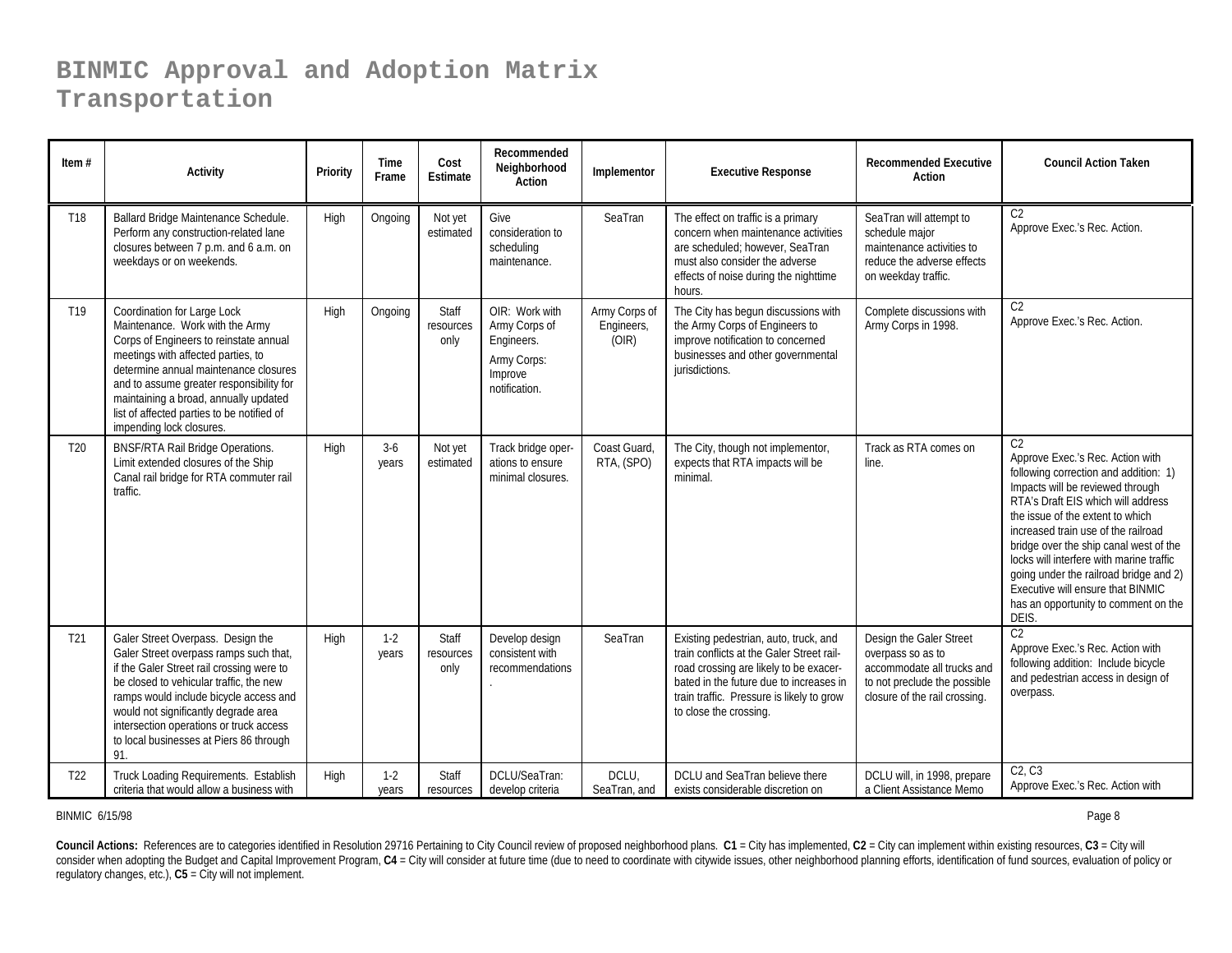| Item $#$        | <b>Activity</b>                                                                                                                                                                                                                                                                                                                                                                                                                                                                                                                                                                                                                                                                                                                                                                                                                                                                                                  | Priority | <b>Time</b><br>Frame | Cost<br><b>Estimate</b>                                                                                        | Recommended<br>Neighborhood<br>Action                                                                                 | Implementor         | <b>Executive Response</b>                                                                                                                                                                       | <b>Recommended Executive</b><br>Action                                                                                                                                                                                                                                                                                                     | <b>Council Action Taken</b>                                                                                                                                                                                      |
|-----------------|------------------------------------------------------------------------------------------------------------------------------------------------------------------------------------------------------------------------------------------------------------------------------------------------------------------------------------------------------------------------------------------------------------------------------------------------------------------------------------------------------------------------------------------------------------------------------------------------------------------------------------------------------------------------------------------------------------------------------------------------------------------------------------------------------------------------------------------------------------------------------------------------------------------|----------|----------------------|----------------------------------------------------------------------------------------------------------------|-----------------------------------------------------------------------------------------------------------------------|---------------------|-------------------------------------------------------------------------------------------------------------------------------------------------------------------------------------------------|--------------------------------------------------------------------------------------------------------------------------------------------------------------------------------------------------------------------------------------------------------------------------------------------------------------------------------------------|------------------------------------------------------------------------------------------------------------------------------------------------------------------------------------------------------------------|
|                 | limited site area to perform some<br>maneuvering off-site. These could<br>include items such as:<br>a) Restrict off-site truck maneuvering<br>to certain time periods that would<br>not affect traffic on minor or<br>principal arterials (for example, on-<br>street maneuvering allowed only<br>between 8 p.m. and 6 a.m.).<br>b) Allow loading from adjacent street<br>if a designated loading area is<br>available that can accommodate<br>potential truck volume and lengths.<br>c) Allow off-site truck maneuvering if<br>adequate sight distance to and<br>from the truck maneuvering area<br>can be provided.<br>d) Allow trucks to extend onto street<br>right-of-way if trucks would not<br>impede traffic, and would not be<br>parked at loading docks for<br>extended periods.<br>e) Develop and promote a<br>mechanism through which<br>businesses can easily apply for<br>curb-side loading zones. |          |                      | only for<br>land use<br>code<br>change;<br>\$200 per<br>loading<br>zone for<br>new signs<br>and curb<br>paint. | for Loading Zone<br>Waivers.<br>Council: Adopt<br>Land Use Code<br>Changes if<br>needed.                              | Council             | these issues, but recognizes that<br>additional information and clarity on<br>what situations may qualify for waiver<br>or modification would be beneficial.                                    | (CAM) to publicize and<br>clarify the existing loading<br>berth waiver process.<br>DCLU will consider<br>preparing a Director's Rule<br>or Land Use Code changes<br>to add criteria to better<br>clarify what situations may<br>qualify for a waiver or<br>modification; this could be<br>done in 1999 subject to the<br>1999/2000 budget. | following addition: DCLU will review<br>waiver requirements and report to<br>Council in 1999 with<br>recommendations for possible<br>amendments if warranted.                                                    |
| T <sub>23</sub> | SR 509 Extension. Support this<br>proposed project as it would improve<br>access between the BINMIC and areas<br>south of Tukwila.                                                                                                                                                                                                                                                                                                                                                                                                                                                                                                                                                                                                                                                                                                                                                                               | High     | $3-6$<br>years       | \$350<br>million                                                                                               | Council/SeaTran:<br>Express support<br>for statewide<br>transportation<br>funding in-crease<br>through<br>resolution. | WSDOT,<br>(SeaTran) | SeaTran supports this State project<br>as it would have a positive effect on<br>the movement of freight and goods.                                                                              | Send a letter of support in<br>1998.                                                                                                                                                                                                                                                                                                       | C <sub>4</sub><br>Approve Exec.'s Rec. Action.                                                                                                                                                                   |
| T <sub>24</sub> | <b>Ballard Avenue NW Circulation</b><br>Changes. Re-establish Ballard Avenue<br>for two-way traffic.                                                                                                                                                                                                                                                                                                                                                                                                                                                                                                                                                                                                                                                                                                                                                                                                             | High     | $1 - 2$<br>years     | \$5,000<br>\$15,000                                                                                            | Evaluate<br>feasibility.                                                                                              | SeaTran             | If recommendation is consistent with<br>the Crown Hill/ Ballard neighborhood<br>plan and if 60 percent of affected<br>business and property owners concur,<br>the project would be supportable. | Defer decision until<br>completion of Crown Hill/<br>Ballard neighborhood plan,<br>and implementation until<br>support shown by adjacent                                                                                                                                                                                                   | C <sub>4</sub><br>Approve Exec.'s Rec. Action with<br>following addition and clarifications:<br>1) SeaTran is not required to obtain<br>concurrence from adjacent property<br>owners, but will consult with them |

BINMIC 6/15/98

в общество в общество в собстановление в собстановление в собстановление в собстановление в собстановление в с<br>В собстановление в собстановление в собстановление в собстановление в собстановление в собстановление в собста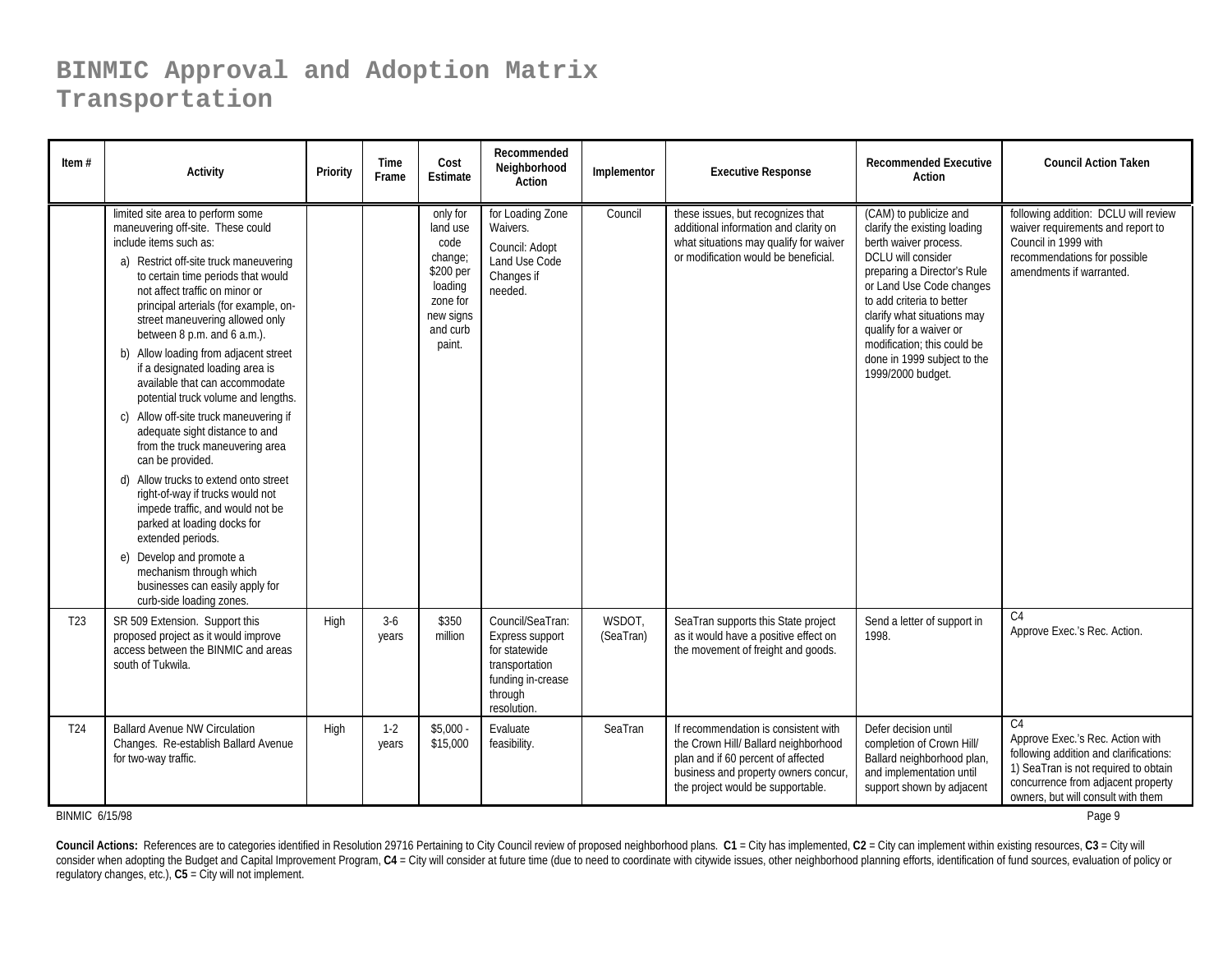| Item $#$              | <b>Activity</b>                                                                                                                                                                                                                                                                                                                                                                                                                                                                                                                                                 | Priority | Time<br>Frame    | Cost<br>Estimate                                                         | Recommended<br>Neighborhood<br>Action                                                                     | Implementor                      | <b>Executive Response</b>                                                                                                                                                                                                                                                                                                                                                                                                                                                  | <b>Recommended Executive</b><br>Action                                                                                                                                                                                                                                                      | <b>Council Action Taken</b>                                                                                                                                                                                                                                                                                                                                                                                                                                                   |
|-----------------------|-----------------------------------------------------------------------------------------------------------------------------------------------------------------------------------------------------------------------------------------------------------------------------------------------------------------------------------------------------------------------------------------------------------------------------------------------------------------------------------------------------------------------------------------------------------------|----------|------------------|--------------------------------------------------------------------------|-----------------------------------------------------------------------------------------------------------|----------------------------------|----------------------------------------------------------------------------------------------------------------------------------------------------------------------------------------------------------------------------------------------------------------------------------------------------------------------------------------------------------------------------------------------------------------------------------------------------------------------------|---------------------------------------------------------------------------------------------------------------------------------------------------------------------------------------------------------------------------------------------------------------------------------------------|-------------------------------------------------------------------------------------------------------------------------------------------------------------------------------------------------------------------------------------------------------------------------------------------------------------------------------------------------------------------------------------------------------------------------------------------------------------------------------|
|                       |                                                                                                                                                                                                                                                                                                                                                                                                                                                                                                                                                                 |          |                  |                                                                          |                                                                                                           |                                  |                                                                                                                                                                                                                                                                                                                                                                                                                                                                            | business and property<br>owners.                                                                                                                                                                                                                                                            | prior to any action and 2) City's<br>decision on this item is not contingent<br>upon consistency with Crown<br>Hill/Ballard Plan -- once that Plan is<br>complete, City will review issue and<br>make decisions based on input from<br>both plans, balancing of needs,<br>priorities and interests, etc. Executive<br>will encourage planning areas to work<br>together and coordinate proposals.                                                                             |
| T <sub>25</sub>       | Arterial and Truck Street Designation<br>Changes. Implement listed changes to<br>the Seattle Comprehensive Plan and<br>the Seattle Comprehensive<br>Transportation Plan.<br>a) Classify Elliott Avenue as a "major<br>truck street" between Broad Street<br>and SR 99.<br>b) Classify Western Avenue as a<br>"major truck street" between SR 99<br>and Broad Street.<br>c) Upgrade 21st Avenue West north<br>of West Emerson Place and West<br>Commodore Way between 21st<br>Avenue West and the locks from a<br>"collector arterial" to a "minor<br>arterial". | High     | $1 - 2$<br>years | <b>Staff</b><br>resources<br>only                                        | Council: Comp<br>Plan amendment<br>for truck street<br>change. SCTP<br>ordinance for<br>arterial changes. | SeaTran,<br>SPO, City<br>Council | If consistent with the Queen Anne<br>and Downtown neighborhood plans,<br>SeaTran would support the change in<br>the designation of Elliott Avenue and<br>Western Avenue as Major Truck<br>Streets and would propose this<br>change as a part of the annual Comp<br>Plan changes. SeaTran does not<br>believe it is appropriate to change the<br>arterial designation of 21st Avenue<br>West and West Commodore Way,<br>which meet the criteria for collector<br>arterials. | Defer action on Elliott<br>Avenue and Western<br>Avenue (a and b) until<br>completion of Queen<br>Anne and Downtown<br>plans. If consistent with<br>these plans, amend Comp<br>Plan and SCTP in 1998.<br>Do not approve the<br>proposal for 21st Ave<br>West and West<br>Commodore Way. (c) | C4. C5<br>Approve Exec.'s Rec. Action with<br>following clarification: City's decisions<br>on items that are deferred to other<br>plans is not contingent upon<br>consistency with other plans -- once<br>other plans are complete, City will<br>review issue and make decisions<br>based on input from all affected<br>plans, balancing of needs, priorities<br>and interests, etc. Executive will<br>encourage planning areas to work<br>together and coordinate proposals. |
| T <sub>26</sub>       | Ballard Bridge Opening Requirements.<br>It is recommended that the Coast Guard<br>District Commander review its existing<br>bridge operating procedures and<br>consider a longer maximum wait time for<br>recreational boat traffic on week-days<br>between 9:00 a.m. and 4:00 p.m. A<br>temporary change for 90 days could be<br>implemented to evaluate the effects of<br>this change.                                                                                                                                                                        | Medium   | $1-2$<br>years   | <b>Staff</b><br>resources<br>plus<br>minor<br>notifi-<br>cation<br>costs | Work with Coast<br>Guard to change<br>bridge policies.                                                    | Coast Guard,<br>(SeaTran)        | This is primarily a Coast Guard action<br>item. Coast Guard regulations<br>govern the operation of all our<br>bridges. These regulations allow the<br>operator to delay opening for no more<br>than ten minutes to allow vehicular<br>traffic to clear, and applies to all<br>marine traffic (commercial or pleasure<br>vessels). SeaTran would, however,<br>support a 90-day evaluation of the<br>proposal.                                                               | Direct SeaTran to write a<br>letter in 1998 to the Coast<br>Guard requesting a 90-day<br>evaluation of the proposal.                                                                                                                                                                        | C <sub>2</sub><br>Approve Exec.'s Rec. Action.                                                                                                                                                                                                                                                                                                                                                                                                                                |
| T <sub>27</sub>       | Shilshole Avenue NW/24th Avenue NW                                                                                                                                                                                                                                                                                                                                                                                                                                                                                                                              | Medium   | $3-6$            | Not yet                                                                  | Council: Review                                                                                           | SeaTran and                      | If this proposal is also supported by                                                                                                                                                                                                                                                                                                                                                                                                                                      | Future consideration                                                                                                                                                                                                                                                                        | C <sub>4</sub>                                                                                                                                                                                                                                                                                                                                                                                                                                                                |
| <b>BINMIC 6/15/98</b> |                                                                                                                                                                                                                                                                                                                                                                                                                                                                                                                                                                 |          |                  |                                                                          |                                                                                                           |                                  |                                                                                                                                                                                                                                                                                                                                                                                                                                                                            |                                                                                                                                                                                                                                                                                             | Page 10                                                                                                                                                                                                                                                                                                                                                                                                                                                                       |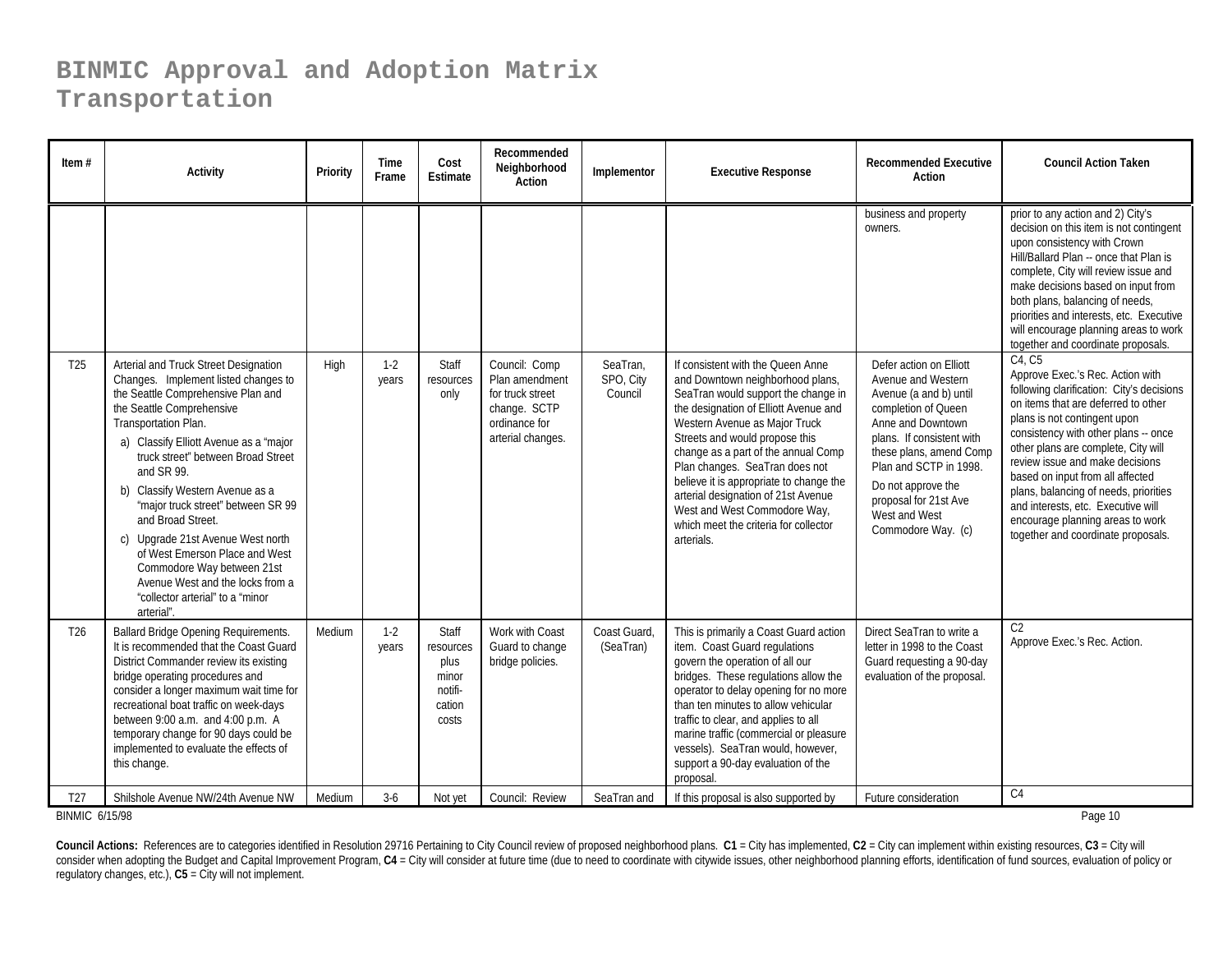| Item $#$                     | <b>Activity</b>                                                                                                                                                                                                                                                                                                                                                                                           | Priority | <b>Time</b><br>Frame          | Cost<br>Estimate                 | Recommended<br>Neighborhood<br>Action                                                                | Implementor                       | <b>Executive Response</b>                                                                                                                                                                                                                                                                                                                                                                                                     | <b>Recommended Executive</b><br>Action                                                                  | <b>Council Action Taken</b>                                                                                                                                                                                                                                                                                                                                                                                                                                                                                                                                                                        |
|------------------------------|-----------------------------------------------------------------------------------------------------------------------------------------------------------------------------------------------------------------------------------------------------------------------------------------------------------------------------------------------------------------------------------------------------------|----------|-------------------------------|----------------------------------|------------------------------------------------------------------------------------------------------|-----------------------------------|-------------------------------------------------------------------------------------------------------------------------------------------------------------------------------------------------------------------------------------------------------------------------------------------------------------------------------------------------------------------------------------------------------------------------------|---------------------------------------------------------------------------------------------------------|----------------------------------------------------------------------------------------------------------------------------------------------------------------------------------------------------------------------------------------------------------------------------------------------------------------------------------------------------------------------------------------------------------------------------------------------------------------------------------------------------------------------------------------------------------------------------------------------------|
|                              | Intersection Improvement. Study<br>relocating the intersection of Shilshole<br>NW/24th NW.                                                                                                                                                                                                                                                                                                                |          | years                         | estimated                        | property holdings<br>and evaluate<br>funding<br>possibilities.<br>SeaTran: Include<br>in future CIP. | Private<br>Property<br>Owners     | the Crown Hill/Ballard neighborhood<br>plan, and if the community<br>undertakes preliminary design,<br>SeaTran would consider the proposal                                                                                                                                                                                                                                                                                    | contingent upon neighbor-<br>hood support and<br>neighborhood conducted<br>preliminary design.          | Approve Exec.'s Rec. Action with<br>following clarification and addition:<br>SeaTran will place on unfunded<br>needs list if neighborhood<br>demonstrates support from adjacent<br>property owners and neighborhood<br>develops and submits conceptual<br>plan (rather than preliminary design).                                                                                                                                                                                                                                                                                                   |
| T <sub>28</sub>              | Pedestrian Route Under SR 99 near<br>Elliott /Western Avenues. Work with<br>developers of these properties to im-<br>plement a pedestrian connection<br>between Elliott Avenue/Bell Street and<br>the Pike Place Market area.                                                                                                                                                                             | Medium   | $1-2$<br>years                | Not yet<br>estimated             | Work with World<br><b>Trade Center</b><br>developer to<br>construct path.                            | SeaTran,<br>Private<br>Developers | SeaTran has required the World<br>Trade Center to implement this<br>recommendation, however, the World<br>Trade Center developer has dropped<br>this connection from their proposal.<br>Their current proposal is to<br>reconstruct the sidewalk adjacent to<br>their new development and relocate<br>the curb four feet to the East at the<br>crosswalk to improve the safety of<br>pedestrians across the ramp<br>entrance. | Negotiations have occurred<br>and project will not be<br>completed as per the<br>BINMIC recommendation. | C5<br>Approve Exec.'s Rec. Action with<br>following correction and clarification<br>and addition: 1) SeaTran had<br>requested, not required, the World<br>Trade Center to include the<br>connection in their proposal. The<br>World Trade Center did not do so,<br>and SeaTran does not have the<br>authority to require them to do so;<br>and 2) Executive will continue to look<br>for other ways to address truck,<br>pedestrian and bicycle safety issues.                                                                                                                                     |
| T <sub>29</sub>              | Holman Road/North 105th<br>Street/Greenwood Avenue North<br>Intersection. Upgrade the existing<br>signal system to include a new signal<br>controller and cabinet, as well as vehicle<br>and pedestrian detectors. The addition<br>of vehicle detection may require that the<br>existing pavement be upgraded as well<br>to prevent detection loops from breaking<br>because of an inadequate foundation. | Medium   | $3-6$<br>years                | \$50,000                         | Include in CIP or<br><b>Bond Issue</b><br>Listing.                                                   | SeaTran                           | The City supports this<br>recommendation.                                                                                                                                                                                                                                                                                                                                                                                     | SeaTran will add this to its<br>unfunded needs list.                                                    | C <sub>4</sub><br>Approve Exec.'s Rec. Action with<br>following additions and clarification:<br>1) Consider with overall neighborhood<br>plan implementation funding issues<br>and 2) hold for coordination with<br>Greenwood Plan. City's decision on<br>this items is not contingent upon<br>consistency with Greenwood Plan --<br>once that Plan is complete, City will<br>review issue and make decisions<br>based on input from both plans,<br>balancing of needs, priorities and<br>interests, etc. Executive will<br>encourage planning areas to work<br>together and coordinate proposals. |
| T30<br><b>BINMIC 6/15/98</b> | SR 99/Bridge Way Intersection<br>Improvements.<br>a) Restripe Bridge Way through the                                                                                                                                                                                                                                                                                                                      | Medium   | $1 - 2$<br>years<br>for $(a)$ | \$5,000<br>for $(a)$<br>and (b). | Implement the<br>proposal.                                                                           | SeaTran                           | The City supports these<br>recommendations.                                                                                                                                                                                                                                                                                                                                                                                   | SeaTran will add these to<br>its unfunded needs list.                                                   | C <sub>4</sub><br>Approve Exec.'s Rec. Action with<br>following additions: 1) Consider with<br>overall neighborhood plan<br>Page 11                                                                                                                                                                                                                                                                                                                                                                                                                                                                |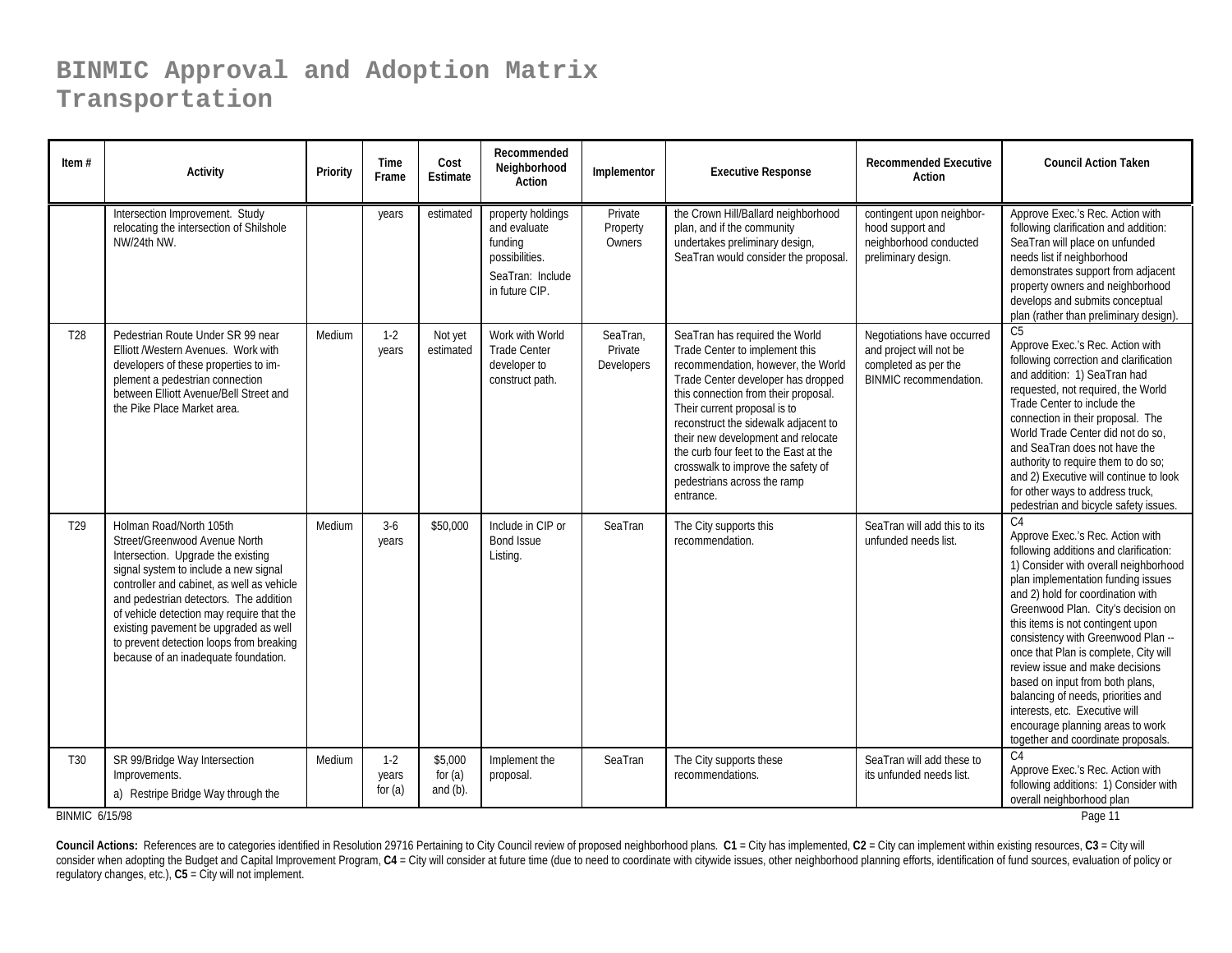| Item $#$        | Activity                                                                                                                                                                                                                                                                                                                                                                                                                                                                                                                                                                                                                 | Priority | Time<br>Frame                                                            | Cost<br>Estimate             | Recommended<br>Neighborhood<br>Action                                                                                               | Implementor                                                               | <b>Executive Response</b>                                                                                                                   | <b>Recommended Executive</b><br>Action                                                             | <b>Council Action Taken</b>                                                                                                                                                                                                                                                                                                                                                                                                                   |
|-----------------|--------------------------------------------------------------------------------------------------------------------------------------------------------------------------------------------------------------------------------------------------------------------------------------------------------------------------------------------------------------------------------------------------------------------------------------------------------------------------------------------------------------------------------------------------------------------------------------------------------------------------|----------|--------------------------------------------------------------------------|------------------------------|-------------------------------------------------------------------------------------------------------------------------------------|---------------------------------------------------------------------------|---------------------------------------------------------------------------------------------------------------------------------------------|----------------------------------------------------------------------------------------------------|-----------------------------------------------------------------------------------------------------------------------------------------------------------------------------------------------------------------------------------------------------------------------------------------------------------------------------------------------------------------------------------------------------------------------------------------------|
|                 | intersection to include a center, left-<br>turn lane.<br>b) In addition, install a channelization<br>island between the northbound off-<br>ramp and the southbound on-ramp<br>to provide a refuge lane for traffic<br>turning left from the off-ramp. Al-<br>lowing drivers on the northbound off-<br>ramp to make a two-step left turn to<br>Bridge Way-turn into the refuge<br>lane then merge with westbound<br>traffic-would improve the left-turn<br>level of service and reduce the<br>queue length at this location.<br>c) Install a signal at the SR 99<br>Northbound off-ramp/Bridge Way<br>North intersection. |          | and $(b)$ .<br>$3-6$<br>years<br>for $(c)$ .                             | \$20,000-<br>\$60,000<br>(c) |                                                                                                                                     |                                                                           |                                                                                                                                             |                                                                                                    | implementation funding issues and 2)<br>hold for coordination with Fremont<br>Plan. City's decision on this items is<br>not contingent upon consistency with<br>Fremont Plan -- once that Plan is<br>complete, City will review issue and<br>make decisions based on input from<br>both plans, balancing of needs,<br>priorities and interests, etc. Executive<br>will encourage planning areas to work<br>together and coordinate proposals. |
| T31             | Recommendation Deleted.                                                                                                                                                                                                                                                                                                                                                                                                                                                                                                                                                                                                  |          |                                                                          |                              |                                                                                                                                     |                                                                           |                                                                                                                                             |                                                                                                    |                                                                                                                                                                                                                                                                                                                                                                                                                                               |
| T32             | <b>Transportation Management</b><br>Association. Evaluate the feasibility of<br>establishing a TMA for BINMIC to assist<br>businesses with developing and<br>administering transportation demand<br>management strategies, work with King<br>County/Metro to enact changes in the<br>transit system, and assist members to<br>comply with regulatory requirements<br>such as the Commute Trip Reduction<br>law.                                                                                                                                                                                                          | Medium   | $1-2$<br>years                                                           | Not yet<br>estimated         | Evaluate TMA<br>options for<br><b>BINMIC.</b>                                                                                       | SeaTran or<br>WSDOT<br>Office of<br><b>Urban Mobility</b><br>or Metro.    | SeaTran will be happy to connect<br><b>BINMIC business owners with</b><br>existing programs. Liz Ranken is the<br>contact in SeaTran.       | Commitment to assist on<br>ongoing basis within<br>existing resources.                             | C <sub>2</sub><br>Approve Exec.'s Rec. Action with<br>following addition: Evaluate feasibility<br>of establishing a TMA for industrial<br>areas and report to Council in 1999<br>with recommendations.                                                                                                                                                                                                                                        |
| T <sub>33</sub> | Transit Improvements. Work with Metro<br>and RTA to implement transit service<br>improvements.<br>Potential ways to improve transit service<br>include:<br>a) Achieving 15-minute headways<br>between buses along major routes.<br>b) Implementing reverse-peak direction<br>express service to BINMIC                                                                                                                                                                                                                                                                                                                   | Medium   | $3-6$<br>years<br>for $(a)$<br>and $(b)$ ,<br>$6+$<br>years<br>for $(c)$ | Not yet<br>estimated         | Council: Support<br>commuter rail<br>station in BINMIC<br>for future RTA<br>bonds.<br>Others:<br>Implement transit<br>improvements. | King County<br>Metro and<br>Regional<br>Transit<br>Authority<br>(SeaTran) | These are KC METRO and RTA<br>action items. RTA has identified<br>"Ballard /Interbay" as a potential<br>station location for Commuter Rail. | Work with KC Metro and<br>RTA on service<br>improvements and station<br>location on ongoing basis. | C <sub>2</sub><br>Approve Exec.'s Rec. Action with<br>following correction: RTA has not<br>identified "Ballard/Interbay" as a<br>potential station location; however,<br>RTA has identified Ballard as a<br>provisional station (meaning it is in<br>the RTA Sound Move Plan but not<br>funded).                                                                                                                                              |

BINMIC 6/15/98

Page 12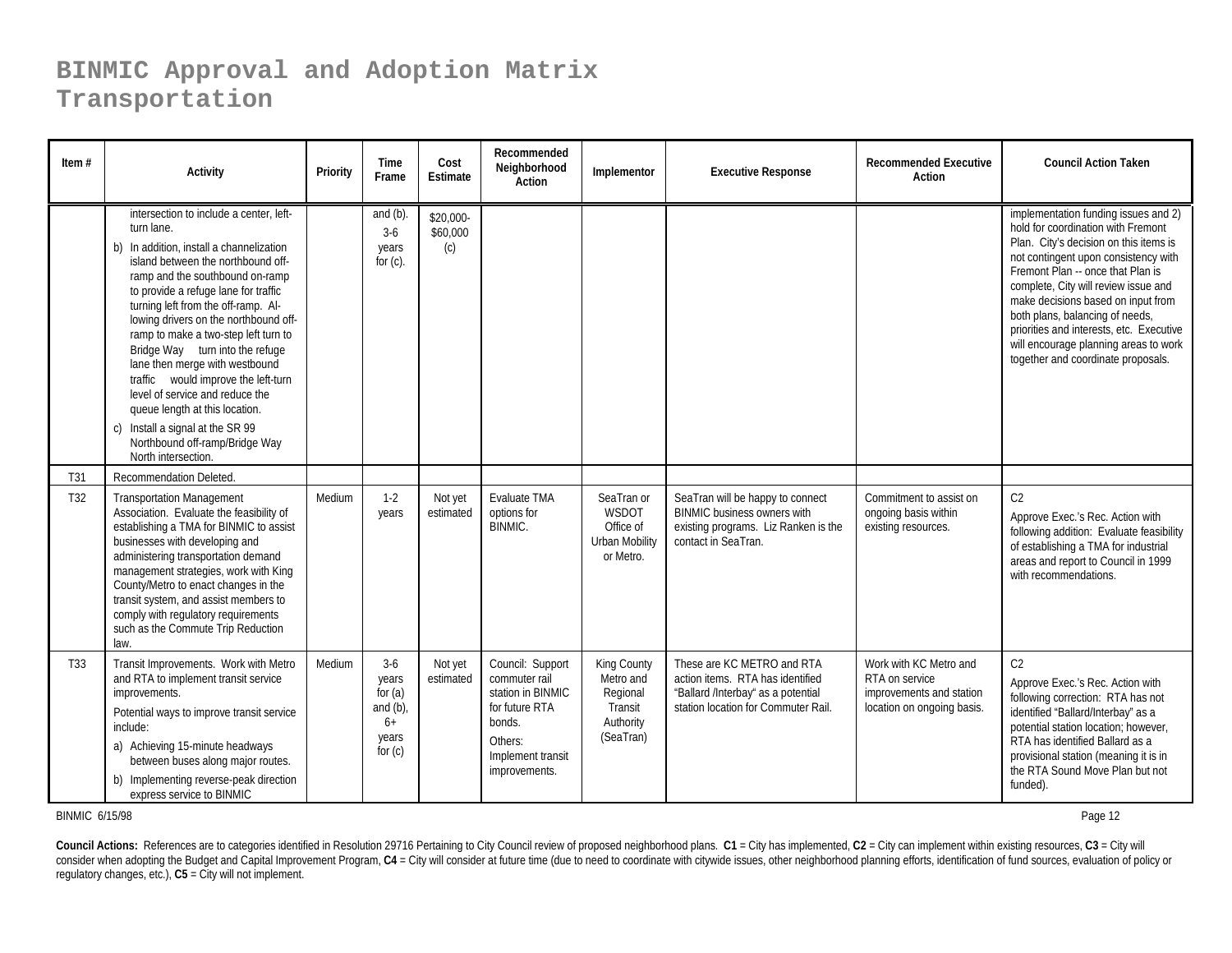| Item $#$        | <b>Activity</b>                                                                                                                                                                                                                                                                                                                                                                                                 | Priority | Time<br>Frame    | Cost<br>Estimate           | Recommended<br>Neighborhood<br>Action | Implementor                        | <b>Executive Response</b>                                                                                                                                                                                                                                  | <b>Recommended Executive</b><br>Action                                                                      | <b>Council Action Taken</b>                                                                                                                                                                                                                                                                                                                                                                                |
|-----------------|-----------------------------------------------------------------------------------------------------------------------------------------------------------------------------------------------------------------------------------------------------------------------------------------------------------------------------------------------------------------------------------------------------------------|----------|------------------|----------------------------|---------------------------------------|------------------------------------|------------------------------------------------------------------------------------------------------------------------------------------------------------------------------------------------------------------------------------------------------------|-------------------------------------------------------------------------------------------------------------|------------------------------------------------------------------------------------------------------------------------------------------------------------------------------------------------------------------------------------------------------------------------------------------------------------------------------------------------------------------------------------------------------------|
|                 | employment centers.<br>c) Providing RTA commuter rail station<br>in the BINMIC and ensure that<br>regional and local rail freight mobility<br>are not adversely affected.<br>d) The City shall work with King County<br>Metro, the Port of Seattle, and the<br>BNSF Railroad to explore the<br>feasibility of a possible northward<br>extension of the Waterfront Streetcar<br>to serve Immunex at Terminal 88. |          |                  |                            |                                       |                                    |                                                                                                                                                                                                                                                            |                                                                                                             |                                                                                                                                                                                                                                                                                                                                                                                                            |
| T <sub>34</sub> | Truck Street Design Standards.<br>Establish design criteria for major truck<br>streets in the City of Seattle. These<br>criteria should include details related to<br>curb radii, lane widths, lateral<br>clearances to utility poles and signs,<br>vertical clearances to structures and<br>other obstructions such as trolley lines,<br>and pavement design. (See T15)                                        | High     | $1 - 2$<br>years | Staff<br>resources<br>only | Develop<br>standards.                 | SeaTran                            | SeaTran will review the existing street<br>design standards as they apply to the<br>Major Truck Streets.                                                                                                                                                   | Consider funding in 1999-<br>2000 budget.                                                                   | C2. C4<br>Approve Exec.'s Rec. Action with<br>following additions: 1) Per T15,<br>SeaTran will review the street design<br>standards and report to the Council in<br>1999 with recommendations for<br>possible amendments. Review of<br>street design standards should<br>address pedestrian and bicycle issues<br>and 2) any additional work by<br>SeaTran will depend on the budget<br>and work program. |
| T35             | West Ewing Place Acceleration Lane.<br>Add a right-turn acceleration lane to<br>accommodate trucks turning to West<br>Nickerson Street from West Ewing Place<br>to improve traffic operations at this<br>location.                                                                                                                                                                                              | Medium   | $3-6$<br>years   | \$50,000                   | Periodic review<br>needed.            | SeaTran or<br>Private<br>Developer | Right-of-way width may be an issue at<br>this location and it appears that the<br>estimated cost is low.                                                                                                                                                   | SeaTran will add this to its<br>unfunded needs list.                                                        | C <sub>4</sub><br>Approve Exec.'s Rec. Action with<br>following addition: Consider with<br>overall neighborhood plan<br>implementation funding issues.                                                                                                                                                                                                                                                     |
| T <sub>36</sub> | Westlake Avenue Curve Superelevation.<br>Evaluate the adequacy of this existing<br>curve and re-grade it if necessary. This<br>improvement may be able to be<br>combined with future repaving projects<br>for Westlake Avenue North.                                                                                                                                                                            | Medium   | $3-6$<br>years   | Not yet<br>estimated       | Include in CIP or<br>Bond Listing.    | SeaTran                            | The problem at this location may be<br>one of vehicles not obeying the speed<br>limit. SeaTran will investigate the<br>physical conditions at this location<br>and add the project to its unfunded<br>needs list if there truly is a geometric<br>problem. | Investigate in 1998 as part<br>of Westlake Trail. Add to<br>unfunded needs list if<br>project is warranted. | C <sub>2</sub><br>Approve Exec.'s Rec. Action with<br>following addition: If SeaTran<br>determines that problem is not<br>geometric, SeaTran will explore other<br>solutions to problem.                                                                                                                                                                                                                   |
| T <sub>37</sub> | 15th Avenue West/Nickerson Street<br>/Emerson Street Interchange. Evaluate                                                                                                                                                                                                                                                                                                                                      | Low      | $6+$<br>years    | Not yet<br>estimated       | Evaluate<br>feasibility /need.        | SeaTran,<br>WSDOT                  | This project needs much investigation<br>to determine the feasibility. At first                                                                                                                                                                            | Add to unfunded needs list<br>if warranted.                                                                 | C <sub>5</sub><br>Do not approve Exec.'s Rec. Action:                                                                                                                                                                                                                                                                                                                                                      |

BINMIC 6/15/98

Page 13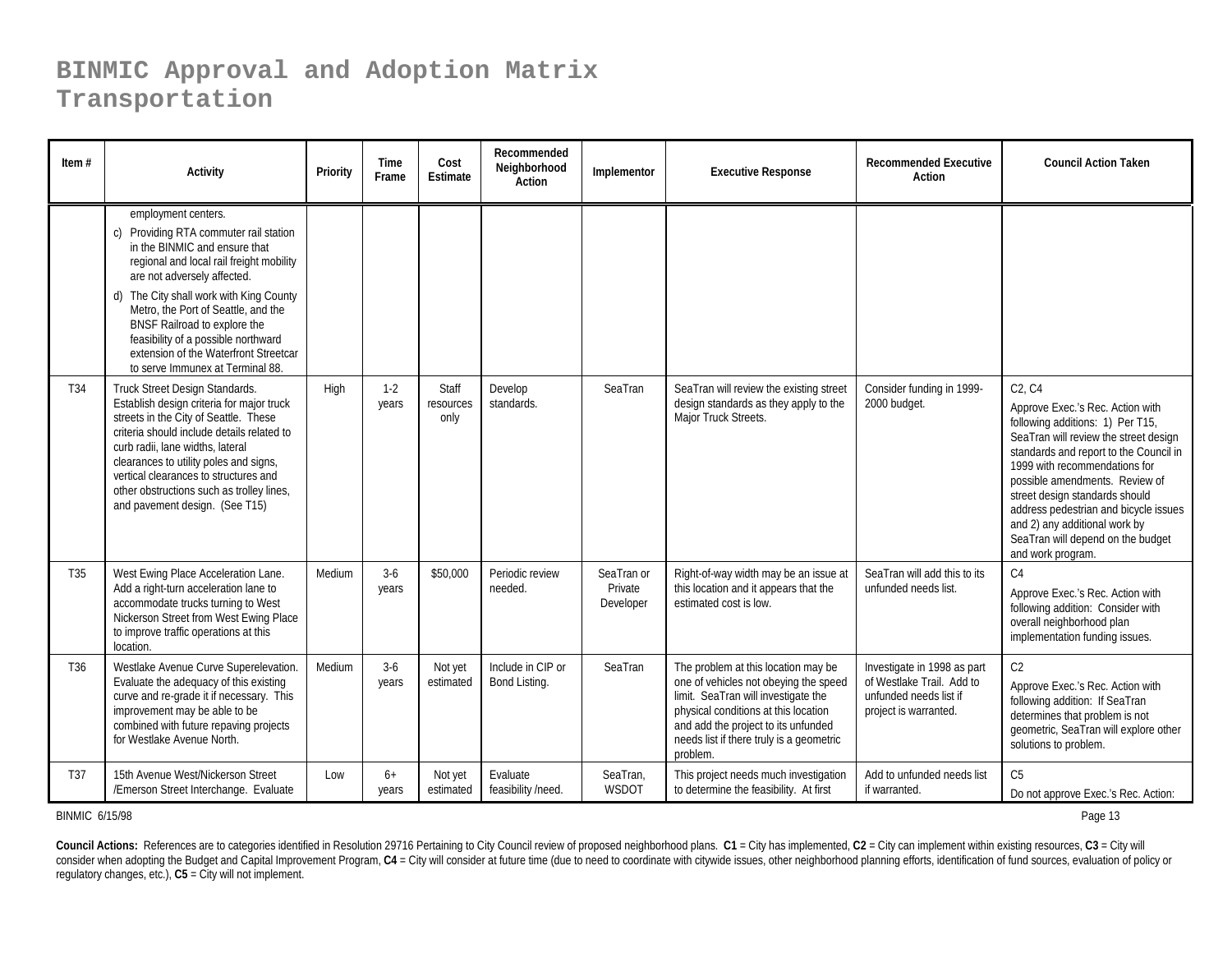| Item $#$ | Activity                                                                                                                                                                                                                                                                           | Priority | <b>Time</b><br>Frame | Cost<br>Estimate                                                                                              | Recommended<br>Neighborhood<br>Action                  | Implementor                      | <b>Executive Response</b>                                                                                                                                                                                                       | <b>Recommended Executive</b><br>Action                                                                                                                                                                                                     | <b>Council Action Taken</b>                                                                                                                                                                                                                                                                                                                                                                                                                                                                                                                                |
|----------|------------------------------------------------------------------------------------------------------------------------------------------------------------------------------------------------------------------------------------------------------------------------------------|----------|----------------------|---------------------------------------------------------------------------------------------------------------|--------------------------------------------------------|----------------------------------|---------------------------------------------------------------------------------------------------------------------------------------------------------------------------------------------------------------------------------|--------------------------------------------------------------------------------------------------------------------------------------------------------------------------------------------------------------------------------------------|------------------------------------------------------------------------------------------------------------------------------------------------------------------------------------------------------------------------------------------------------------------------------------------------------------------------------------------------------------------------------------------------------------------------------------------------------------------------------------------------------------------------------------------------------------|
|          | the feasibility of constructing a ramp as<br>indicated in the BINMIC plan.                                                                                                                                                                                                         |          |                      |                                                                                                               |                                                        |                                  | blush, it appears to be a very<br>expensive project.                                                                                                                                                                            |                                                                                                                                                                                                                                            | Rough estimates of cost of project are<br>very high and project is lower priority<br>for BINMIC, so SeaTran's resources<br>could be better spent on higher<br>priority action item than on feasibility<br>analysis for this action item.                                                                                                                                                                                                                                                                                                                   |
| T38      | Traffic Impact Analysis Guidelines.<br>Develop quidelines for traffic impact<br>analyses.                                                                                                                                                                                          | Low      | $1 - 2$<br>years     | Staff<br>resources                                                                                            | <b>Adopt Guidelines</b><br>through Director's<br>Rule. | DCLU,<br>SeaTran                 | DCLU agrees that it would be helpful<br>to have written guidelines for when a<br>traffic study is required during permit<br>review and proposes to develop<br>quidelines that would have citywide<br>applicability and benefit. | DCLU will work with<br>SeaTran in 1998 to prepare<br>guidelines for transportation<br>studies for impact<br>evaluation related to<br>development proposals.<br>The guidelines will likely<br>take the form of a CAM or<br>Director's Rule. | C <sub>2</sub><br>Approve Exec.'s Rec. Action.                                                                                                                                                                                                                                                                                                                                                                                                                                                                                                             |
| T39      | <b>Transportation Concurrency Screenline</b><br>Changes. Evaluate amending the<br>Comprehensive Plan to combine the<br>Ballard Bridge, Fremont Bridge and<br>Aurora Bridge into one screenline.                                                                                    | Low      | $1-2$<br>years       | Staff<br>resources                                                                                            | SPO/Council:<br>Comp Plan<br>Amendment                 | SPO,<br>SeaTran, City<br>Council | This is an SPO Action Item requiring<br>a citywide or areawide analysis.                                                                                                                                                        | SPO will evaluate this item<br>in 1998 along with other<br>neighborhood generated<br>screenline proposals.                                                                                                                                 | C <sub>4</sub><br>Approve Exec.'s Rec. Action with<br>following correction and additions: 1)<br>SPO will conduct its evaluation in<br>1998 and 1999; 2) SPO will<br>coordinate its review with other<br>neighborhood plans; and 3) in 1999,<br>SPO will report to Council with the<br>results of its evaluation.                                                                                                                                                                                                                                           |
| T40      | Dravus Street/15th Avenue West<br>Interchange. Improve the turning radii<br>at the Dravus Street/15th Avenue West<br>interchange.<br>Evaluate the potential application of<br>advanced detectors, such as video or<br>microwave detectors, for use on the<br>Dravus Street Bridge. | Low      | $3-6$<br>years       | \$50,000<br>for radius<br>improvem<br>ent;<br>$$5.000 -$<br>\$10,000<br>for signal<br>detection<br>on bridge. | Include in CIP or<br><b>Bond Issue</b><br>Listing.     | SeaTran                          | SeaTran supports this<br>recommendation.                                                                                                                                                                                        | SeaTran will add it to its<br>unfunded needs list.                                                                                                                                                                                         | C <sub>4</sub><br>Approve Exec.'s Rec. Action with<br>following addition and change: 1)<br>SeaTran will coordinate its work on<br>turning radii with related action T15<br>and 2) Hold for coordination with<br>Queen Anne Plan. City's decision on<br>this items is not contingent upon<br>consistency with Queen Anne Plan --<br>once that Plan is complete, City will<br>review issue and make decisions<br>based on input from both plans,<br>balancing of needs, priorities and<br>interests, etc. Executive will<br>encourage planning areas to work |

#### BINMIC 6/15/98

Page 14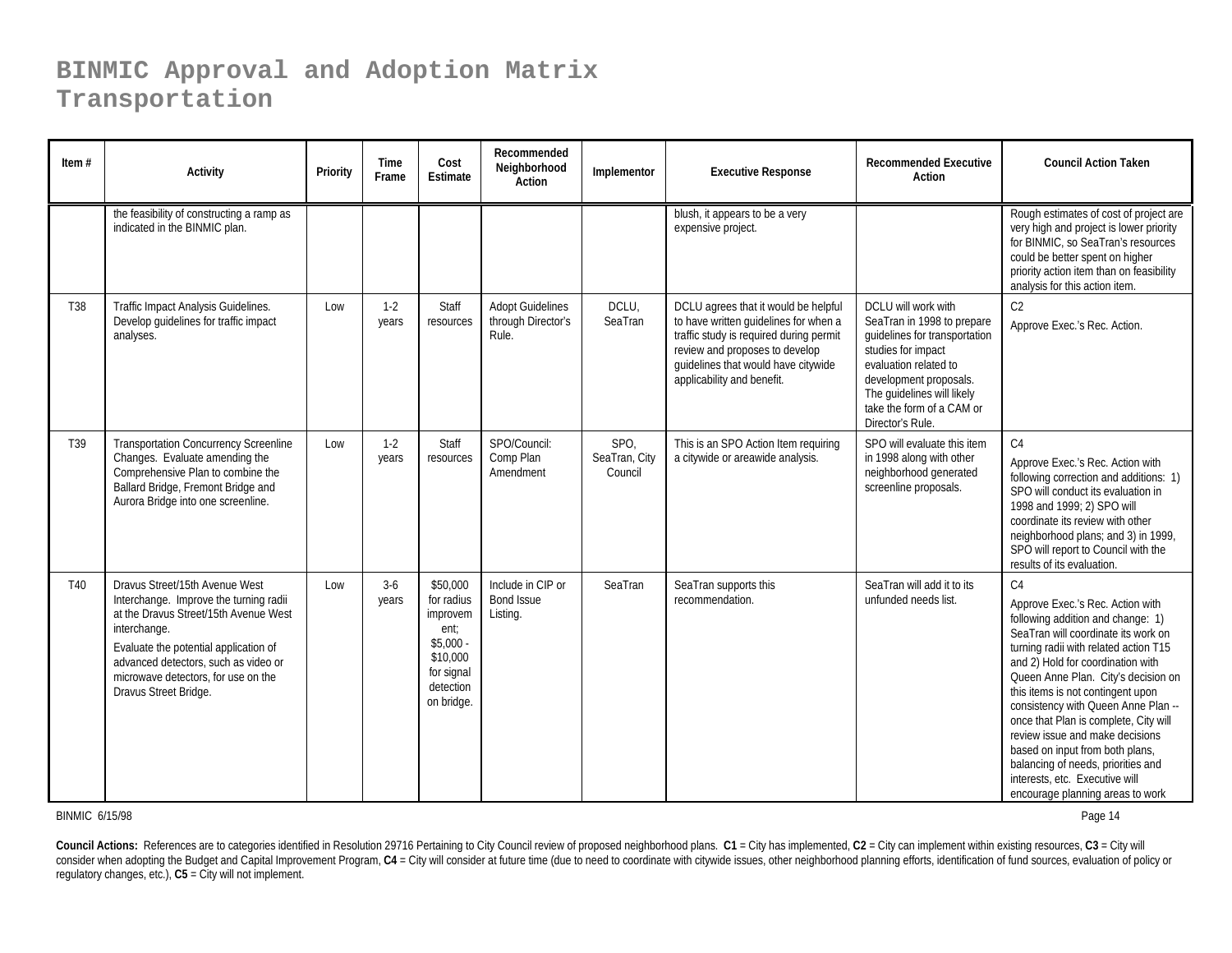| Item $#$ | <b>Activity</b>                                                                                                                                                                                                                               | Priority | <b>Time</b><br>Frame | Cost<br><b>Estimate</b>         | Recommended<br>Neighborhood<br>Action                            | Implementor              | <b>Executive Response</b>                                                                                                                                                                                                                                                                                                                                                                                                                        | <b>Recommended Executive</b><br>Action                                                                                                                                                                     | <b>Council Action Taken</b>                                                                                                                                                            |
|----------|-----------------------------------------------------------------------------------------------------------------------------------------------------------------------------------------------------------------------------------------------|----------|----------------------|---------------------------------|------------------------------------------------------------------|--------------------------|--------------------------------------------------------------------------------------------------------------------------------------------------------------------------------------------------------------------------------------------------------------------------------------------------------------------------------------------------------------------------------------------------------------------------------------------------|------------------------------------------------------------------------------------------------------------------------------------------------------------------------------------------------------------|----------------------------------------------------------------------------------------------------------------------------------------------------------------------------------------|
| T41      | North 105th Street Utility Pole<br>Relocation. Relocate utility poles further<br>from the curb on North 105th Street<br>from Greenwood Avenue North to I-5<br>during future utility pole upgrade.                                             | Low      | $6+$<br>years        | $$500 -$<br>\$1000<br>per pole. | Seattle City Light:<br>move poles with<br>other<br>maintenance.  | Seattle City<br>Light    | City Light surveyed all the poles on<br>North 105th between I-5 and<br>Greenwood, and found that the poles<br>do not meet standards, although only<br>one pole, at SE corner of North 105th<br>and Greenwood, needed<br>replacement.                                                                                                                                                                                                             | In 1998, City Light will<br>relocate pole at SE Corner<br>of North 105th and<br>Greenwood. For other<br>poles, City Light will<br>relocate them as wear or<br>damage indicate<br>replacement is necessary. | together and coordinate proposals.<br>C2, C4<br>Approve Exec.'s Rec. Action with<br>following addition: City Light will also<br>replace poles as they are doing other<br>work in area. |
| T42      | Traffic Signals on Principal Arterials and<br>Major Truck Streets. Design any new<br>traffic signals along major truck streets<br>so that they have the least impact on<br>through truck traffic.                                             | Low      | Ongoing              | Staff<br>resources<br>only      | Consider design<br>suggestions when<br>reviewing other<br>plans. | SeaTran                  | The location for new pedestrian traffic<br>signals is determined by adopted<br>Signal Warrants. SeaTran cannot<br>commit, in perpetuity, to only<br>providing pedestrian crossings at<br>arterial intersections. They must<br>retain the flexibility to respond to<br>public safety issues such as the<br>opening of new schools and changes<br>in transit service. When they put in a<br>new signal it is coordinated with<br>adjacent signals. | Coordinate with adjacent<br>signals when a new signal<br>is installed.                                                                                                                                     | C <sub>4</sub><br>Approve Exec.'s Rec. Action with<br>following addition: Executive will<br>coordinate efforts with pedestrian and<br>bicycle issues.                                  |
| T43      | SR 99/Bridge Way Interchange.<br>Evaluate the feasibility of providing a<br>ramp from eastbound Bridge Way to<br>northbound SR 99. Additionally,<br>evaluate an improved off-ramp to serve<br>southbound traffic from SR 99 to Bridge<br>Way. | Low      | $6+$<br>years        | Not yet<br>estimated            | Evaluate<br>feasibility/ need.                                   | SeaTran.<br><b>WSDOT</b> | This very expensive project appears<br>to go beyond the range of<br>conceivable funding for transportation<br>improvements in the foreseeable<br>future.                                                                                                                                                                                                                                                                                         | Do not approve.                                                                                                                                                                                            | C <sub>5</sub><br>Approve Executive's Rec. Action.                                                                                                                                     |

BINMIC 6/15/98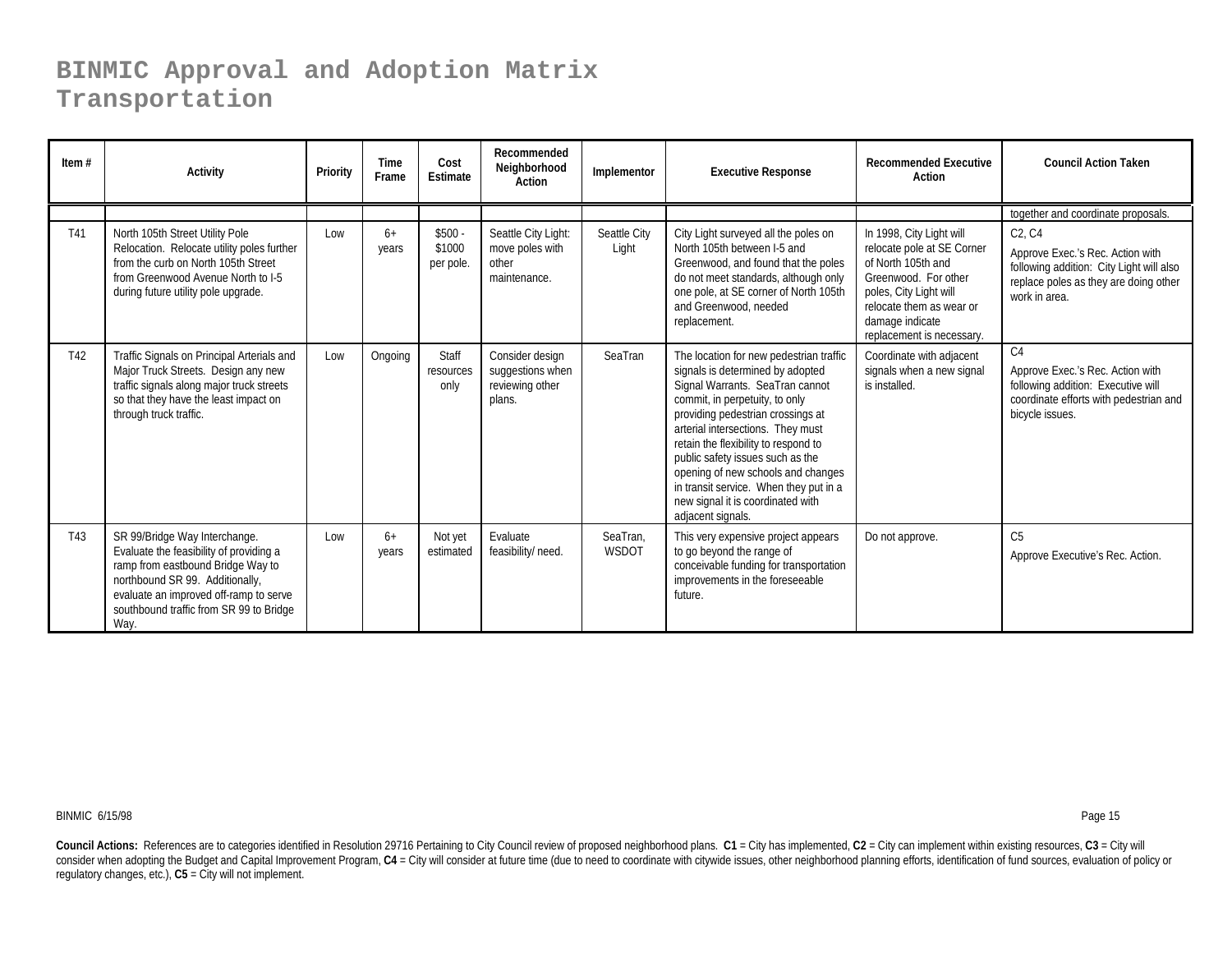#### **BINMIC Approval and Adoption Matrix Industrial Land Use**

| Item $#$       | Activity                                                                                                                                                                                                                                                                                                                                                                                                                                                                                                                                                                         | Priority | Time<br>Frame  | Cost<br>Estimate   | Recommended<br>Neighborhood<br>Action                                            | Implementor                                | <b>Executive Response</b>                                                                                                                                                                                                                                                                                                             | <b>Recommended Executive</b><br>Action                                                                                                                                                                                                                                                                                                                                                                                                                                                                                                                                                                                                                | <b>Council Action Taken</b>                                                                                                                                                                                                                                                                                                                                                                                                                                                                                                                                                                                                                                                                                                                                                                                                                                                                                                                                                                                                                                                                                                                                                                                    |
|----------------|----------------------------------------------------------------------------------------------------------------------------------------------------------------------------------------------------------------------------------------------------------------------------------------------------------------------------------------------------------------------------------------------------------------------------------------------------------------------------------------------------------------------------------------------------------------------------------|----------|----------------|--------------------|----------------------------------------------------------------------------------|--------------------------------------------|---------------------------------------------------------------------------------------------------------------------------------------------------------------------------------------------------------------------------------------------------------------------------------------------------------------------------------------|-------------------------------------------------------------------------------------------------------------------------------------------------------------------------------------------------------------------------------------------------------------------------------------------------------------------------------------------------------------------------------------------------------------------------------------------------------------------------------------------------------------------------------------------------------------------------------------------------------------------------------------------------------|----------------------------------------------------------------------------------------------------------------------------------------------------------------------------------------------------------------------------------------------------------------------------------------------------------------------------------------------------------------------------------------------------------------------------------------------------------------------------------------------------------------------------------------------------------------------------------------------------------------------------------------------------------------------------------------------------------------------------------------------------------------------------------------------------------------------------------------------------------------------------------------------------------------------------------------------------------------------------------------------------------------------------------------------------------------------------------------------------------------------------------------------------------------------------------------------------------------|
| L1             | Industrial Ombudsperson. Establish a<br>BINMIC industrial ombudsperson<br>responsible for:<br>1) facilitating information flow between<br>industrial businesses and permitting<br>agencies and<br>2) for identifying and implementing<br>process improvements which will<br>speed permitting, avoid duplication,<br>clarify requirements and identify<br>where agencies have flexibility on<br>how requirements are met.<br>The ombudsperson shall perform an<br>annual review with specific<br>recommendations for improvement to<br>the DCLU and other permitting<br>agencies. | High     | 1 year         | \$40,000           | OED funding and<br>contract with the<br>Neighborhood<br><b>Business Council.</b> | Neighborhood<br><b>Business</b><br>Council | OED currently plays a role as an<br>industrial liaison and has contracts<br>with other entities to perform<br>ombudsperson-like activities. DCLU<br>is currently implementing various<br>projects to improve and stream-line<br>the permit process. These projects<br>should provide some benefit<br>consistent with BINMIC's wishes. | In 1998, OED will redirect<br>base resources as much as<br>possible to expand its<br>ombudsman services to the<br>manufacturing and<br>industrial businesses in the<br>city. Specifically, OED will<br>redirect its con-tracts with<br>NBC and the EDC to take<br>on more permitting<br>casework. OED will also<br>encourage the M&I Council<br>to take a role. In the 1999-<br>2000 budget, OED will seek<br>more resources for<br>ombudsman services. The<br>amount of ombudsman<br>services provided will be<br>modified over time. DCLU<br>will be monitoring its permit<br>process improvement<br>projects and make any<br>needed modifications. | C <sub>3</sub><br>Do not approve Exec's Rec. Action.<br>The BINMIC Neighborhood Planning<br>Committee is encouraged to submit a<br>scope of work for a consultant<br>contract for industrial area<br>neighborhood plan implementation to<br>NPO. The person or organization<br>shall not advocate on behalf of<br>applicants in the City of Seattle's<br>permitting processes.<br>The Council recommends that the<br><b>BINMIC Neighborhood Planning</b><br>Committee consider utilizing the City<br>of Seattle's proposed early<br>implementation funds for this position.<br>Accordingly, the decision for funding<br>of this position will be referred to the<br><b>BINMIC Planning Committee pending</b><br>approval of the early implementation<br>funds. The BINMIC may contract with<br>the party of its choice for plan<br>implementation, provided that the<br>City's required procedures are<br>followed.<br>If the BINMIC Planning Committee<br>does not use early implementation<br>funds for this purpose, the Council will<br>hold the recommendation for<br>reconsideration pending the Council's<br>discussion and decisions on overall<br>neighborhood plan implementation<br>funding issues. |
| L <sub>2</sub> | Change name of Industrial (IB) Zone. In<br>the Land Use Code, change the name<br>of the Industrial Buffer (IB) zone to Light<br>Industrial. No changes other than the<br>name of the zone shall be made.                                                                                                                                                                                                                                                                                                                                                                         | High     | $1-2$<br>years | Staff<br>resources | Council:<br>Ordinance<br>amending Land<br>Use Code.<br>DCLU: Prepare             | DCLU, SPO                                  | This amendment to the Land Use<br>Code should be considered after the<br>completion of all neighborhood plans<br>affecting industrial areas.                                                                                                                                                                                          | Amend Land Use Code to<br>reflect name change if<br>deemed appropriate after<br>completion of all neigh-<br>borhood plans affecting                                                                                                                                                                                                                                                                                                                                                                                                                                                                                                                   | C <sub>4</sub><br>Approve Exec.'s Rec. Action, with<br>following clarification: Defer decision<br>on proposed change of the name of<br>the Industrial buffer zone to Light                                                                                                                                                                                                                                                                                                                                                                                                                                                                                                                                                                                                                                                                                                                                                                                                                                                                                                                                                                                                                                     |

BINMIC 6/15/98

Page 16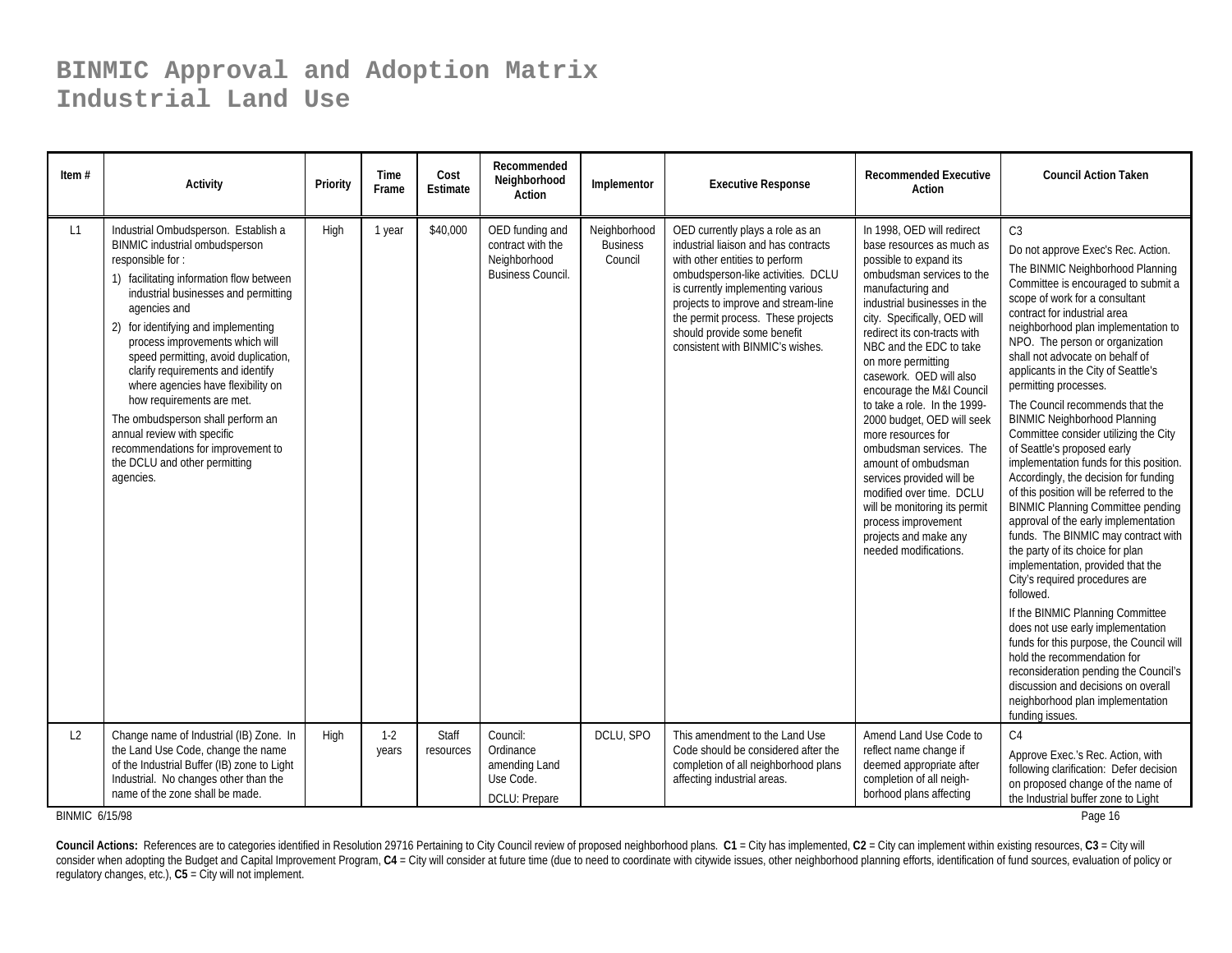#### **BINMIC Approval and Adoption Matrix Industrial Land Use**

| Item $#$       | <b>Activity</b>                                                                                                                                                                                                                              | Priority | Time<br>Frame           | Cost<br>Estimate           | Recommended<br>Neighborhood<br>Action                                                                        | Implementor | <b>Executive Response</b>                                                                                                   | <b>Recommended Executive</b><br>Action  | <b>Council Action Taken</b>                                                                                                                                                                       |
|----------------|----------------------------------------------------------------------------------------------------------------------------------------------------------------------------------------------------------------------------------------------|----------|-------------------------|----------------------------|--------------------------------------------------------------------------------------------------------------|-------------|-----------------------------------------------------------------------------------------------------------------------------|-----------------------------------------|---------------------------------------------------------------------------------------------------------------------------------------------------------------------------------------------------|
|                |                                                                                                                                                                                                                                              |          |                         |                            | report.                                                                                                      |             |                                                                                                                             | industrial areas.                       | Industrial until completion of all<br>neighborhood plans for areas<br>covering or adjacent to industrial<br>areas.                                                                                |
| L <sub>3</sub> | Bicycle and Pedestrian Trails. Make all<br>efforts to locate bicycle and pedestrian<br>trails away from the BINMIC<br>manufacturing and industrial uses.<br>Design existing trails to reduce conflicts.                                      | High     | $1 - 2$<br>years        | Staff<br>resources<br>only | Comp Plan<br>Change, Council<br>Resolution                                                                   | SeaTran     | Alignments for Westlake and Burke-<br>Gilman trails have been established.<br>See T10, T11 and Council Resolution<br>29474. | No action needed. (See<br>T10 and T11.) | C <sub>4</sub><br>No action needed. (see T10 and<br>T11.) Note: the City Council does not<br>intend to prohibit additional bicycle or<br>pedestrian trails within the BINMIC.                     |
| L4             | Boundary Changes. Amend the<br>Comprehensive Plan to include GM<br>Nameplate and the Burlington Northern<br>Santa Fe railroad corridor into the<br>BINMIC. Implement a legislative rezone<br>for the GM Nameplate property from C1<br>to IB. | High     | Adopted<br>with<br>plan | Staff<br>resources<br>only | Council:<br>Ordinance<br>amending Land<br>Use Code.<br>SPO/DCLU:<br>Prepare<br>legislative rezone<br>report. | DCLU, SPO   | The report and ordinance are<br>included as part of this approval and<br>adoption package.                                  | Adopt ordinance.                        | C2.C4<br>Approve Exec.'s Rec. Action for both<br>proposed BINMIC boundary changes.<br>Do Not Approve Exec.'s Rec. Action<br>for legislative rezone or the GM<br>Nameplate property from C1 to IB. |

BINMIC 6/15/98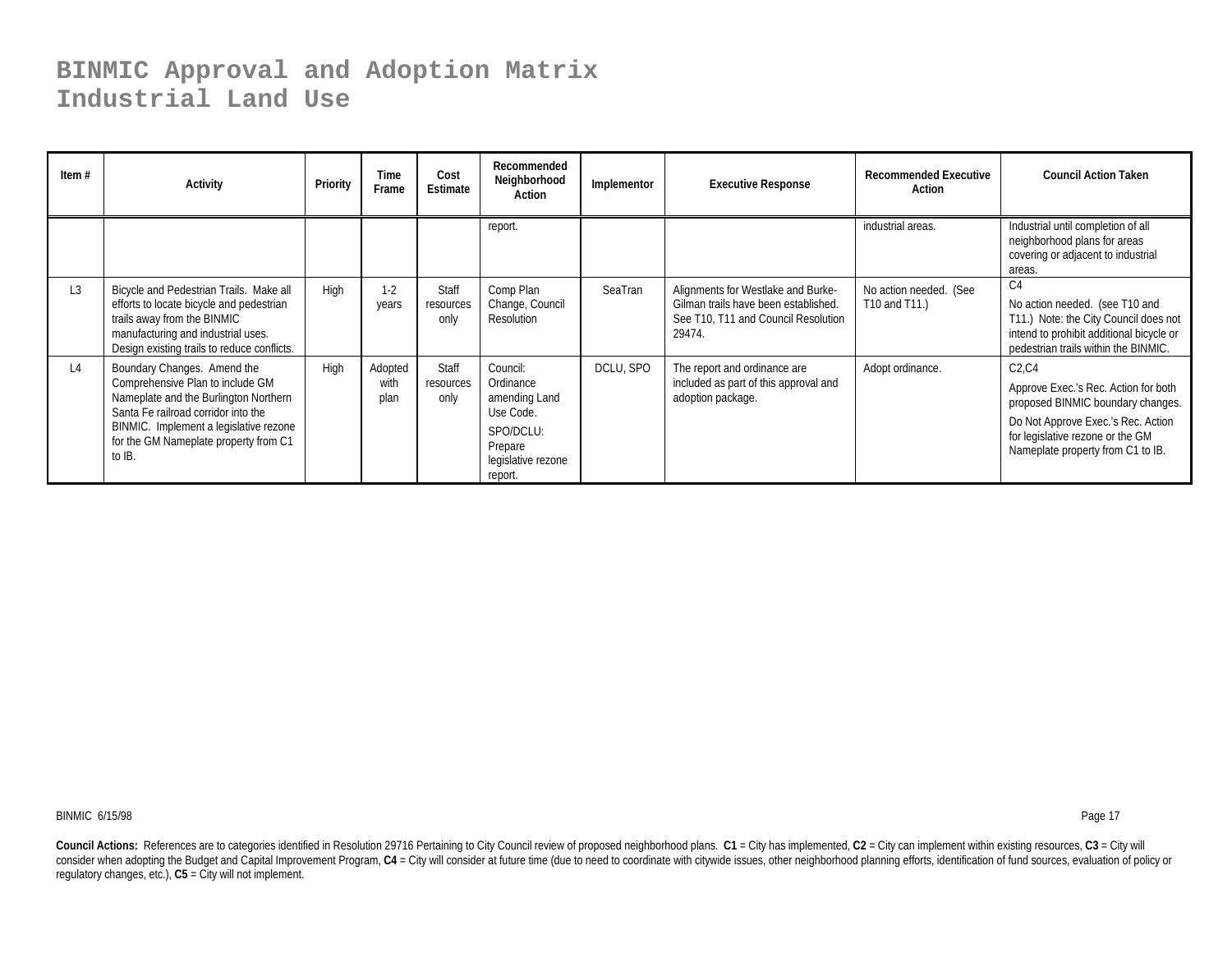| Item $#$        | <b>Activity</b>                                                                                                                                                                                                                                                                                                                                                                                                                                                                                                                                                                                                                                                                                                                                                                                                                                                                                                                                                                                                                                                                                                                                                                                                                                                                                                                                                           | Priority | Time<br>Frame    | Cost<br>Estimate                                                                               | Recommended<br>Neighborhood<br>Action                                                                                                                                                    | Implementor                                                                                         | <b>Executive Response</b>                                                                                                                                                 | <b>Recommended Executive</b><br>Action                                                                                                                                                                                                                                                                                                                                                                                     | <b>Council Action Taken</b>                                                                                                                                                                                                 |
|-----------------|---------------------------------------------------------------------------------------------------------------------------------------------------------------------------------------------------------------------------------------------------------------------------------------------------------------------------------------------------------------------------------------------------------------------------------------------------------------------------------------------------------------------------------------------------------------------------------------------------------------------------------------------------------------------------------------------------------------------------------------------------------------------------------------------------------------------------------------------------------------------------------------------------------------------------------------------------------------------------------------------------------------------------------------------------------------------------------------------------------------------------------------------------------------------------------------------------------------------------------------------------------------------------------------------------------------------------------------------------------------------------|----------|------------------|------------------------------------------------------------------------------------------------|------------------------------------------------------------------------------------------------------------------------------------------------------------------------------------------|-----------------------------------------------------------------------------------------------------|---------------------------------------------------------------------------------------------------------------------------------------------------------------------------|----------------------------------------------------------------------------------------------------------------------------------------------------------------------------------------------------------------------------------------------------------------------------------------------------------------------------------------------------------------------------------------------------------------------------|-----------------------------------------------------------------------------------------------------------------------------------------------------------------------------------------------------------------------------|
| FM1             | North Pacific Fisheries Management<br>Council. Support long-term efforts to<br>secure additional representation for the<br>State of Washington on the North<br>Pacific Fishing Management Council.                                                                                                                                                                                                                                                                                                                                                                                                                                                                                                                                                                                                                                                                                                                                                                                                                                                                                                                                                                                                                                                                                                                                                                        |          | $1 - 2$<br>years | Staff<br>resources<br>(See<br>Plan.)                                                           | Council:<br>Resolution<br>expressing intent:<br>direction to OIR to<br>pursue.<br>OIR: Include as<br>work plan item.                                                                     | OIR                                                                                                 | The City agrees and did work on<br>expanding state representation, but<br>did not succeed. The next<br>opportunity to amend the Magnuson<br>Act will occur in four years. | Track and raise again when<br>Magnuson Act is<br>reauthorized in four years.                                                                                                                                                                                                                                                                                                                                               | C <sub>2</sub><br>Approve Exec.'s Rec. Action.                                                                                                                                                                              |
| FM <sub>2</sub> | Industry Status. The City shall gather<br>data on the state of the fishing industry,<br>particularly relating to the viability of the<br>Seattle-based distant water fleet and the<br>ancillary industries and services<br>supporting operation of this fleet and<br>other seafood harvesting and<br>processing operations in Alaska which<br>avail themselves of Seattle services. In<br>cooperation with the Seattle Marine<br>Business Coalition and Port of Seattle.<br>the City will fund preparation of an<br>annual State of the Industry report. The<br>report will incorporate information on<br>local infrastructure needed to support<br>the fishing industry (pier space, utility<br>services, transportation facilities);<br>shipyard activity (vessel construction<br>and repair); regulatory actions affecting<br>the fleet; and economic data relating to<br>the industry's health(e.g. catch volume<br>and value). The report shall also<br>identify City, Port and other<br>governmental actions which support the<br>industry in meeting challenges and<br>maximizing opportunities identified in<br>each year's report. The report will be<br>made public every year at a forum at<br>which representation is present from the<br>City, Port, SMBC and major fishing<br>industry organizations and firms. The<br>report will result in an annual work |          | Ongoing          | Staff<br>resources<br>and<br>annual<br>budget<br>allocation<br>s to fund<br>report<br>updates. | Council:<br>Resolution ex-<br>pressing intent;<br>direction to OED<br>to incorporate into<br>1999-2000<br>budget<br>OED: Include as<br>Work plan item;<br>1999-2000<br>budget submittal. | City of Seattle,<br>Port of<br>Seattle.<br>Seattle Marine<br><b>Business</b><br>Coalition,<br>(OED) | The City agrees that such studies are<br>worthwhile and is presently<br>coordinating with the Port to study<br>these issues.                                              | OED will work with the Port<br>to use the Port's existing<br>Maritime Land Use Study to<br>address the BINMIC's<br>request for a study on the<br>fishing industry. OED will<br>make avail-able funds if<br>necessary to supplement<br>the Port Land Use study.<br>OED will partner with the<br>SMBC and other industry<br>organizations to help them<br>host a forum that will<br>develop a BINMIC Fishing<br>Action Plan. | C2, C3<br>Approve Exec.'s Rec. Action with<br>following addition: The City Council<br>will consider the request for an annual<br>industry status report with overall<br>neighborhood plan implementation<br>funding issues. |

BINMIC 6/15/98

Page 18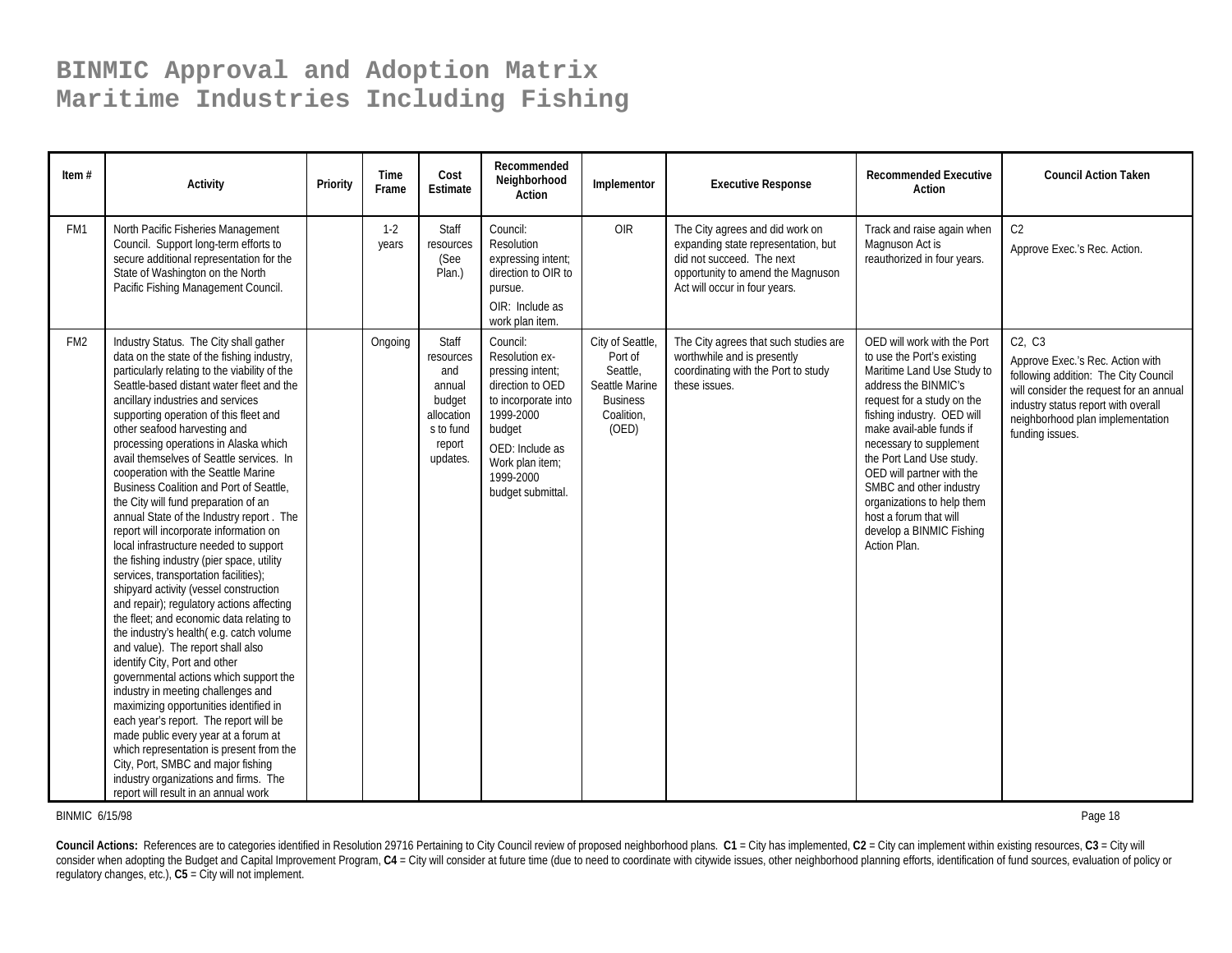| Item $#$        | Activity                                                                                                                                                                                                                                                                                                                                                                                                                                                                                                                | Priority | <b>Time</b><br>Frame | Cost<br>Estimate   | Recommended<br>Neighborhood<br>Action                                                                                                                 | Implementor                 | <b>Executive Response</b>                                                                                                                                                                                                                                                                                                                                                                                                                                                                                                                           | <b>Recommended Executive</b><br>Action                                                                                                                                                                                                                                                                                                                                                                                                                                                           | <b>Council Action Taken</b>                                                                                                                                                                                                             |
|-----------------|-------------------------------------------------------------------------------------------------------------------------------------------------------------------------------------------------------------------------------------------------------------------------------------------------------------------------------------------------------------------------------------------------------------------------------------------------------------------------------------------------------------------------|----------|----------------------|--------------------|-------------------------------------------------------------------------------------------------------------------------------------------------------|-----------------------------|-----------------------------------------------------------------------------------------------------------------------------------------------------------------------------------------------------------------------------------------------------------------------------------------------------------------------------------------------------------------------------------------------------------------------------------------------------------------------------------------------------------------------------------------------------|--------------------------------------------------------------------------------------------------------------------------------------------------------------------------------------------------------------------------------------------------------------------------------------------------------------------------------------------------------------------------------------------------------------------------------------------------------------------------------------------------|-----------------------------------------------------------------------------------------------------------------------------------------------------------------------------------------------------------------------------------------|
|                 | program of public and private initiatives<br>which will support the industry, such as<br>targeted lobbying efforts, legislative<br>changes and investment in<br>infrastructure projects.                                                                                                                                                                                                                                                                                                                                |          |                      |                    |                                                                                                                                                       |                             |                                                                                                                                                                                                                                                                                                                                                                                                                                                                                                                                                     |                                                                                                                                                                                                                                                                                                                                                                                                                                                                                                  |                                                                                                                                                                                                                                         |
| FM <sub>3</sub> | Barge, Ship, Rail, and Truck Freight<br>Intermodal Connections. Improve and<br>retain the barge, ship, rail, truck freight<br>intermodal connections of BINMIC<br>associated with the Port of Seattle<br>Terminals 86 and 91, Fisherman's<br>Terminal and the Maritime Industrial<br>Center and private industry on the Ship<br>Canal. Pay particular attention to<br>access needs for chill facilities in the<br>BINMIC. (See also Transportation<br>section, particularly Implementation<br>Items T7, T11, T19, T20.) | High     | $1-2$<br>years       | Staff<br>resources | See also<br>Transportation<br>section,<br>particularly T7,<br>T11, T19, T20.                                                                          | SeaTran, Port<br>of Seattle | See also Transportation section,<br>particularly T7, T11, T19, T20.                                                                                                                                                                                                                                                                                                                                                                                                                                                                                 | See also Transportation<br>section, particularly T7, T11,<br>T19, T20.                                                                                                                                                                                                                                                                                                                                                                                                                           | C1. C2<br>Approve Exec.'s Rec. Action.                                                                                                                                                                                                  |
| FM4             | Representation on Construction Code<br>Advisory Board. Add to the<br>Construction Codes Advisory Board a<br>position to be reserved for a<br>representative of a maritime industry<br>and appoint an appropriate individual to<br>the Board.                                                                                                                                                                                                                                                                            |          | $1-2$<br>years       | Staff<br>resources | Council: Amend<br><b>Building Code to</b><br>change CCAB<br>structure.<br>DCLU: Invite<br>participation;<br>propose<br>amendment to<br>Building Code. | <b>DCLU</b>                 | DCLU does not believe that the<br>Building Code should be amended to<br>designate positions for BINMIC<br>(industrial and maritime<br>representatives) due to the general<br>opportunities for participation that are<br>already available, and the specific<br>actions noted under Executive<br>Recommended Action. Participation<br>with CCAB and its issue/code specific<br>committees (one need not be on the<br>board to participate) can begin<br>immediately. Anyone may raise<br>issues and recommend solutions for<br>board consideration. | DCLU will contact identified<br><b>BINMIC</b> representatives<br>when industrial and<br>maritime issues arise.<br>DCLU maintains a mailing<br>list for people interested in<br>CCAB activities. Mailings<br>will keep interested parties<br>alerted to upcoming<br>agendas, meeting minutes,<br>and board vacancies, etc.<br>DCLU will publicize to<br><b>BINMIC</b> representatives<br>that four positions on the<br>CCAB will be open next<br>year, including three for the<br>general public. | C2, C4<br>Approve Exec.'s Rec. Action with<br>following addition: Request that<br>DCLU report to the City Council with a<br>written report and recommendation<br>regarding the addition of an industrial<br>representative to the CCAB. |
| FM <sub>5</sub> | Facilitate dock and pier maintenance.<br>Explore possible changes to the Seattle<br>Fire Code and Building Code to<br>determine if code alternates can be                                                                                                                                                                                                                                                                                                                                                               |          | Ongoing              | Staff<br>resources | See RG4, 9, 10,<br>and 11.                                                                                                                            | Fire, DCLU                  | The City supports the<br>recommendations honoring the state-<br>mandated turnaround time, using<br>preapplication meetings whenever                                                                                                                                                                                                                                                                                                                                                                                                                 | The Fire Department will<br>continue to work with<br>industry in the granting of<br>code alternates. As part of                                                                                                                                                                                                                                                                                                                                                                                  | C <sub>2</sub><br>Approve Exec.'s Rec. Action, with the<br>following clarification: This action                                                                                                                                         |

BINMIC 6/15/98

Page 19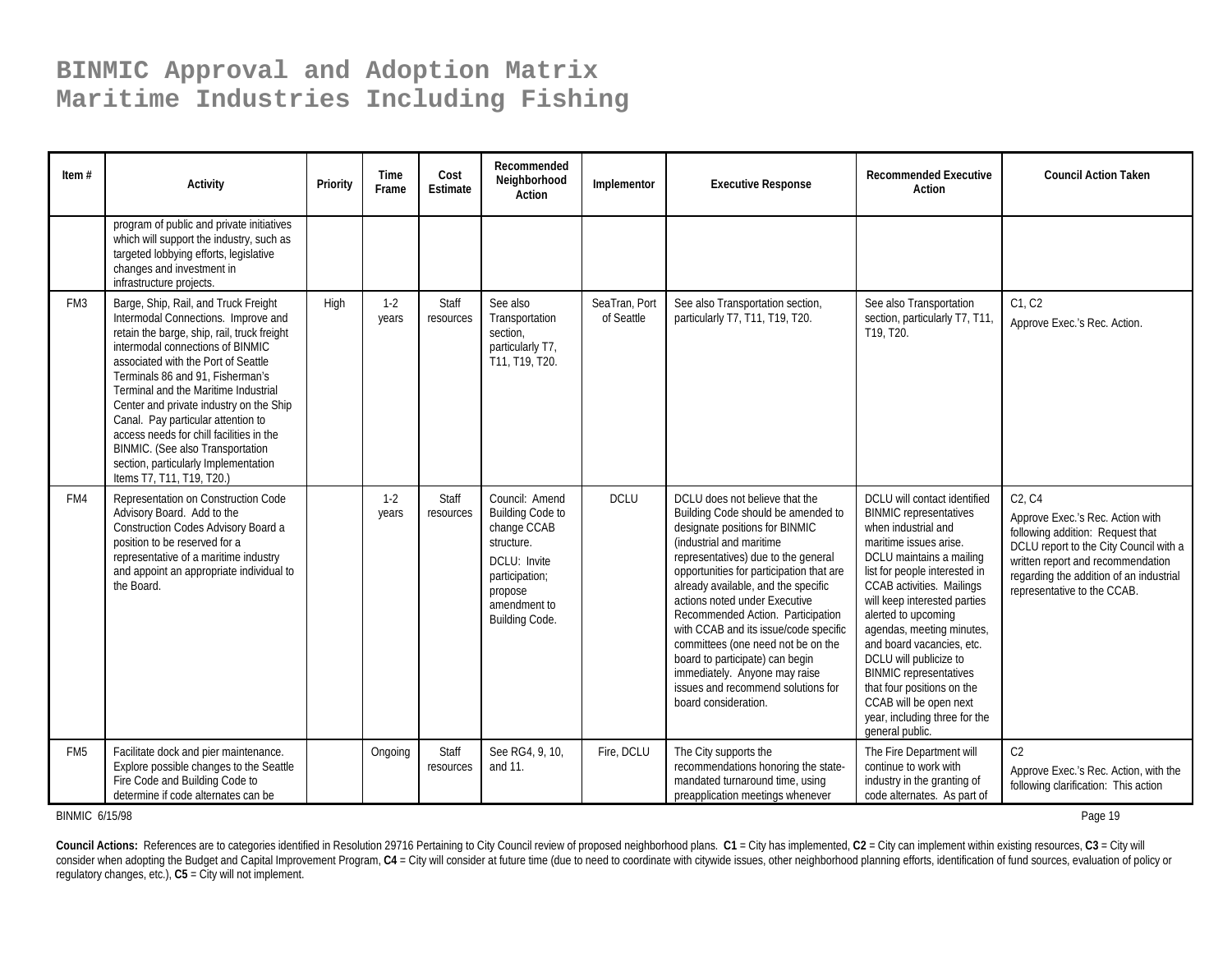| Item $#$        | <b>Activity</b>                                                                                                                                                                                                                                                                                                                                                                                                                                                                                                                                                                                                                                                                                                                      | Priority | Time<br>Frame  | Cost<br>Estimate   | Recommended<br>Neighborhood<br><b>Action</b>                                                         | Implementor                                                                                   | <b>Executive Response</b>                                                                                                                                                                                                                                                                                            | <b>Recommended Executive</b><br>Action                                                                                                                                                                                                                                                                                                                                                                                                                                                       | <b>Council Action Taken</b>                    |
|-----------------|--------------------------------------------------------------------------------------------------------------------------------------------------------------------------------------------------------------------------------------------------------------------------------------------------------------------------------------------------------------------------------------------------------------------------------------------------------------------------------------------------------------------------------------------------------------------------------------------------------------------------------------------------------------------------------------------------------------------------------------|----------|----------------|--------------------|------------------------------------------------------------------------------------------------------|-----------------------------------------------------------------------------------------------|----------------------------------------------------------------------------------------------------------------------------------------------------------------------------------------------------------------------------------------------------------------------------------------------------------------------|----------------------------------------------------------------------------------------------------------------------------------------------------------------------------------------------------------------------------------------------------------------------------------------------------------------------------------------------------------------------------------------------------------------------------------------------------------------------------------------------|------------------------------------------------|
|                 | used to facilitate pier maintenance and<br>improvement. Honor the state-<br>mandated 120-day turnaround for<br>development permit processing. Use<br>preapplication meetings whenever<br>possible to provide up-front notice to<br>applicants of requirements. Invite Fire<br>Department and other agency<br>participation in preapplication meetings.                                                                                                                                                                                                                                                                                                                                                                               |          |                |                    |                                                                                                      |                                                                                               | possible, and inviting Fire Department<br>and other agency participation in<br>preapplication meetings.<br>Changes to the Seattle Fire Code are<br>not needed to grant code alternates<br>for pier maintenance and<br>improvement; this is already being<br>done although most code alternates<br>are site specific. | its 1998 work program,<br>DCLU will prepare public<br>assistance documents<br>(CAM and sample<br>application materials) for<br>pier maintenance and<br>construction and will<br>publicize the availability of<br>these materials. DCLU staff<br>will meet with BINMIC<br>representatives to<br>determine specific problems<br>and desired changes. With<br>specific issues and pro-<br>posals identified, DCLU will<br>explore Building Code<br>changes as part of its 1998<br>work program. | approves the BINMIC request, FM5.              |
| FM <sub>6</sub> | Dock and Pier Improvement, Education<br>/Assistance. Prepare a Client<br>Assistance Memo regarding pier<br>maintenance and construction<br>permitting along the Ship Canal for use<br>by BINMIC waterfront property owners.<br>The Memo should include specific<br>examples of completed form<br>applications for exemptions from<br>Shoreline Management Act Substantial<br>Development Permit Requirement and<br>sample letters requesting SEPA<br>Categorical Exemptions. Recommend<br>DCLU provide information on exemption<br>request procedures in the Memo with<br>special emphasis on Seattle Policies<br>and Procedures 25.05.305.C. State and<br>federal agencies are encouraged to<br>provide similar written assistance. |          | $1-2$<br>years | Staff<br>resources | Council:<br>Resolution<br>directing DCLU to<br>pursue action.<br>DCLU: Include as<br>work plan item. | <b>DCLU</b><br>/Department<br><sub>of</sub><br>Ecology/other<br>agencies with<br>jurisdiction | The City supports this<br>recommendation.                                                                                                                                                                                                                                                                            | As part of its 1998 work<br>program, DCLU will prepare<br>public assistance<br>documents (CAM and<br>sample application<br>materials) for pier mainte-<br>nance and construction,<br>and will publicize the<br>availability of these<br>materials.                                                                                                                                                                                                                                           | C <sub>2</sub><br>Approve Exec.'s Rec. Action. |
| FM7             | Dock and Pier Improvement, Areawide<br>Plan for Pier Maintenance and                                                                                                                                                                                                                                                                                                                                                                                                                                                                                                                                                                                                                                                                 |          | $1-2$<br>years | Staff<br>resources | Council:<br>Resolution                                                                               | <b>DCLU/Fire</b><br>Department                                                                | DCLU has not historically prepared<br>such restoration plans. DCLU                                                                                                                                                                                                                                                   | Assess next steps as<br>part of FM6 work                                                                                                                                                                                                                                                                                                                                                                                                                                                     | C2, C3<br>Approve Exec.'s Rec. Action with     |

BINMIC 6/15/98

entropy of the control of the control of the control of the control of the control of the control of the control of the control of the control of the control of the control of the control of the control of the control of t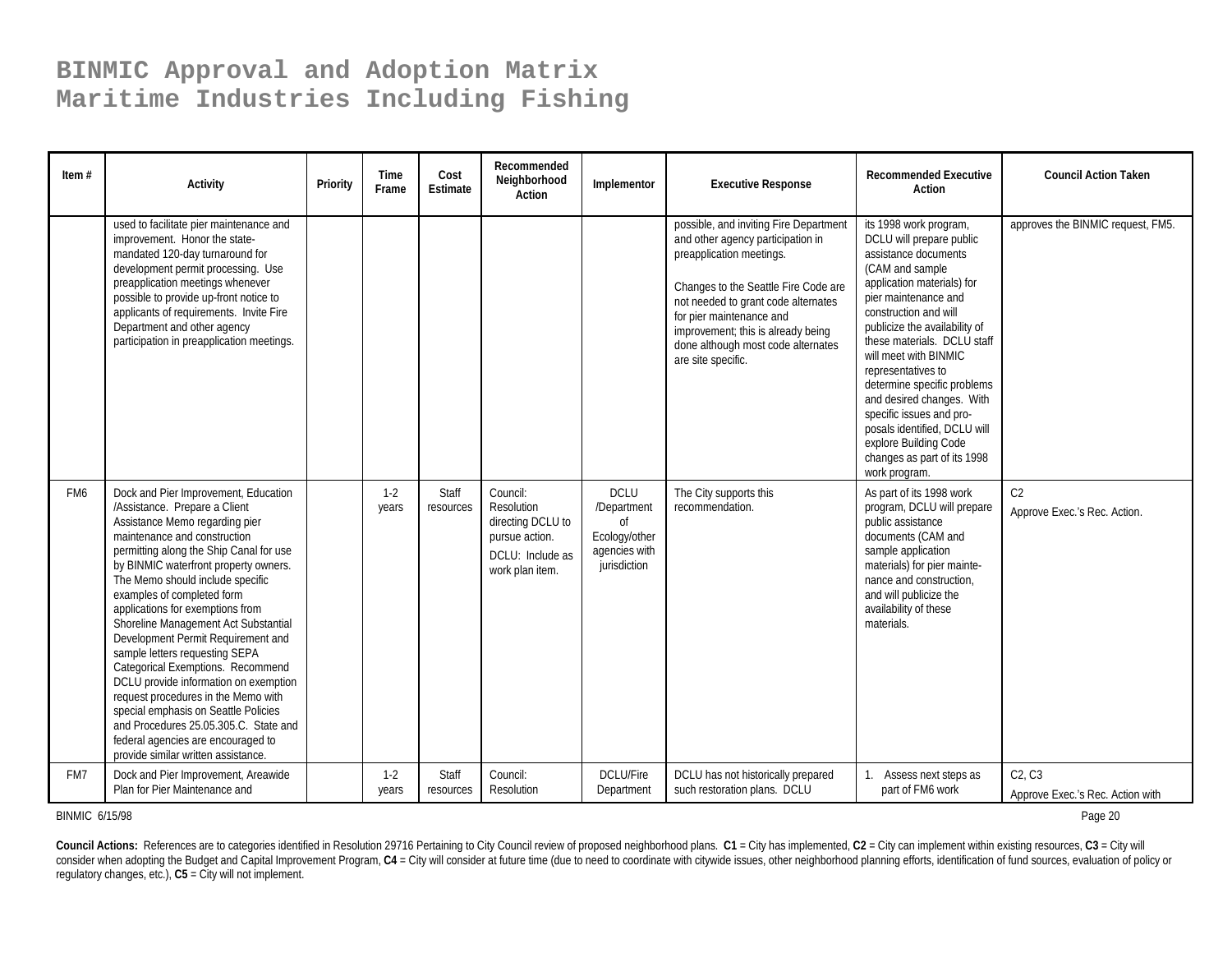| Item $#$    | <b>Activity</b>                                                                                                                                                                                                                                                                                                                | Priority | Time<br>Frame    | Cost<br>Estimate   | Recommended<br>Neighborhood<br>Action                                                                            | Implementor                                                                                                                                                  | <b>Executive Response</b>                                                                                                                                                                                                                                                                                                                                                                                     | <b>Recommended Executive</b><br>Action                                                                                | <b>Council Action Taken</b>                                                                                                                                                                                                                                                                                |
|-------------|--------------------------------------------------------------------------------------------------------------------------------------------------------------------------------------------------------------------------------------------------------------------------------------------------------------------------------|----------|------------------|--------------------|------------------------------------------------------------------------------------------------------------------|--------------------------------------------------------------------------------------------------------------------------------------------------------------|---------------------------------------------------------------------------------------------------------------------------------------------------------------------------------------------------------------------------------------------------------------------------------------------------------------------------------------------------------------------------------------------------------------|-----------------------------------------------------------------------------------------------------------------------|------------------------------------------------------------------------------------------------------------------------------------------------------------------------------------------------------------------------------------------------------------------------------------------------------------|
|             | Restoration. Recommend that DCLU<br>submit a draft of a new Directors Rule<br>for review by BINMIC for an areawide<br>plan for pier restoration and mainte-<br>nance that acknowledges City safety<br>and environmental concerns, and<br>BINMIC economic and business con-<br>cerns with permitting requirements.              |          |                  |                    | directing DCLU to<br>pursue action.<br>DCLU: Include as<br>work plan item.                                       |                                                                                                                                                              | suggests BINMIC retain a consultant<br>to prepare a plan, possibly funded by<br>obtaining a Neighborhood Matching<br>Fund Grant or a CZM (Coastal Zone<br>Management) grant from the<br>Washington Department of Ecology,<br>which is a new potential money<br>source to facilitate implementation of<br>this proposal and perhaps others<br>called out by BINMIC, such as<br>inventorying large berth space. | program item.<br>2. Compare next steps to<br>other neighborhood<br>plan requests for future<br>consideration.         | following clarification and addition:<br>Incorporate information about code<br>provisions and possible alternates in<br>the DCLU CAM to be developed in<br>response to FM6. The City Council<br>recommends that pier owners pursue<br>other funding, such as a State DNR<br>or a City Matching Fund grant. |
| FM8         | Maintenance Dredging. The City shall<br>spearhead a process (in cooperation<br>with the Washington Department of<br>Fisheries, Army Corps of Engineers,<br>tribes, and the Department of Ecology)<br>to obtain timely dredging permits. The<br>inability of maintenance dredging may<br>force marine businesses out of BINMIC. |          | $1-2$<br>years   | Staff<br>resources | Council:<br>Resolution<br>directing OIR to<br>pursue action.<br>OIR: Include as<br>work plan item.               | OIR, DCLU,<br>Port of<br>Seattle,<br>Washington<br>Department of<br>Fisheries,<br>Army Corps of<br>Engineers,<br>tribes, and the<br>Department of<br>Ecology | The City agrees that examination of<br>the permit process for maintenance<br>dredging may well uncover<br>procedural changes that could be<br>made that would result in a more<br>efficient process. The City, though its<br>role in this issue is limited, will do<br>what is within its power to cooperate<br>in any process reforms that will<br>improve the efficiency of the permit<br>process.          | In 1998, OIR will spear-<br>head the effort and convene<br>a meeting of relevant<br>parties to work on this<br>issue. | C <sub>2</sub><br>Approve Exec.'s Rec. Action.                                                                                                                                                                                                                                                             |
| FM9         | Lock Closures. The City shall obtain an<br>agreement with the Army Corps of<br>Engineers that the Corps will give the<br>City and designated industry prior notice<br>of all lock closures. (See Freight<br>Mobility and Transportation Action Item<br>T19.                                                                    |          | $1-2$<br>years   | Staff<br>resources | See T19.                                                                                                         | City of Seattle<br>and Corps of<br>Engineers                                                                                                                 | See response to T19.                                                                                                                                                                                                                                                                                                                                                                                          | See response to T19.                                                                                                  | C <sub>2</sub><br>Approve Exec.'s Rec. Action.                                                                                                                                                                                                                                                             |
| <b>FM10</b> | Education Workshop. Recommend that<br>DCLU hold an annual educational<br>workshop on application procedures<br>once every year for BINMIC<br>private/public pier owners. Recommend<br>DCLU provide information on exemption<br>request procedures at the workshop.                                                             |          | $1 - 2$<br>years | Staff<br>resources | Council:<br>Resolution<br>directing DCLU to<br>pursue action.<br>DCLU: Include as<br>work plan item for<br>1998. | <b>DCLU</b>                                                                                                                                                  | DCLU will, depending upon the level<br>of demonstrated interest, either<br>provide a comprehensive package of<br>information on SEPA and shoreline<br>applications and exemptions at such<br>a workshop or make that material<br>available at our office and to a mailing<br>list. This information could also be                                                                                             | DCLU will perform in 1998.                                                                                            | C <sub>2</sub><br>Approve Exec.'s Rec. Action, with the<br>following clarification: a workshop will<br>be held only if DCLU can determine<br>that there is a sufficient level of<br>interest.                                                                                                              |

BINMIC 6/15/98

entry and the control of the control of the control of the control of the control of the control of the control of the control of the control of the control of the control of the control of the control of the control of th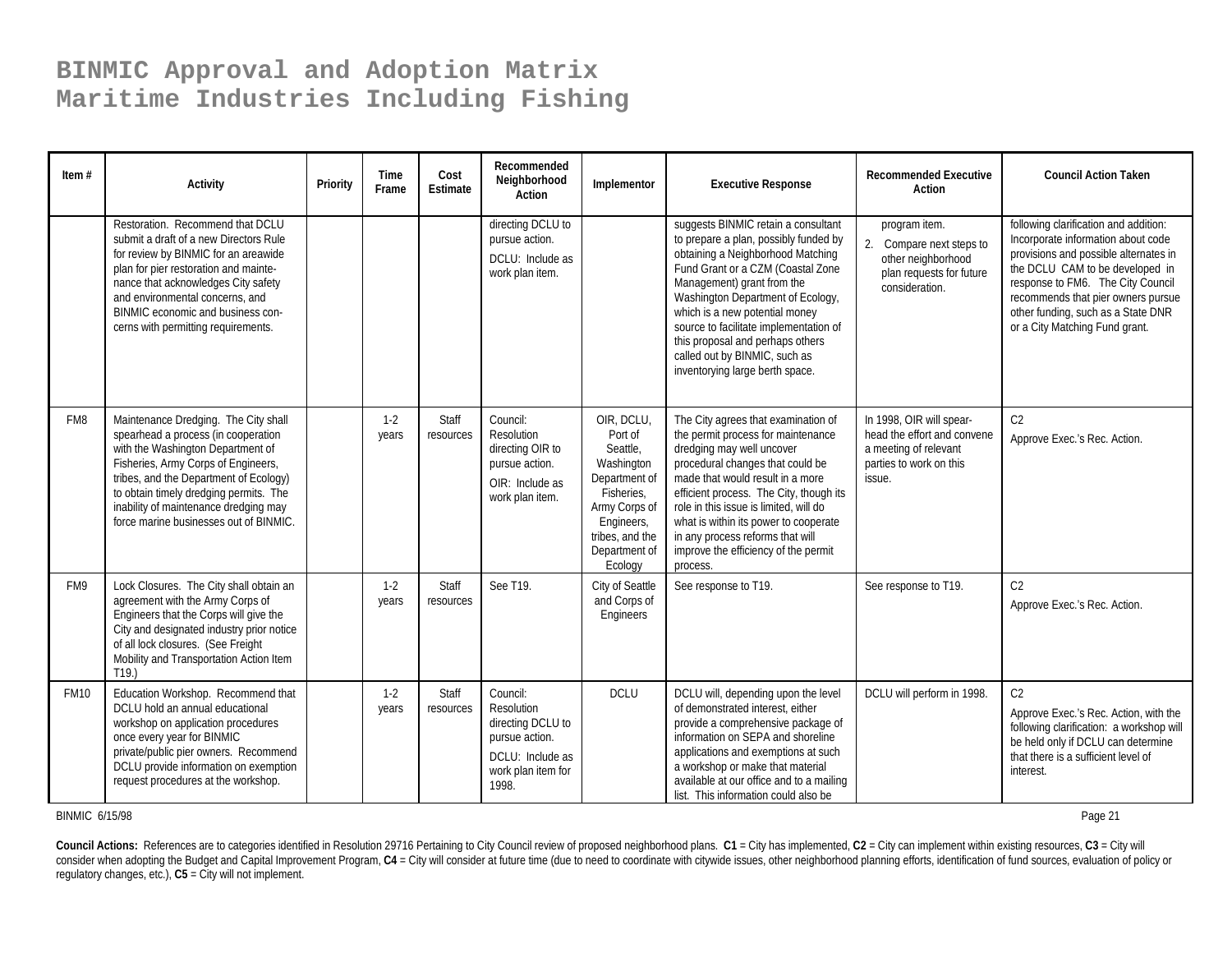| Item $#$    | Activity                                                                                                                                                                                                                                                                                                                                                                                       | Priority | Time<br>Frame   | Cost<br>Estimate | Recommended<br>Neighborhood<br>Action                                                              | Implementor | <b>Executive Response</b>                                                              | <b>Recommended Executive</b><br>Action | <b>Council Action Taken</b>                                                                                                                                                                                       |
|-------------|------------------------------------------------------------------------------------------------------------------------------------------------------------------------------------------------------------------------------------------------------------------------------------------------------------------------------------------------------------------------------------------------|----------|-----------------|------------------|----------------------------------------------------------------------------------------------------|-------------|----------------------------------------------------------------------------------------|----------------------------------------|-------------------------------------------------------------------------------------------------------------------------------------------------------------------------------------------------------------------|
|             |                                                                                                                                                                                                                                                                                                                                                                                                |          |                 |                  |                                                                                                    |             | provided on PAN (Public Access<br>Network) and at the neighborhood<br>service centers. |                                        |                                                                                                                                                                                                                   |
| <b>FM11</b> | Preservation of Land for the Fishing<br>/Maritime Industry. The City shall fund a<br>study to examine the strategies used for<br>preservation of farm land, open space,<br>and resource lands in Washington State<br>to determine how the water-front and<br>water-dependent property in the<br>BINMIC should be reserved for the<br>cyclical needs of the fishing and<br>maritime industries. |          | $1-6+$<br>years | Cost of<br>Study | Council:<br>Resolution<br>directing OED to<br>pursue action.<br>OED: Include as<br>work plan item. | <b>SPO</b>  | The City believes such a study could<br>be informative.                                | Consider for 1999-2000<br>budget.      | C3<br>Approve Exec.'s Rec. Action. with<br>following clarification: City will<br>consider the request for a study with<br>overall neighborhood plan<br>implementation funding issues for the<br>1999-2000 budget. |

BINMIC 6/15/98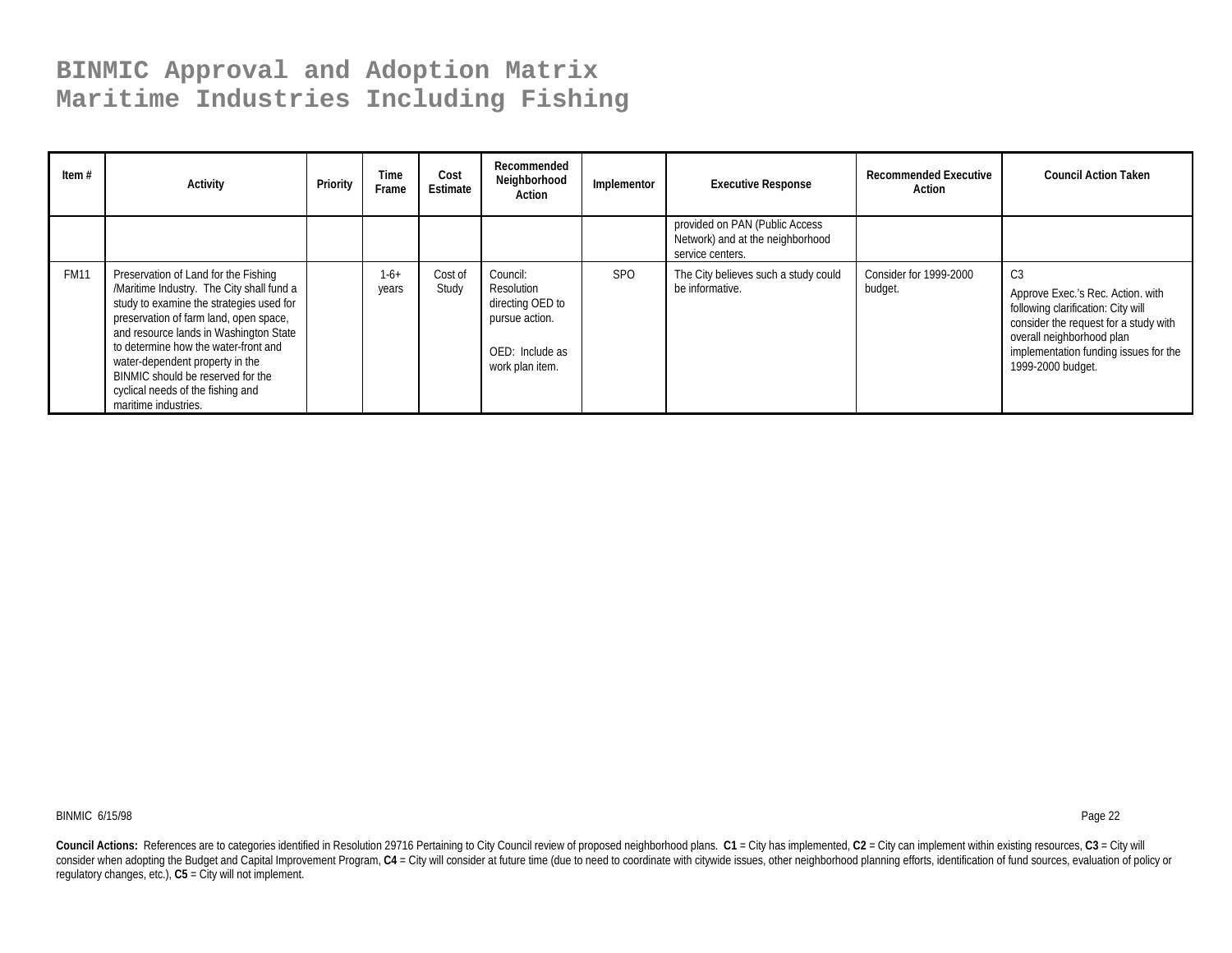| Item $#$        | Activity                                                                                                                                                                                                                                                                                                                                                                                                                                                                                   | Priority | Time<br>Frame   | Cost<br><b>Estimate</b>    | Recommended<br>Neighborhood<br>Action                                                                                                                               | Implementor                                               | <b>Executive Response</b>                                                                                                                                                                                                                                                                         | <b>Recommended Executive</b><br>Action                                                                                                           | <b>Council Action Taken</b>                                                                                                                                                                                                                                                                                                                                                                                                                                                                                                                                              |
|-----------------|--------------------------------------------------------------------------------------------------------------------------------------------------------------------------------------------------------------------------------------------------------------------------------------------------------------------------------------------------------------------------------------------------------------------------------------------------------------------------------------------|----------|-----------------|----------------------------|---------------------------------------------------------------------------------------------------------------------------------------------------------------------|-----------------------------------------------------------|---------------------------------------------------------------------------------------------------------------------------------------------------------------------------------------------------------------------------------------------------------------------------------------------------|--------------------------------------------------------------------------------------------------------------------------------------------------|--------------------------------------------------------------------------------------------------------------------------------------------------------------------------------------------------------------------------------------------------------------------------------------------------------------------------------------------------------------------------------------------------------------------------------------------------------------------------------------------------------------------------------------------------------------------------|
| <b>PS1.1</b>    | Infrastructure Improvements. Target<br>new infrastructure investment to areas<br>where larger parcels exist or may be<br>assembled for industrial uses.                                                                                                                                                                                                                                                                                                                                    | High     | $1-6+$<br>years | Staff<br>resources         | Council:<br>Resolution<br>expressing intent;<br>direction to<br>utilities and<br>SeaTran to<br>pursue action<br>Utilities/SeaTran:<br>Include as work<br>plan item  | SPU,<br>SeaTran, City<br>Light, ESD                       | Some transportation components of<br>infrastructure were included in the<br>recently defeated transportation bond<br>issue. If resubmitted the items can be<br>included again. If not, transportation<br>and other infrastructure improvements<br>could be considered in the 1999-2000<br>budget. | Consider including<br>transportation items in<br>possible resubmitted bond<br>issue, or in the 1999-2000<br>budget. See response to<br>T14.      | C <sub>2</sub><br>Approve Exec.'s Rec. Action with<br>following clarification: City will<br>consider among the factors to be<br>assessed in infrastructure decisions<br>the relationship between new<br>infrastructure investments and<br>industrial land availability in the<br>BINMIC and other industrial areas.<br>consistent with Comp Plan policy<br>#E41 and BINMIC Comp Plan<br>policies regarding land assembly and<br>provision of sufficient infrastructure.<br>No further targeting is intended,<br>except to the extent already provided<br>in City policy. |
| <b>PS1.2</b>    | Financing Local Improvement Districts.<br>Explore use of local improvement<br>districts (L.I.D.), utility local improvement<br>districts (U.L.I.D.), grant matching funds<br>and industrial development bonds for<br>financing joint public and private<br>infrastructure improvements and assign<br>priorities to these projects.                                                                                                                                                         | High     | Ongoing         | Staff<br>resources         | Council:<br>Resolution<br>expressing intent;<br>direction to<br>utilities and<br>SeaTran to<br>pursue action<br>Utilities/SeaTran:<br>Include as work<br>plan item. | SPU,<br>SeaTran, City<br>Light                            | The City supports and SeaTran<br>continues to provide staffing for the<br>L.I.D. process. City participation in<br>the financing of an L.I.D. is a Council<br>issue.                                                                                                                              | Consider for 1999-2000<br>budget                                                                                                                 | C <sub>3</sub><br>Approve Exec.'s Rec. Action with<br>following clarification: City will<br>consider for inclusion in the 1999-<br>2000 budget the exploration of the<br>concept of joint LID/other source<br>funding for BINMIC and City-wide<br>application.                                                                                                                                                                                                                                                                                                           |
| PS <sub>2</sub> | BINMIC Customer Service Survey. On<br>an annual basis, the City, in conjunction<br>with the BINMIC Ombudsperson and<br>existing business organizations, will<br>undertake in January (starting in 1998) a<br>customer service survey of BINMIC<br>businesses. The survey will be funded<br>by the City, and will focus on<br>improvements to the physical<br>infrastructure for drainage, water, roads<br>and electrical service. The survey will<br>also examine other City services such |          | Ongoing         | Staff<br>resources<br>only | Council:<br>Resolution<br>expressing intent;<br>direction to ESD<br>to pursue action.<br>ESD: Include as<br>work plan item.                                         | ESD, OED<br>and the<br><b>BINMIC</b><br>Ombuds-<br>person | The City, which currently conducts a<br>survey on citizen satisfaction with the<br>City, is committed to conducting a<br>feasibility study to undertake a survey<br>of Seattle's businesses.                                                                                                      | In 1998, ESD will conduct a<br>feasibility study and<br>approach for developing a<br>business survey. Likely<br>conduct survey in 1999-<br>2000. | C2, C3<br>Approve Exec.'s Rec. Action with<br>following clarification: City intends to<br>include resources to conduct a city-<br>wide survey of both industrial and<br>commercial businesses in the 1999-<br>2000 City Budget. An annual survey<br>is not intended. ESD intends to<br>report to BINMIC on what actions<br>result from the survey.                                                                                                                                                                                                                       |

BINMIC 6/15/98

Page 23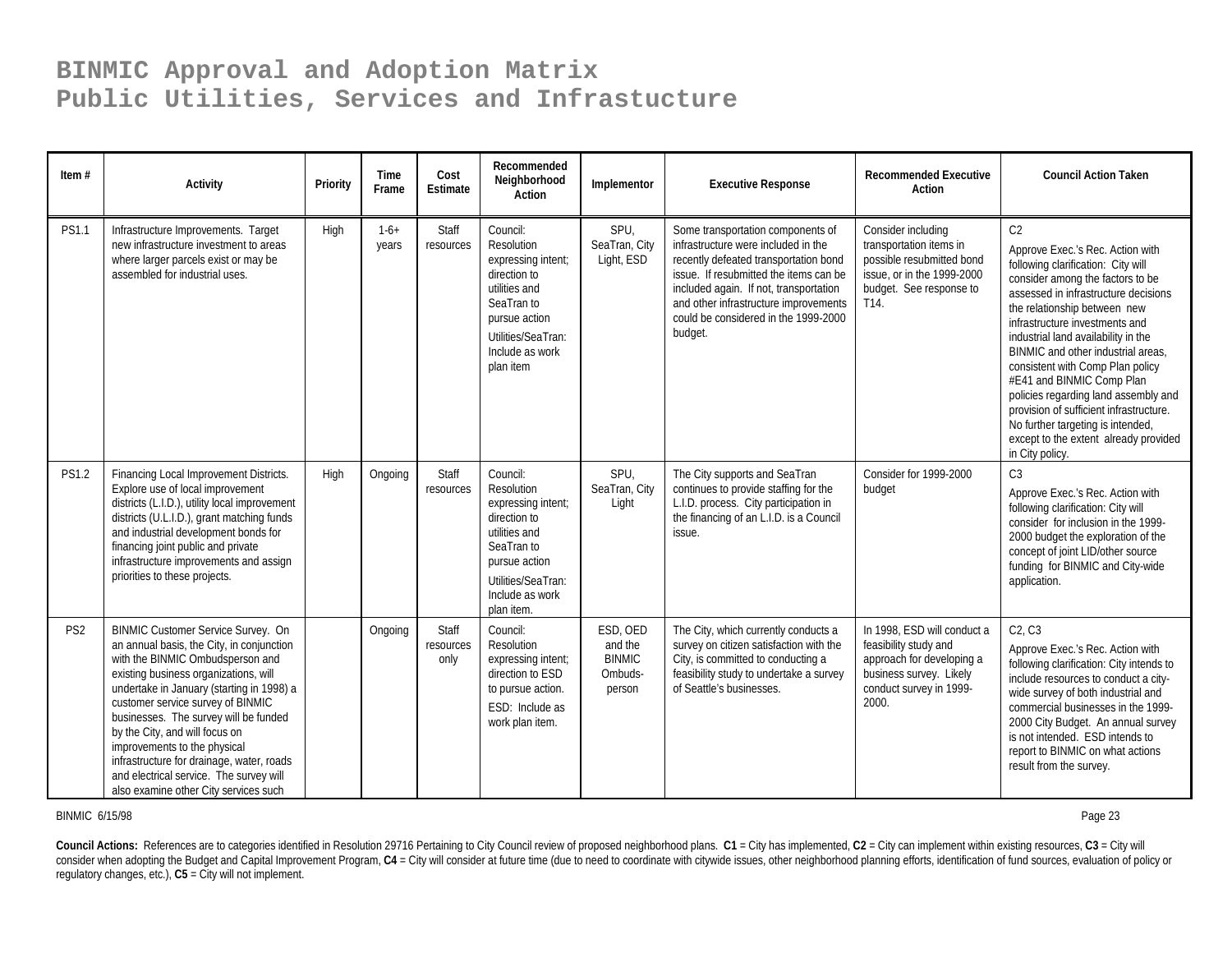| Item $#$        | <b>Activity</b>                                                                                                                                                                                                                                                                                                                                                                                                                                                                 | Priority | <b>Time</b><br>Frame | Cost<br>Estimate                                   | Recommended<br>Neighborhood<br>Action                                                                                                       | Implementor                              | <b>Executive Response</b>                                                                                                                                                                                                                                                                                                                                                             | <b>Recommended Executive</b><br><b>Action</b>                                                                                                                                                                                                                                                                              | <b>Council Action Taken</b>                                                                                                                                                                                                                                                                                                                                                                   |
|-----------------|---------------------------------------------------------------------------------------------------------------------------------------------------------------------------------------------------------------------------------------------------------------------------------------------------------------------------------------------------------------------------------------------------------------------------------------------------------------------------------|----------|----------------------|----------------------------------------------------|---------------------------------------------------------------------------------------------------------------------------------------------|------------------------------------------|---------------------------------------------------------------------------------------------------------------------------------------------------------------------------------------------------------------------------------------------------------------------------------------------------------------------------------------------------------------------------------------|----------------------------------------------------------------------------------------------------------------------------------------------------------------------------------------------------------------------------------------------------------------------------------------------------------------------------|-----------------------------------------------------------------------------------------------------------------------------------------------------------------------------------------------------------------------------------------------------------------------------------------------------------------------------------------------------------------------------------------------|
|                 | as police and fire. Existing business<br>organizations, the Ombudsperson and<br>the responsible City departments will<br>review the results, identify deficiencies<br>and identify actions to remedy these<br>deficiencies. In the Fall of each year,<br>the City will report back by mail to the<br>BINMIC businesses on the corrective<br>actions taken.                                                                                                                      |          |                      |                                                    |                                                                                                                                             |                                          |                                                                                                                                                                                                                                                                                                                                                                                       |                                                                                                                                                                                                                                                                                                                            |                                                                                                                                                                                                                                                                                                                                                                                               |
| PS <sub>3</sub> | Public Services. Designate an industrial<br>contact person within the Seattle Public<br>Utilities Department and Seattle City<br>Light to handle BINMIC issues and<br>provide quidance to industrial<br>enterprises located within or planning to<br>locate within this area.                                                                                                                                                                                                   |          | Ongoing              | Redesign<br>ation of<br>staff<br>resources<br>only | Council:<br>Resolution<br>directing utilities<br>to pursue action.<br>Utilities: Clarify<br>and redesignate<br>existing staff<br>resources. | Seattle Public<br>Utility, City<br>Light |                                                                                                                                                                                                                                                                                                                                                                                       | Consider revising current<br>structure of account<br>executives to respond to<br><b>BINMIC/Industrial needs.</b>                                                                                                                                                                                                           | C2. C3<br>Approve Exec.'s Rec. Action with<br>following clarifications: City Light is in<br>the process of reviewing its account<br>executive responsibilities. SPU will<br>include review of its account<br>executives in its 1999-2000 budget.<br>In these reviews establishment of<br>representatives dedicated in whole or<br>part to city-wide industrial clients will<br>be considered. |
| PS4             | BINMIC Promotion. The City of Seattle<br>shall establish a working group with<br>local and State economic development<br>organizations such as the Seattle-King<br>County Economic Development Council<br>and Washington State Community<br>Trade and Economic Development<br>Department to highlight the character<br>and advantages of the BINMIC area.<br>Member(s) of the BINMIC Committee<br>and Manufacturing Council of Seattle<br>shall be a part of the working group. |          | Ongoing              | Staff<br>resources                                 | Resolution<br>expressing intent;<br>direction to OED<br>to pursue action.<br>OED: Include as<br>work plan item.                             | <b>OED</b>                               | The Manufacturing and Industrial<br>Council of Seattle (MICS) is currently<br>promoting issues of importance to all<br>industrial areas in Seattle and has<br>indicated a strong interest in<br>promoting the recommendations of<br>the neighborhood plans for the land<br>the BINMIC as part of its existing<br>mission to promote the economic<br>vitality of the industrial areas. | OED will request that the<br>MICS add a formal BINMIC<br>representative to its<br>membership in addition to<br>the current business<br>representatives with<br>businesses in BINMIC.<br>OED will also recommend<br>that the MICS make<br>promotion of the BINMIC<br>recommendations a part of<br>their work plan for 1998. | C2<br>Approve Exec.'s Rec. Action.                                                                                                                                                                                                                                                                                                                                                            |
| PS <sub>5</sub> | <b>BINMIC District Council. Initiate</b><br>creating the BINMIC as its own District<br>Council with the Department of<br>Neighborhoods.<br>Affirm the ongoing role of the BINMIC                                                                                                                                                                                                                                                                                                |          | $1-6+$<br>years      | Staff<br>resources                                 | Council:<br>Resolution<br>expressing intent<br>and modification<br>of existing<br>structure of                                              | DON, SPU,<br>Port of Seattle             | Recommendation will be considered<br>in the context of deciding how to best<br>insure the stewardship of<br>neighborhood plans beginning in the<br>1999-2000 biennium.                                                                                                                                                                                                                | Defer pending completion<br>of neighborhood plans in<br>overlapping districts.                                                                                                                                                                                                                                             | C <sub>4</sub><br>Approve Exec.'s Rec. Action with<br>respect to a BINMIC District Council.<br>C <sub>2</sub>                                                                                                                                                                                                                                                                                 |

BINMIC 6/15/98

es and the contract of the contract of the contract of the contract of the contract of the contract of the contract of the contract of the contract of the contract of the contract of the contract of the contract of the con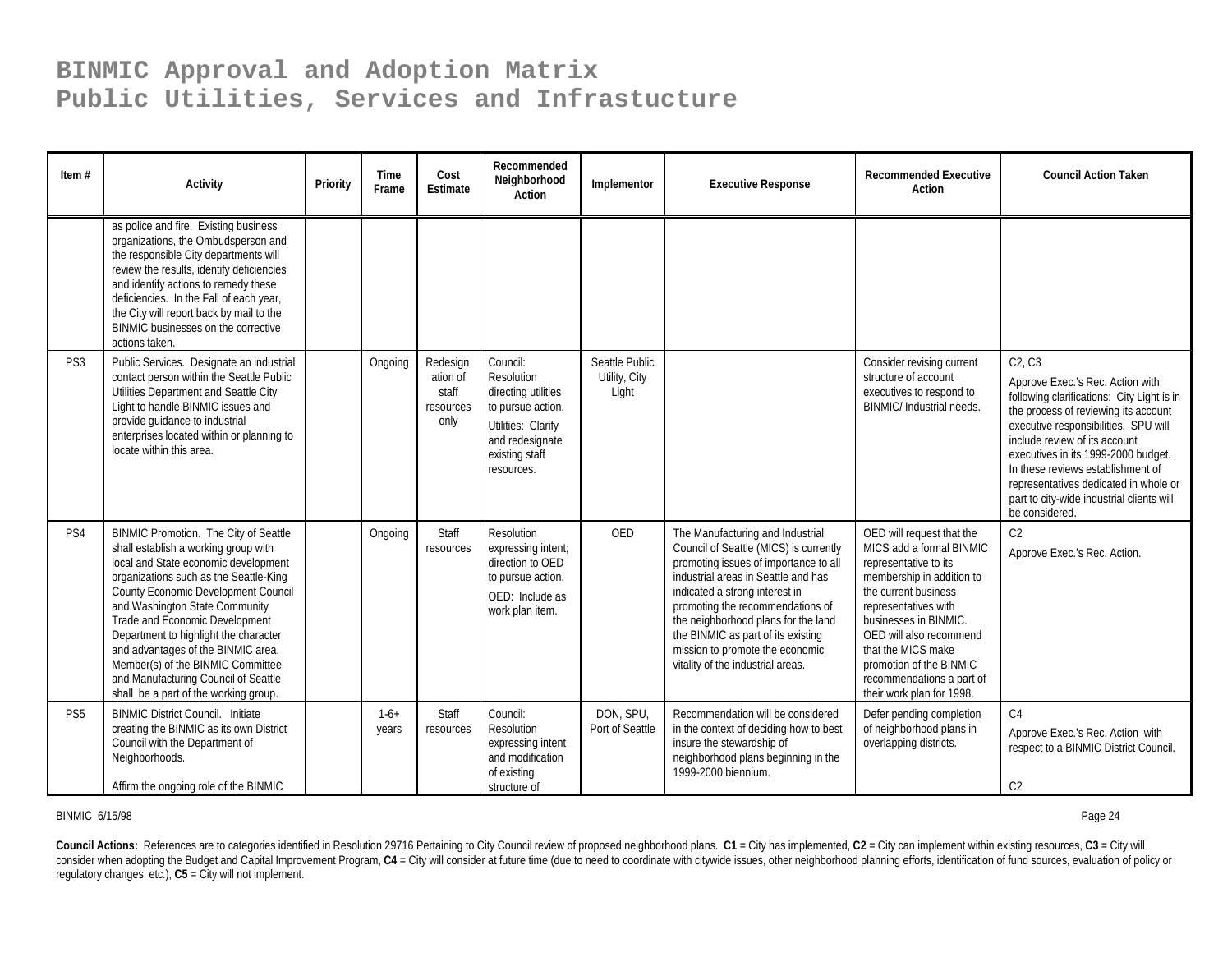| Item $#$        | <b>Activity</b>                                                                                                                                                                                                                                                              | Priority | Time<br>Frame | Cost<br><b>Estimate</b> | Recommended<br>Neighborhood<br>Action                                                                                                                                                                                                                                                                                                                                                             | Implementor                                 | <b>Executive Response</b>                                                                                                                                                          | <b>Recommended Executive</b><br>Action                                                                                            | <b>Council Action Taken</b>                                                                                                                                                                                                                                                                                                                                                                                                            |
|-----------------|------------------------------------------------------------------------------------------------------------------------------------------------------------------------------------------------------------------------------------------------------------------------------|----------|---------------|-------------------------|---------------------------------------------------------------------------------------------------------------------------------------------------------------------------------------------------------------------------------------------------------------------------------------------------------------------------------------------------------------------------------------------------|---------------------------------------------|------------------------------------------------------------------------------------------------------------------------------------------------------------------------------------|-----------------------------------------------------------------------------------------------------------------------------------|----------------------------------------------------------------------------------------------------------------------------------------------------------------------------------------------------------------------------------------------------------------------------------------------------------------------------------------------------------------------------------------------------------------------------------------|
|                 | Committee regarding Salmon Bay<br>sediment cleanup to represent<br>manufacturing and industrial uses with<br>the Department of Ecology.                                                                                                                                      |          |               |                         | <b>District Council.</b><br>Direction to DON<br>to pursue<br>changes.<br>DON:<br>Redesignation of<br>staff or additional<br>work plan item.                                                                                                                                                                                                                                                       |                                             |                                                                                                                                                                                    |                                                                                                                                   | Approve Exec.'s Rec. Action with<br>following addition: OED will request<br>that DOE, EPA and the Port of<br>Seattle continue to work with the<br>BINMIC planning committee (or its<br>successor representing the BINMIC<br>community) as well as City agencies,<br>in the implementation of the EPA<br>Brownfields grant which the POS has<br>been awarded, and in considering<br>environmental issues related to the<br>BINMIC area. |
| PS <sub>6</sub> | Public Lands and Rights-of Ways. The<br>City, County, and Port shall examine<br>public lands and rights-of ways in the<br>BINMIC area, including the National<br>Guard site and adjacent Metro parking<br>lot for redevelopment opportunities for<br>industrial development. |          | Ongoing       | Staff<br>resources      | Council:<br>Resolution<br>expressing intent;<br>direction to OIR to<br>work with other<br>jurisdictions and<br>for OED and ESD<br>to move this area<br>ahead in its<br>consideration of<br>strategic plans for<br>City-owned<br>property.<br>OED/OIR:<br>Redesignation of<br>staff to work on<br>this issue or add<br>to work plans.<br>ESD: Reprioritize<br>work plan to move<br>BINMIC to 1998. | ESD, OED.<br>OIR, Port,<br>King County      | ESD has already started working with<br>jurisdictions.                                                                                                                             | ESD will reorder its priorities<br>to complete this work item<br>in 1998. This item does not<br>refer to Park Department<br>Land. | C1<br>Approve Exec.'s Rec. Action with<br>following correction: Review of<br>BINMIC property is scheduled to<br>occur in 1st or 2nd quarter of 1999                                                                                                                                                                                                                                                                                    |
| PS7             | City Jobs Initiative. The City of Seattle<br>shall invest in a partnership with local<br>employers for listing high-wage jobs<br>available in BINMIC and developing a<br>roster of skilled potential applicants                                                              |          | Ongoing       | Staff<br>resources      | Council:<br>Resolution<br>expressing intent;<br>direction to OED,<br>OFE, and DON to                                                                                                                                                                                                                                                                                                              | OED, Office<br>for Education,<br><b>DON</b> | The Seattle Jobs Initiative's (SJI)<br>brokerage service was created as a<br>new pathway for low income<br>residents to benefit from the rapid<br>economic growth in the area. The | The (SJI) employment<br>brokerage service will<br>coordinate with the BINMIC<br>Committee and other<br>industrial business        | C <sub>2</sub><br>Approve Exec.'s Rec. Action.                                                                                                                                                                                                                                                                                                                                                                                         |

BINMIC 6/15/98

entitive to the control of the control of the control of the control of the control of the control of the control of the control of the control of the control of the control of the control of the control of the control of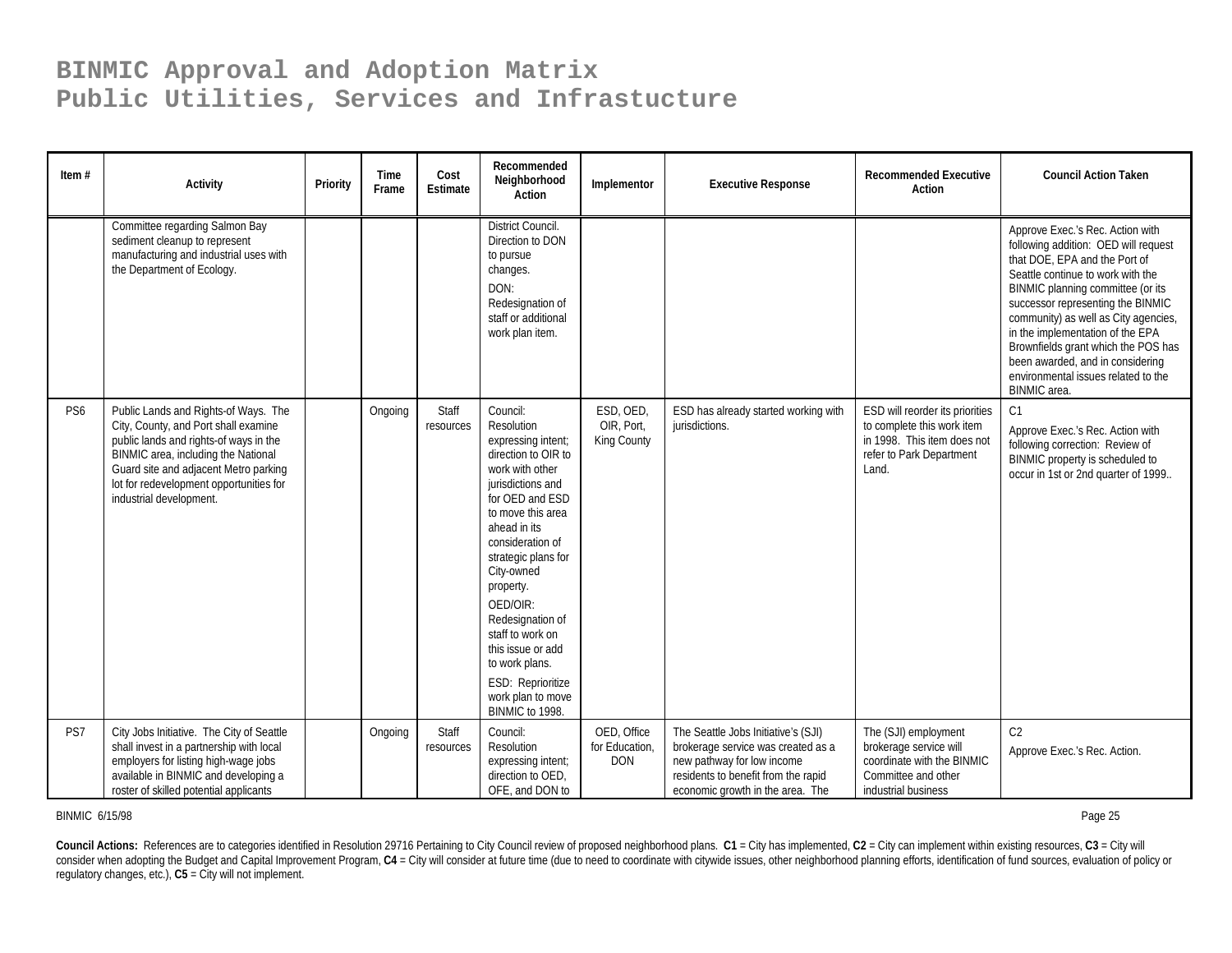| Item $#$ | Activity                                                                                                                                                                                                                                                                | Priority | Time<br>Frame | Cost<br>Estimate | Recommended<br>Neighborhood<br>Action | Implementor | <b>Executive Response</b>                                                                                                                                               | <b>Recommended Executive</b><br>Action                                                                                                                                                                                                                             | <b>Council Action Taken</b> |
|----------|-------------------------------------------------------------------------------------------------------------------------------------------------------------------------------------------------------------------------------------------------------------------------|----------|---------------|------------------|---------------------------------------|-------------|-------------------------------------------------------------------------------------------------------------------------------------------------------------------------|--------------------------------------------------------------------------------------------------------------------------------------------------------------------------------------------------------------------------------------------------------------------|-----------------------------|
|          | through direct advertising and<br>coordination with local labor groups. In<br>addition, linkages shall be created<br>between the new local business council,<br>proposed District Council, and City<br>representatives regarding the City's jobs<br>initiative program. |          |               |                  | pursue action.                        |             | Brokerage operates by coordinating<br>the delivery of recruitment, training<br>and retention services designed to<br>meet the needs of both employers<br>and residents. | organizations in the area to<br>identify businesses in<br><b>BINMIC</b> seeking qualified<br>applicants for available<br>positions. The brokerage<br>will work with these<br>businesses to provide<br>employ-ment and training<br>services to meet their<br>needs. |                             |

BINMIC 6/15/98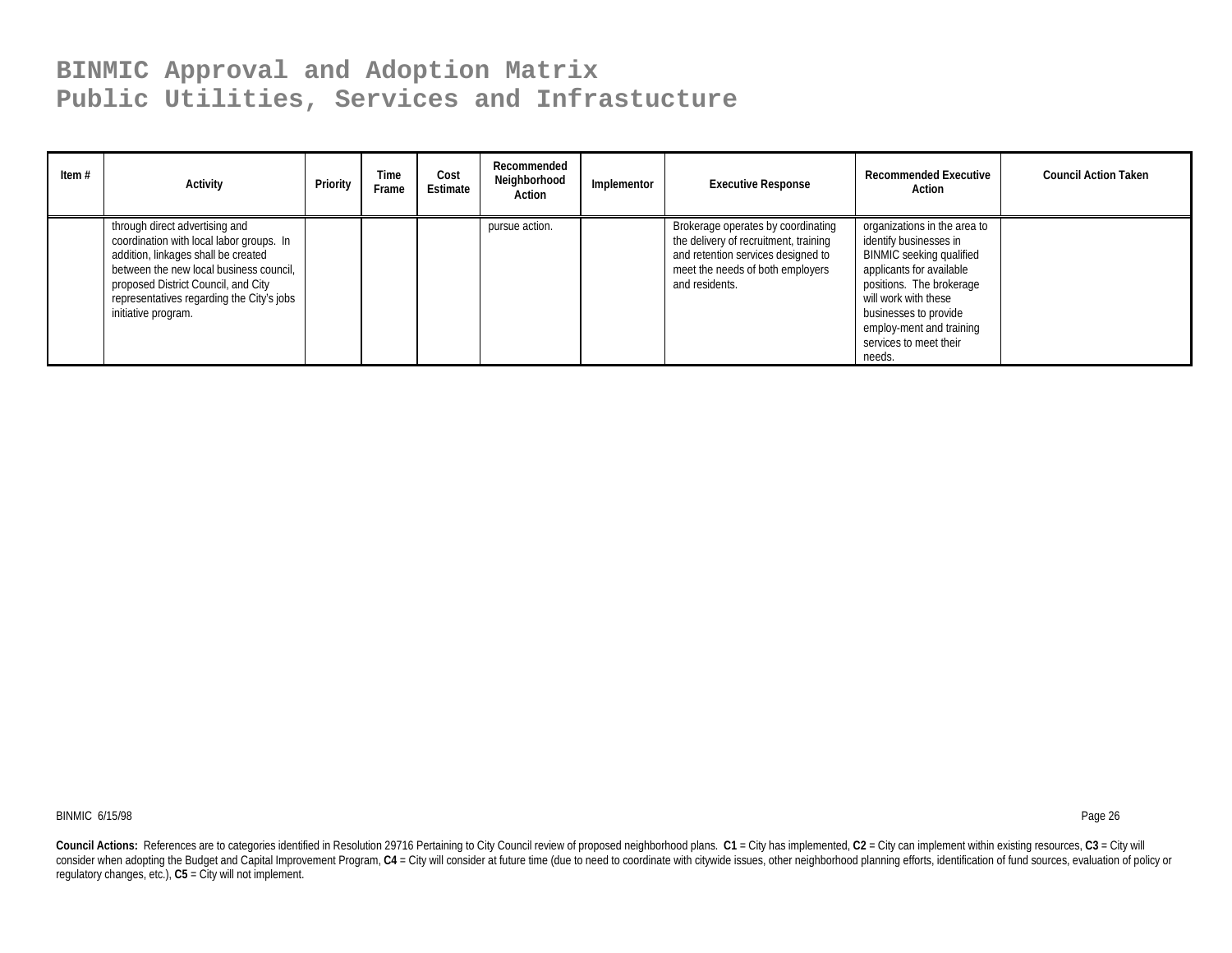| Item $#$     | <b>Activity</b>                                                                                                                                                                                                                                                                                                                                                                                                                                                                                                                                                                                                                                                                  | Priority | Time<br>Frame        | Cost<br>Estimate           | Recommended<br>Neighborhood<br>Action                                                                                                    | Implementor         | <b>Executive Response</b>                                                                                                                                                                                                             | <b>Recommended Executive</b><br>Action                                                                                                                                                                                                                                                                                                                             | <b>Council Action Taken</b>                                                                                                                                                                                                                                                                 |
|--------------|----------------------------------------------------------------------------------------------------------------------------------------------------------------------------------------------------------------------------------------------------------------------------------------------------------------------------------------------------------------------------------------------------------------------------------------------------------------------------------------------------------------------------------------------------------------------------------------------------------------------------------------------------------------------------------|----------|----------------------|----------------------------|------------------------------------------------------------------------------------------------------------------------------------------|---------------------|---------------------------------------------------------------------------------------------------------------------------------------------------------------------------------------------------------------------------------------|--------------------------------------------------------------------------------------------------------------------------------------------------------------------------------------------------------------------------------------------------------------------------------------------------------------------------------------------------------------------|---------------------------------------------------------------------------------------------------------------------------------------------------------------------------------------------------------------------------------------------------------------------------------------------|
| RG1          | Modify City Street Regulations,<br>Including Off-Street Parking and<br>Loading Requirements. Adopt<br>quidelines that provide for the reduction,<br>relaxation, or other modifications of City<br>street regulations for businesses with<br>site-specific difficulties, including curb<br>and setback requirements, minimum<br>right-of-way widths, off-street parking,<br>waiver for off-street loading,<br>maneuvering requirements, and loading<br>docks in the BINMIC. (See also<br>conditions in T22.)                                                                                                                                                                      | High     | $1 to 6+$<br>years   | Staff<br>resources<br>only | Council: None.<br>except if there is a<br>need for Land<br>Use Code<br>change.<br><b>Adopt Guidelines</b><br>through Director's<br>Rule. | DCLU,<br>SeaTran    | This is handled adequately by action<br>item T22.                                                                                                                                                                                     | See T22.                                                                                                                                                                                                                                                                                                                                                           | C1, C3<br>Approve Exec.'s Rec. Action to<br>prepare a client assistance memo<br>regarding loading and berth waivers.<br>DCLU will consider the request for<br>adding criteria to better clarify what<br>situation may qualify for a waiver or<br>modification with the 1999-2000<br>budget. |
| <b>RG2.1</b> | Street and Alley Vacations. Revise the<br>City's process for evaluating a street<br>vacation application to incorporate a<br>specific time requirement for each stage<br>of the process as follows: complete the<br>valid signature check within two weeks<br>of receipt of a street vacation<br>application; circulate the proposal to<br>commenting agencies within two more<br>weeks; prepare agency response within<br>30 days or approval will be assumed;<br>finalize the street vacation<br>recommendation on the petition within<br>30 days; complete City Council review<br>and action within 45 days; and complete<br>final value appraisal within another 21<br>days. | High     | $1$ to $6+$<br>years | Staff<br>resources         | Revise street<br>vacation process<br>with mandated<br>timeframes.                                                                        | SeaTran             | SeaTran has hired an additional staff<br>person to speed review of street<br>vacation proposals and provide<br>improved service. This will allow a<br>commitment to set a specific goal for<br>the time it takes to review proposals. | Set goals for completing<br>various stages of street<br>vacation review, with an<br>overall goal of completing<br>all pre-hearing activities<br>within 190 days for an<br>average project. Review<br>the timelines after<br>evaluating the added<br>staffing to determine what<br>further process changes or<br>staff support are needed to<br>reduce these times. | C <sub>2</sub><br>Approve Exec.'s Rec. Action with<br>following addition: Review of street<br>and alley vacations (Citywide issues)<br>is on 1998 Work Program for<br>Council's Transportation Committee.                                                                                   |
| <b>RG2.2</b> | Street and Alley Vacations. Consider<br>consistently including a condition of<br>approval for street vacations in industrial<br>areas that requires the initial<br>development permit(s) for the vacated<br>site be limited to the project proposed<br>when the vacation is approved. This<br>condition would be tied to a specific<br>MUP number if there is an application<br>pending at DCLU. If there is no DCLU                                                                                                                                                                                                                                                             | High     | $1-6+$<br>years      | Staff<br>resources         | Amend street<br>vacation policies.<br>DCLU: Amend<br>Industrial land use<br>policies.                                                    | Council,<br>SeaTran | The Executive supports this<br>recommendation.                                                                                                                                                                                        | Change street vacation<br>practice by consistently<br>including a street vacation<br>condition that limits the<br>approval to the project type<br>proposed at the time of<br>filing for a street vacation.                                                                                                                                                         | C <sub>4</sub><br>Approve Exec.'s Rec. Action, with<br>following clarification: the City<br><b>Council's Transportation Committee</b><br>will consider the specific mechanisms<br>for accomplishing this intent during<br>1998.                                                             |

BINMIC 5/8/98

en and the second state of the second state of the second state of the second state of the second state  $P$  and  $27\,$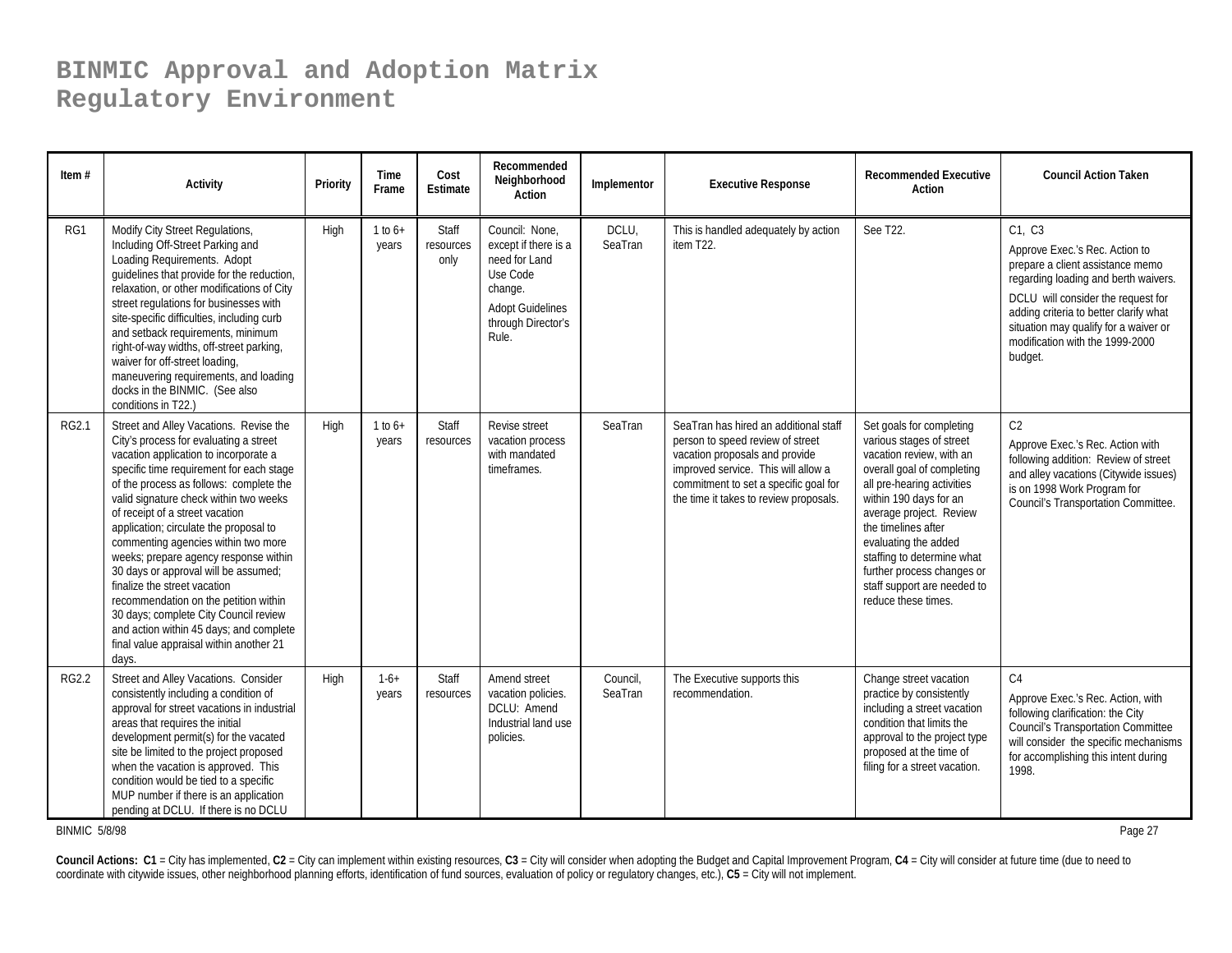| Item $#$        | Activity                                                                                                                                                                                                                                                                                                                                                                                                                                                                                                                                                                                                                                                                                                                                                                                                                                                             | Priority | Time<br>Frame   | Cost<br><b>Estimate</b> | Recommended<br>Neighborhood<br>Action                                                             | Implementor | <b>Executive Response</b>                                                                                                                                                                                                                                                                                                                                                                                                                                   | <b>Recommended Executive</b><br><b>Action</b>                                                                                    | <b>Council Action Taken</b>                                                                                                                                                               |
|-----------------|----------------------------------------------------------------------------------------------------------------------------------------------------------------------------------------------------------------------------------------------------------------------------------------------------------------------------------------------------------------------------------------------------------------------------------------------------------------------------------------------------------------------------------------------------------------------------------------------------------------------------------------------------------------------------------------------------------------------------------------------------------------------------------------------------------------------------------------------------------------------|----------|-----------------|-------------------------|---------------------------------------------------------------------------------------------------|-------------|-------------------------------------------------------------------------------------------------------------------------------------------------------------------------------------------------------------------------------------------------------------------------------------------------------------------------------------------------------------------------------------------------------------------------------------------------------------|----------------------------------------------------------------------------------------------------------------------------------|-------------------------------------------------------------------------------------------------------------------------------------------------------------------------------------------|
|                 | application pending, DCLU can enforce<br>the condition when permits are reviewed<br>because the vacation ordinance is noted<br>on DCLU land use maps The condition<br>would not limit changes of use in the<br>future since this procedure would only<br>apply to the initial development<br>permit(s).                                                                                                                                                                                                                                                                                                                                                                                                                                                                                                                                                              |          |                 |                         |                                                                                                   |             |                                                                                                                                                                                                                                                                                                                                                                                                                                                             |                                                                                                                                  |                                                                                                                                                                                           |
| RG <sub>3</sub> | Shoreline Street Ends. Revise the text<br>of the City policy regarding use of<br>shoreline street ends in industrial areas<br>(Resolution 29370) to strengthen the<br>preference given to uses that support or<br>are compatible with existing or proposed<br>industrial development in the BINMIC by<br>prohibiting new public access projects<br>on shoreline street ends within the<br>BINMIC.                                                                                                                                                                                                                                                                                                                                                                                                                                                                    | High     | $1-6+$<br>years | Staff<br>resources      | Council: Comp<br>Plan Amendment<br>SeaTran: Adopt<br>Guidelines<br>through Director's<br>Rule.    | SeaTran     | The Shoreline Street End Policy was<br>just recently revisited and comments<br>from all interested parties were pre-<br>sented to the City Council. The result<br>was the adoption of Resolution<br>29730.                                                                                                                                                                                                                                                  | No additional action<br>recommended.                                                                                             | C <sub>4</sub><br>Do Not Approve Exec.'s Rec. Action.<br>Hold consideration of this issue: the<br>Transportation Committee will review<br>shoreline street end use policy during<br>1998. |
| RG4             | Permitting. Honor the state-mandated<br>120-day turnaround for development<br>permit processing. City departments<br>shall work with the Department of<br>Construction and Land Use to ensure<br>that review cycles are minimized and<br>that timely notice of needed plan<br>corrections is communicated to<br>applicants and that review of corrections<br>is conducted expeditiously. Pre-<br>application meetings shall be utilized<br>whenever possible to provide up-front<br>notice to applicants of requirements;<br>DCLU shall invite representatives of the<br>Fire Department and other agencies to<br>pre-application meetings as appropriate.<br>Support and participate in ongoing<br>programs in which City agencies strive<br>to provide more consistency,<br>predictability and coordination in<br>permitting processes and development<br>efforts. |          | $1-6+$<br>Years | Staff<br>resources      | Council:<br>Resolution<br>expressing intent.<br>DCLU: Include as<br>ongoing work<br>program item. | <b>DCLU</b> | DCLU currently meets or exceeds the<br>120 day time frame for 80 percent of<br>permit applications. DCLU will work<br>with other departments to encourage<br>their participation in preapplication<br>conferences. DCLU will continue to<br>look for ways to improve its permitting<br>process. There is a current 5-Year<br>Plan to examine and refine its per-<br>mitting processes: Regulating<br>Construction (PIRC) and Regulating<br>Land Use (PIRL). | Continue with work plan<br>item as part of 5-Year Plan.<br>DCLU will invite BINMIC<br>representation on<br>stakeholder group(s). | C <sub>2</sub><br>Approve Exec.'s Rec. Action.                                                                                                                                            |

BINMIC 5/8/98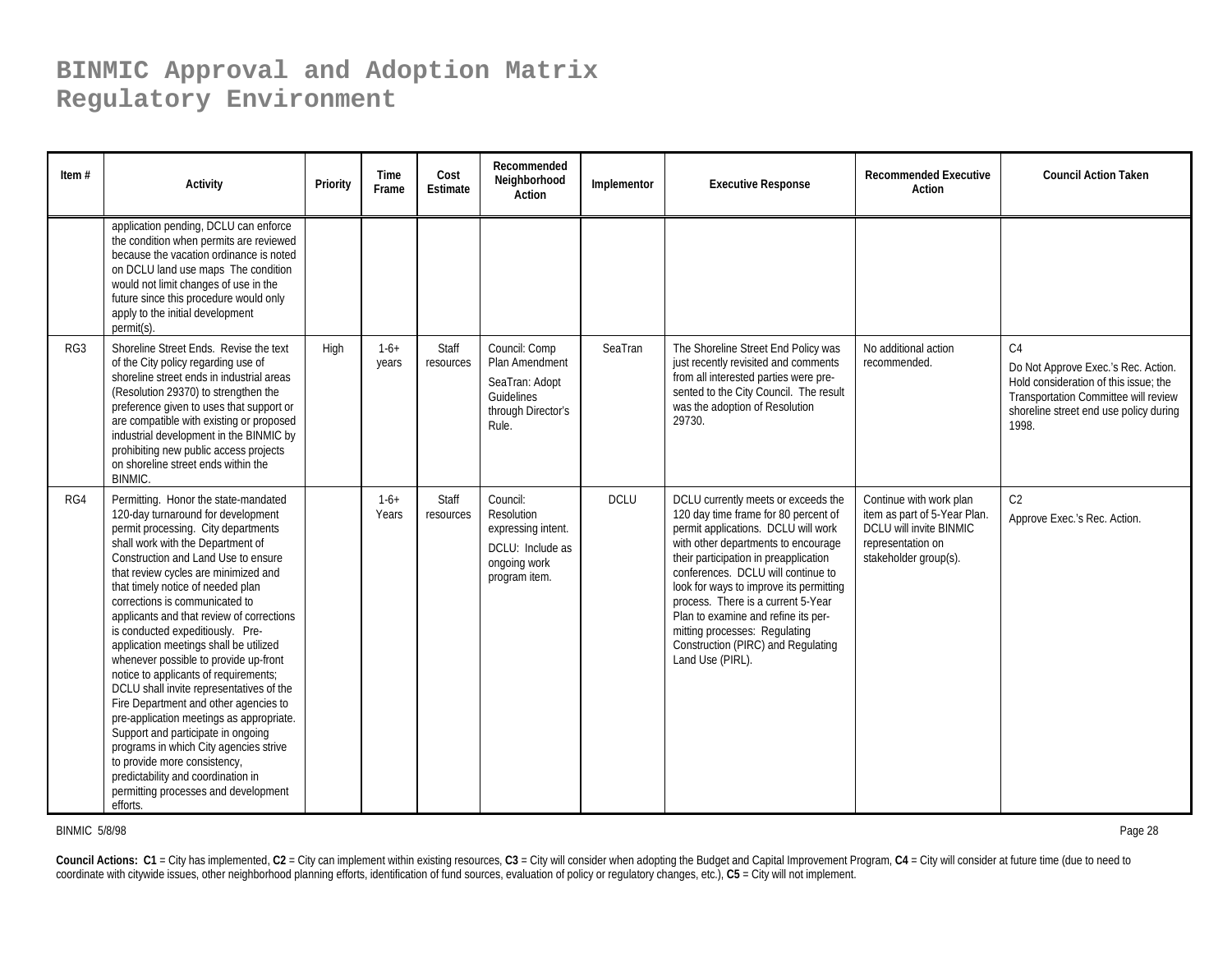| Item $#$        | <b>Activity</b>                                                                                                                                                                                                                                                                                                               | Priority | Time<br>Frame  | Cost<br>Estimate   | Recommended<br>Neighborhood<br>Action                                                                                            | Implementor        | <b>Executive Response</b>                                                                                                                                                                                                                                                                                                                                                                                                                           | <b>Recommended Executive</b><br>Action                                                                                                                                                                                                                                                                                       | <b>Council Action Taken</b>                                                                                                                                                                                                                                                                                                                                                                                                                                    |
|-----------------|-------------------------------------------------------------------------------------------------------------------------------------------------------------------------------------------------------------------------------------------------------------------------------------------------------------------------------|----------|----------------|--------------------|----------------------------------------------------------------------------------------------------------------------------------|--------------------|-----------------------------------------------------------------------------------------------------------------------------------------------------------------------------------------------------------------------------------------------------------------------------------------------------------------------------------------------------------------------------------------------------------------------------------------------------|------------------------------------------------------------------------------------------------------------------------------------------------------------------------------------------------------------------------------------------------------------------------------------------------------------------------------|----------------------------------------------------------------------------------------------------------------------------------------------------------------------------------------------------------------------------------------------------------------------------------------------------------------------------------------------------------------------------------------------------------------------------------------------------------------|
| RG <sub>5</sub> | Field Inspection Occupancy Permit<br>Procedure. The City shall explore the<br>possibility of a process to obtain new<br>occupancy permits for industrial users<br>who have not changed the industrial use<br>of an industrial property and have<br>conducted only minor repair and/or<br>maintenance of the property.         |          | Ongoing        | Staff<br>resources | See response to<br>RG4.                                                                                                          | <b>DCLU</b>        | See response to RG19. DCLU<br>believes that the existing range of<br>permit processing options allows for<br>"minor" proposals to be dealt with in<br>the most expeditious manner<br>possible; however ongoing work on<br>process improvements will address<br>this issue.                                                                                                                                                                          | See response to RG19.<br>DCLU's work on its 5-Year<br>Plan project [Process<br>Improvements - Regulating<br>Construction (PIRC)], will<br>include examination of<br>occupancy requirements in<br>the Building Code. DCLU is<br>already setting up a<br>meeting with BINMIC<br>stakeholders to engage<br>their participation. | C1. C2<br>Approve Exec.'s Rec. Action.                                                                                                                                                                                                                                                                                                                                                                                                                         |
| RG6             | Deleted.                                                                                                                                                                                                                                                                                                                      |          |                |                    |                                                                                                                                  |                    |                                                                                                                                                                                                                                                                                                                                                                                                                                                     |                                                                                                                                                                                                                                                                                                                              |                                                                                                                                                                                                                                                                                                                                                                                                                                                                |
| RG7             | Public Process Prior to Land Use<br>Changes. Initiate and/or implement<br>changes in land use or other regulations<br>that apply to industrial uses only with<br>adequate public processes that include<br>and recognize the special role of<br>industrial employment and tax base.                                           |          | $1-2$<br>years | Staff<br>resources | Council:<br>Resolution<br>expressing intent;<br>potential changes<br>to Land Use<br>Code.<br>DCLU: Include as<br>work plan item. | <b>DCLU</b>        | DCLU is committed to public process<br>in the development and adoption of<br>all legislation. The Land Use Code<br>itself codifies a process which the<br>Department meets or exceeds in all<br>cases. As part of it's code<br>development process, DCLU<br>considers the cost implications to the<br>public and private sectors code<br>amendment proposals.                                                                                       | Consider amendments for<br>1999/2000 budget.                                                                                                                                                                                                                                                                                 | C <sub>2</sub><br>Approve Exec.'s Rec. Action with<br>following correction: No budget<br>amendments related to this item are<br>under consideration for the<br>1999/2000 budget. DCLU employs<br>significant public process and<br>considers cost implications of<br>regulations. DCLU"s 1999/2000 work<br>program includes a project to<br>examine the Department's cost<br>analysis process for code<br>amendments and recommend any<br>needed improvements. |
| RG8             | Alternate Fire Code Compliance.<br>Instruct the fire inspectors to clearly<br>communicate code alternates available<br>for Fire Code compliance when<br>requiring new safety measures<br>associated with annual inspections,<br>permit renewals, building addition and<br>alteration permits and new construction<br>permits. |          | Ongoing        | Staff<br>resources | Council:<br>Resolution<br>directing Fire<br>Department to<br>pursue action.<br>Fire Dept.:<br>Include as work<br>item.           | Fire<br>Department | Fire inspectors can and do<br>communicate about the code<br>alternate processes available to assist<br>with Fire Code compliance. However,<br>Code alternates can only be<br>approved by Fire Protection<br>Engineers and granted by the Fire<br>Chief. Fire inspectors normally do not<br>under-stand the technical aspects of<br>most code alternates. The inspectors<br>do attempt to notify businesses of<br>possible code alternates when they | The Fire Department will<br>continue to work diligently<br>and support business and<br>industry in this area.                                                                                                                                                                                                                | C <sub>2</sub><br>Approve Exec.'s Rec. Action with<br>following addition: Council will<br>request that Fire inspectors inform<br>those who have been requested to<br>make code corrections that there may<br>be code alternates, but will not ask<br>the department to provide additional<br>detail about specific alternates.<br>The Fire Department will continue the<br>existing practice of informing clients in                                           |

BINMIC 5/8/98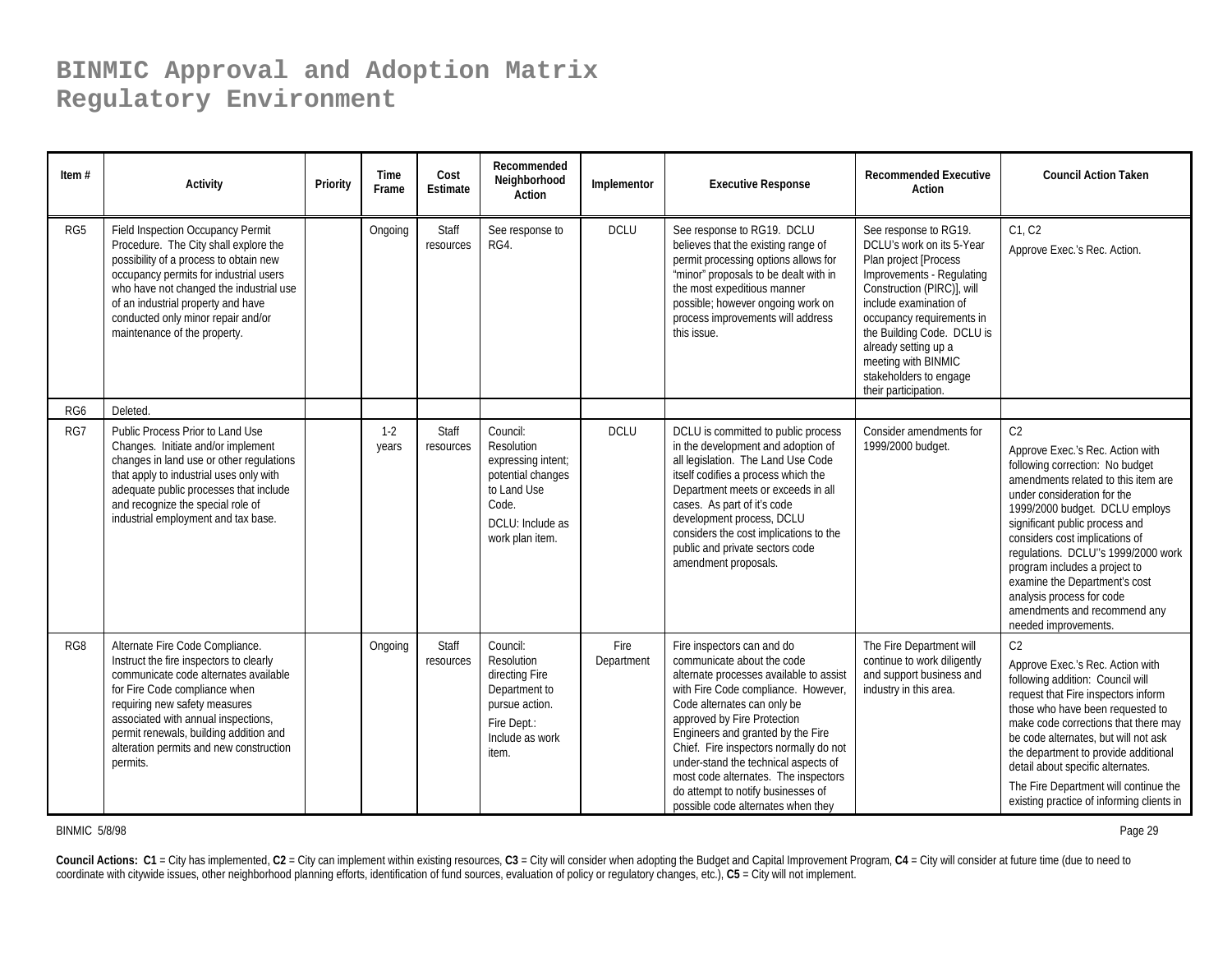| Item $#$                            | <b>Activity</b>                                                                                                                                                                                                                                                                                                                                                                                                       | Priority | Time<br>Frame  | Cost<br><b>Estimate</b> | Recommended<br>Neighborhood<br>Action                                                                                                                                                                | Implementor              | <b>Executive Response</b>                                                                                                                                                                                                                                                                                                                                                                     | <b>Recommended Executive</b><br>Action                                                                                                                                                                                                                                                                                                                                                                                                                                                                                                                                  | <b>Council Action Taken</b>                                                                                                                                                                                                                                                                                                               |
|-------------------------------------|-----------------------------------------------------------------------------------------------------------------------------------------------------------------------------------------------------------------------------------------------------------------------------------------------------------------------------------------------------------------------------------------------------------------------|----------|----------------|-------------------------|------------------------------------------------------------------------------------------------------------------------------------------------------------------------------------------------------|--------------------------|-----------------------------------------------------------------------------------------------------------------------------------------------------------------------------------------------------------------------------------------------------------------------------------------------------------------------------------------------------------------------------------------------|-------------------------------------------------------------------------------------------------------------------------------------------------------------------------------------------------------------------------------------------------------------------------------------------------------------------------------------------------------------------------------------------------------------------------------------------------------------------------------------------------------------------------------------------------------------------------|-------------------------------------------------------------------------------------------------------------------------------------------------------------------------------------------------------------------------------------------------------------------------------------------------------------------------------------------|
|                                     |                                                                                                                                                                                                                                                                                                                                                                                                                       |          |                |                         |                                                                                                                                                                                                      |                          | know of them. The Neighborhood<br><b>Business Council is currently</b><br>developing educational materials<br>related to this item.                                                                                                                                                                                                                                                           |                                                                                                                                                                                                                                                                                                                                                                                                                                                                                                                                                                         | their written notice regarding pier<br>code requirements, that there may be<br>code alternates.                                                                                                                                                                                                                                           |
| RG9                                 | Dock and Pier Improvement. Explore<br>possible changes to the Seattle Fire<br>Code and construction codes to<br>determine if Code alternates can be<br>used to facilitate pier maintenance and<br>improvement. Fire, DCLU, and other<br>agencies all inform pier owners of<br>educational materials available and the<br>Code alternative process that would<br>assist with pier maintenance and<br>restoration work. |          | $1-2$<br>years | Staff<br>resources      | Council:<br>Resolution<br>directing DCLU<br>and Fire to pursue<br>action.<br>DCLU/Fire:<br>Conduct focus<br>group with<br><b>BINMIC</b> pier<br>owners:<br>recommend code<br>changes if<br>possible. | DCLU, Fire<br>Dept., OED | See response to item FM5. The City<br>agrees that this would be a valuable<br>customer service. However, code<br>alternatives will only be used where<br>the intent of the code is met and<br>safety is ensured.                                                                                                                                                                              | As part of it's 1998 work<br>program, DCLU will prepare<br>public assistance<br>documents (CAM and<br>sample application<br>materials) for pier<br>maintenance and<br>construction and will<br>publicize the availability of<br>these materials. DCLU will<br>examine current<br>construction codes<br>applicable to piers and<br>propose any needed<br>changes as part of the 1998<br>work program.<br>The Fire Department will<br>meet with DCLU and<br><b>BINMIC</b> to develop<br>educational materials and<br>inform pier owners of the<br>Code Alternate process. | C <sub>2</sub><br>Approve Exec.'s Rec. Action.                                                                                                                                                                                                                                                                                            |
| <b>RG10</b><br><b>BINMIC 5/8/98</b> | <b>Construction Codes and Fire Code</b><br>Advisory Boards. Support the<br><b>Construction Codes and Fire Code</b><br>Advisory Board's active role in reviewing<br>and making recommendation to existing<br>and proposed regulations. Membership<br>on these boards shall be solicited from<br><b>BINMIC stakeholders.</b>                                                                                            |          | Ongoing        | Staff<br>resources      | See FM4.                                                                                                                                                                                             | DCLU, Fire<br>Department | See response to FM4. DCLU will<br>continue to work with the Construction<br>Code Advisory Board (CCAB) in<br>interpreting and amending the<br>building code.<br>The Fire Code Advisory Board is<br>created by City ordinance. Of its 15<br>members at least three relate directly<br>to BINMIC concerns: marine industry,<br>Port, and manufacturing/warehouse<br>representatives. Additional | See response to FM4.<br>Continue to address<br>BINMIC's concerns through<br>the presently constituted<br>Fire Code Advisory Board.                                                                                                                                                                                                                                                                                                                                                                                                                                      | C <sub>5</sub><br>Approve Exec.'s Rec. Action with<br>respect to Fire Code Advisory Board<br>representation.<br>C <sub>2</sub><br>With respect to the Construction Code<br>Advisory board Approve Exec.'s Rec.<br>Action with following addition:<br>Request that DCLU report to the City<br>Council with a written report and<br>Page 30 |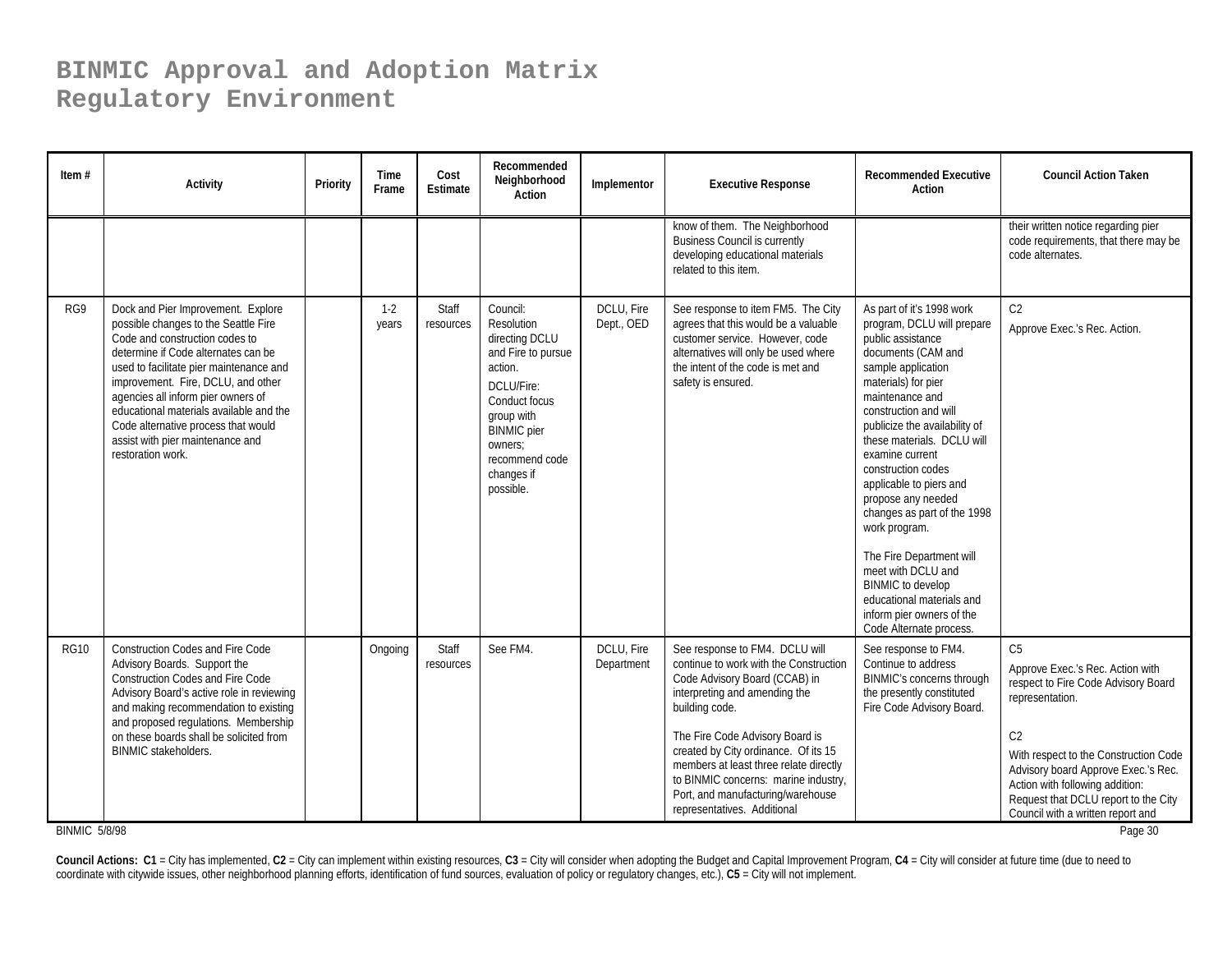| Item $#$    | <b>Activity</b>                                                                                                                                                                                                                                                                                                                                                                                                                                                                                                                                                                                  | Priority | Time<br>Frame  | Cost<br>Estimate   | Recommended<br>Neighborhood<br><b>Action</b>                                                                                                             | Implementor                                               | <b>Executive Response</b>                                                                                                                                                                                                                                                                   | <b>Recommended Executive</b><br>Action                                                            | <b>Council Action Taken</b>                                                                                                                                                                                                                                      |
|-------------|--------------------------------------------------------------------------------------------------------------------------------------------------------------------------------------------------------------------------------------------------------------------------------------------------------------------------------------------------------------------------------------------------------------------------------------------------------------------------------------------------------------------------------------------------------------------------------------------------|----------|----------------|--------------------|----------------------------------------------------------------------------------------------------------------------------------------------------------|-----------------------------------------------------------|---------------------------------------------------------------------------------------------------------------------------------------------------------------------------------------------------------------------------------------------------------------------------------------------|---------------------------------------------------------------------------------------------------|------------------------------------------------------------------------------------------------------------------------------------------------------------------------------------------------------------------------------------------------------------------|
|             |                                                                                                                                                                                                                                                                                                                                                                                                                                                                                                                                                                                                  |          |                |                    |                                                                                                                                                          |                                                           | membership representing specific<br>geographic groups would make the<br>Board unwieldy. The currently<br>constituted Board has been working<br>well over the past two years. If, in the<br>future, it does not effectively<br>represent BINMIC interests its<br>composition can be changed. |                                                                                                   | recommendation regarding the<br>addition of an industrial<br>representative to the CCAB.                                                                                                                                                                         |
| <b>RG11</b> | Improve Communication between DCLU<br>and Fire Department The City shall<br>implement procedural improvements<br>and code changes that further improve<br>communication between DCLU and the<br>Fire Department.                                                                                                                                                                                                                                                                                                                                                                                 |          | Ongoing        | Staff<br>resources | Council:<br>Resolution<br>directing Fire<br>Department and<br>DCLU to pursue<br>action.<br>Fire Department<br>/DCLU: Include<br>as work items.           | DCLU, Fire<br>Department                                  | The Fire Department and DCLU meet<br>bi-monthly to support ongoing<br>communications between the two<br>departments. SFD performs daily<br>plan review at DCLU's permit counter.<br>The City does not believe Code<br>amendments are necessary to<br>implement this recommendation.         | Continue as ongoing work<br>plan item.                                                            | C <sub>2</sub><br>Approve Exec.'s Rec. Action.                                                                                                                                                                                                                   |
| <b>RG12</b> | Industrial Area Cost Impact. The City<br>shall prepare a cost impact analysis,<br>with input from the BINMIC ombudsman<br>and BINMIC businesses, documenting<br>the City initiated impacts of new or<br>revised Fire and Building Department<br>Codes on BINMIC industries, weighing<br>the economic cost to individual<br>businesses and the local economy<br>compared to public benefit and health<br>and safety achieved by the new<br>regulation. This cost impact analysis<br>shall also include public notification of<br>the new and/or revised changes prior to<br>their implementation. |          | Ongoing        | Staff<br>resources | Council:<br>Resolution<br>directing SPO,<br>OED, DCLU, and<br>Fire Department<br>(SFD) to pursue.<br>SPO/OED/DCLU<br>/SFD: Include as<br>work plan item. | DCLU, SPO,<br>OED, Fire<br>Department                     | DCLU currently considers the cost<br>implications to development<br>proponents as well as to the City of<br>proposed Land Use and other code<br>amendments, and recognizes the<br>importance of additional work in this<br>area.                                                            | For 1999/2000, DCLU will<br>develop enhanced cost<br>analysis process for code<br>amendments.     | C <sub>2</sub><br>Approve Exec.'s Rec. Action with<br>following correction: DCLU"s<br>1999/2000 work program includes a<br>project to examine the Department's<br>cost analysis process for code<br>amendments and recommend any<br>needed improvements.         |
| <b>RG13</b> | Raise Shoreline Substantial Master<br>Permit Exemption. Recommend that<br>DCLU and the Port of Seattle petition<br>the Department of Ecology to raise the<br>Shoreline Substantial Master Permit<br>Exemption categorical exemption from<br>\$2,500 to \$20,000 and annually index                                                                                                                                                                                                                                                                                                               |          | $1-2$<br>years | Staff<br>resources | Council:<br>Resolution<br>expressing<br>support.<br>OIR/DCLU<br>/Department of<br>Ecology (DOE)/                                                         | OIR/DCLU<br>/Department<br>of Ecology/<br>Port of Seattle | Support raising threshold only to<br>\$7,500. Higher level would require<br>further study.                                                                                                                                                                                                  | Lobby the State legislature<br>in 1998 to raise the<br>exemption to \$7500 and<br>index annually. | C <sub>2</sub><br>Approve Exec.'s Rec. Action with<br>following clarification: The City will<br>forward the recommendation of the<br><b>BINMIC Committee to further raise</b><br>the threshold for shoreline substantial<br>master permit exemptions to \$20,000 |

BINMIC 5/8/98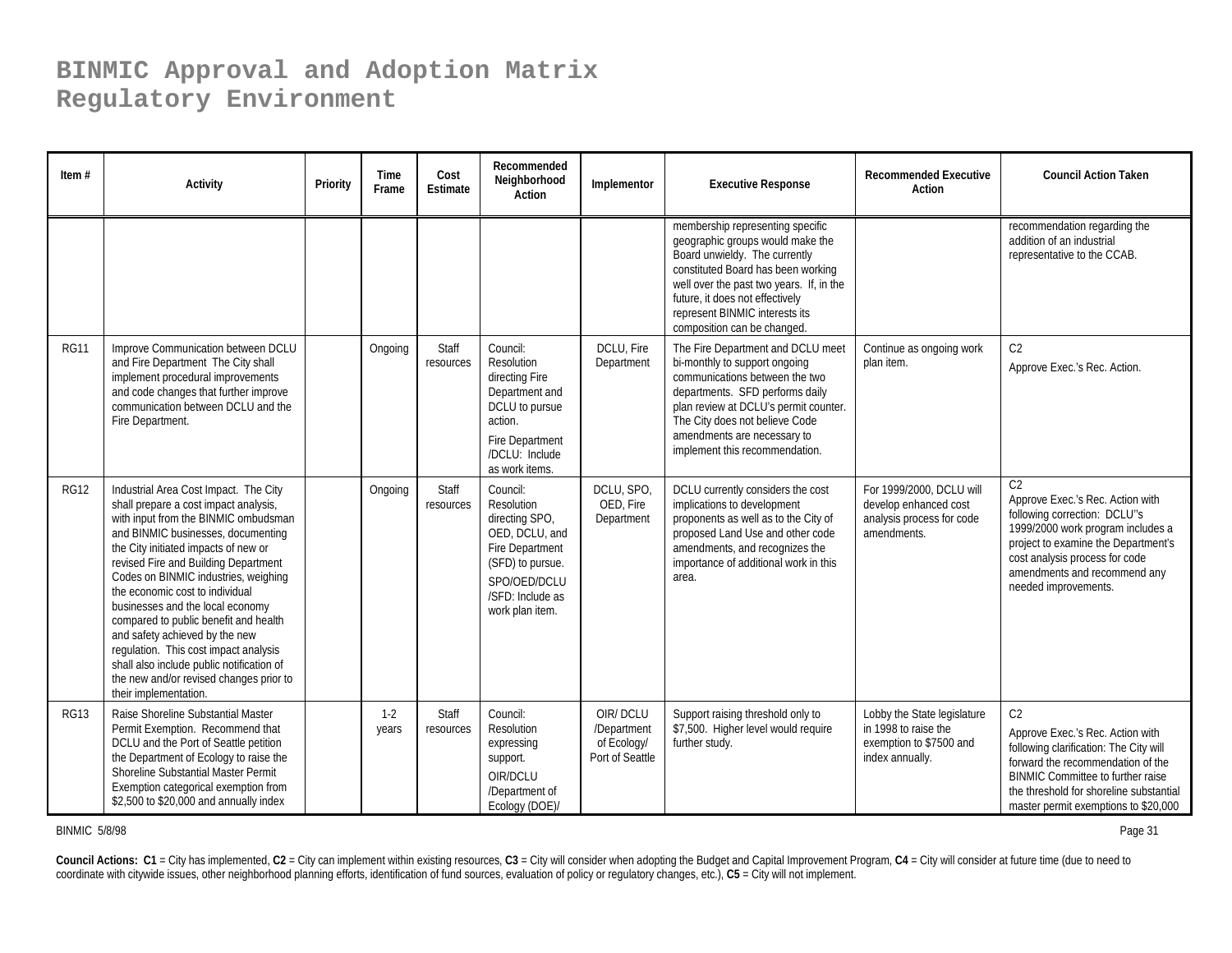| Item $#$    | <b>Activity</b>                                                                                                                                                                                                                                                                                                                                                                                                                                                                                             | Priority | Time<br>Frame  | Cost<br>Estimate   | Recommended<br>Neighborhood<br>Action                                                          | Implementor                                                            | <b>Executive Response</b>                                                                                                                                                                                                                                                                                           | <b>Recommended Executive</b><br>Action                                                                                                                                         | <b>Council Action Taken</b>                                                                                                                                                                                                                                                                                                                                                                                                                                                                                                                                                                                                       |
|-------------|-------------------------------------------------------------------------------------------------------------------------------------------------------------------------------------------------------------------------------------------------------------------------------------------------------------------------------------------------------------------------------------------------------------------------------------------------------------------------------------------------------------|----------|----------------|--------------------|------------------------------------------------------------------------------------------------|------------------------------------------------------------------------|---------------------------------------------------------------------------------------------------------------------------------------------------------------------------------------------------------------------------------------------------------------------------------------------------------------------|--------------------------------------------------------------------------------------------------------------------------------------------------------------------------------|-----------------------------------------------------------------------------------------------------------------------------------------------------------------------------------------------------------------------------------------------------------------------------------------------------------------------------------------------------------------------------------------------------------------------------------------------------------------------------------------------------------------------------------------------------------------------------------------------------------------------------------|
|             | the exemption to meet the inflation CPI.                                                                                                                                                                                                                                                                                                                                                                                                                                                                    |          |                |                    | Port of Seattle/:<br>Include as work<br>program item.                                          |                                                                        |                                                                                                                                                                                                                                                                                                                     |                                                                                                                                                                                | to the state Department of Ecology<br>asking that the recommendation be<br>included in the statewide study of<br>SEPA thresholds, and clearly<br>indicating that the City has not had<br>sufficient opportunity nor resources to<br>evaluate the proposal, that the City's<br>request should not be interpreted as<br>City endorsement of the<br>recommendation, and that the City<br>reserves the right to review and<br>respond to DOE's assessment of the<br>proposal.                                                                                                                                                         |
| <b>RG14</b> | Minor New Construction Exemptions.<br>Join with the Port of Seattle to petition<br>the Department of Ecology to develop<br>thresholds for minor new construction<br>exemptions for pier maintenance and<br>construction projects in WAC 197-11-<br>800 Categorical Exemptions (1) Minor<br>New Construction - Flexible Thresholds<br>and (2) Other Minor New Construction.<br>Upon amendment of the state SEPA<br>and Shoreline Master Program, amend<br>City regulations to incorporate the<br>exemptions. |          | $1-2$<br>years | Staff<br>resources | SPO/DCLU<br>/Department of<br>Ecology/ Port of<br>Seattle: Include<br>as work program<br>item. | SPO/DCLU<br>/Department<br>0f<br>Ecology/Port<br>of Seattle            | Agree in principal that SEPA<br>exemption thresholds may need<br>updating. However, this has Citywide<br>applicability and consequences and<br>must be approached from a more<br>comprehensive standpoint. Support<br>would be dependent upon<br>demonstration that there were no<br>harmful environmental impacts. | SPO will send a letter in<br>1998 to DOE asking that<br>the BINMIC recommended<br>SEPA threshold changes<br>be included as part of study<br>scope in statewide SEPA<br>review. | C <sub>2</sub><br>Approve Exec.'s Rec. Action with<br>following addition: The City will<br>forward the recommendation of the<br><b>BINMIC Committee to the state</b><br>Department of Ecology asking that<br>the recommendation be included in<br>the statewide study of SEPA<br>thresholds, and clearly indicating that<br>the City has not had sufficient<br>opportunity nor resources to evaluate<br>the proposal, that the City's request<br>should not be interpreted as City<br>endorsement of the recommendation,<br>and that the City reserves the right to<br>review and respond to DOE's<br>assessment of the proposal. |
| <b>RG15</b> | Berth Maintenance Dredging. Join with<br>the Port of Seattle to petition the<br>Department of Ecology to develop an<br>exemption for ongoing berth<br>maintenance dredging with some thres-<br>hold volume of dredged sediment in<br>WAC 197-11-800 SEPA Categorical<br>Exemptions, (3) Repair, Remodeling<br>and Maintenance Activities (a)<br>Dredging. Upon amendment of the                                                                                                                             |          | $1-2$<br>years | Staff<br>resources | SPO/DCLU<br>/Department of<br>Ecology/ Port of<br>Seattle: Include<br>as work program<br>item. | SPO/DCLU<br>/Department<br><sub>of</sub><br>Ecology/Port<br>of Seattle | See response to RG14.                                                                                                                                                                                                                                                                                               | See response to RG14.                                                                                                                                                          | C <sub>2</sub><br>Approve Exec.'s Rec. Action with<br>following addition: The City will<br>forward the recommendation of the<br><b>BINMIC Committee to the state</b><br>Department of Ecology asking that<br>the recommendation be included in<br>the statewide study of SEPA<br>thresholds, and clearly indicating that                                                                                                                                                                                                                                                                                                          |

BINMIC 5/8/98

entity and the contract of the contract of the contract of the contract of the contract of the contract of the contract of the contract of the contract of the contract of the contract of the contract of the contract of the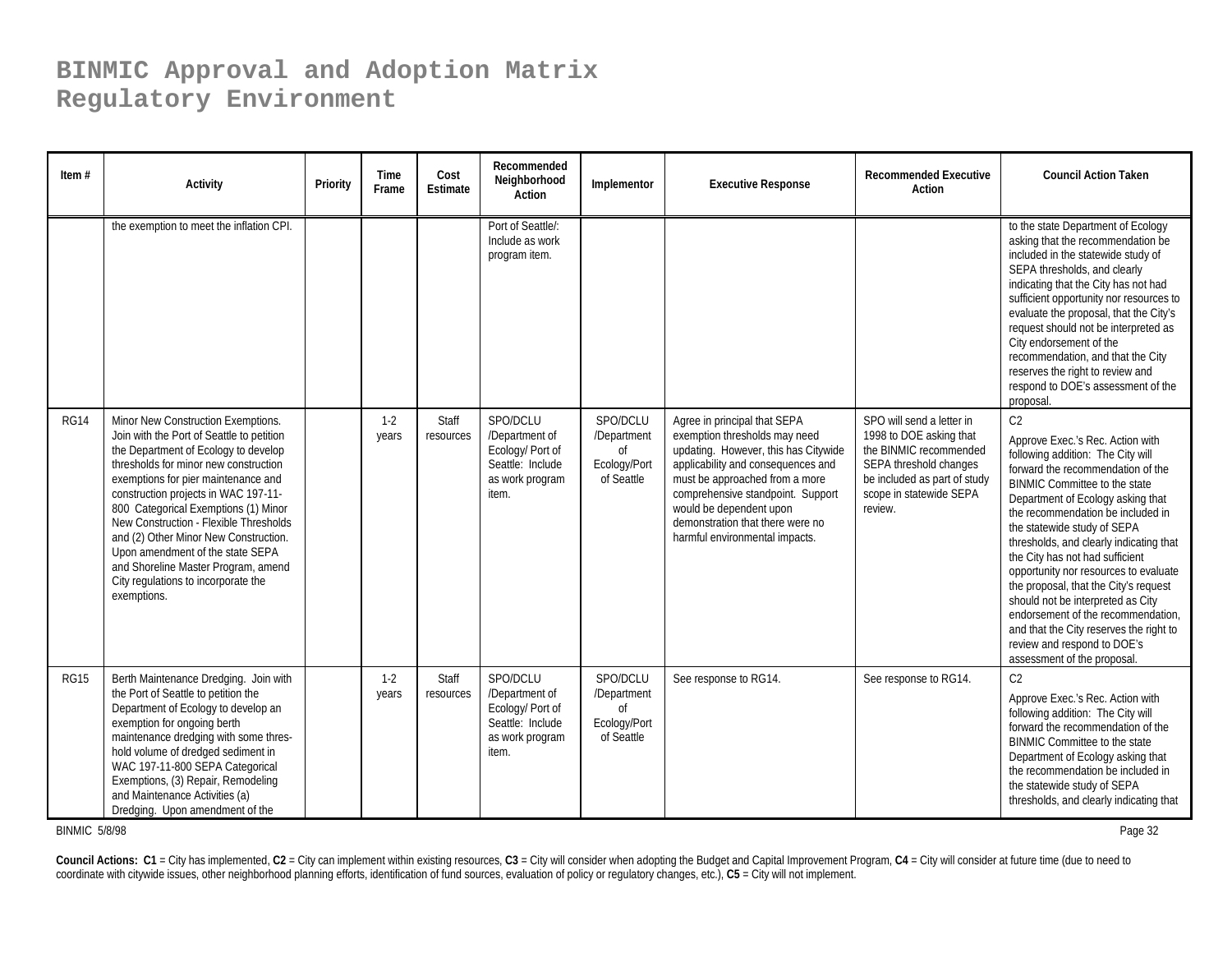| Item $#$    | <b>Activity</b>                                                                                                                                                                                                                                                                                                                                                                                                                                                                                                          | Priority | Time<br>Frame  | Cost<br>Estimate   | Recommended<br>Neighborhood<br><b>Action</b>  | Implementor | <b>Executive Response</b>                                                                                                                                                                                                                                                                                                                     | <b>Recommended Executive</b><br>Action | <b>Council Action Taken</b>                                                                                                                                                                                                                                                                                                                                                                                                                                                                                                                                         |
|-------------|--------------------------------------------------------------------------------------------------------------------------------------------------------------------------------------------------------------------------------------------------------------------------------------------------------------------------------------------------------------------------------------------------------------------------------------------------------------------------------------------------------------------------|----------|----------------|--------------------|-----------------------------------------------|-------------|-----------------------------------------------------------------------------------------------------------------------------------------------------------------------------------------------------------------------------------------------------------------------------------------------------------------------------------------------|----------------------------------------|---------------------------------------------------------------------------------------------------------------------------------------------------------------------------------------------------------------------------------------------------------------------------------------------------------------------------------------------------------------------------------------------------------------------------------------------------------------------------------------------------------------------------------------------------------------------|
|             | state SEPA and Shoreline Master<br>Program, amend City regulations to<br>incorporate the exemptions.                                                                                                                                                                                                                                                                                                                                                                                                                     |          |                |                    |                                               |             |                                                                                                                                                                                                                                                                                                                                               |                                        | the City has not had sufficient<br>opportunity nor resources to evaluate<br>the proposal, that the City's request<br>should not be interpreted as City<br>endorsement of the recommendation.<br>and that the City reserves the right to<br>review and respond to DOE's<br>assessment of the proposal.                                                                                                                                                                                                                                                               |
| RG16        | <b>SEPA Requirement for Building</b><br>Demolition and Construction. The City<br>will support raising the SEPA<br>categorically exempt threshold within<br>the BINMIC for construction and<br>demolition of buildings from 12,000<br>square feet to 20,000 square feet.                                                                                                                                                                                                                                                  |          | $1-2$<br>years | Staff<br>resources | SPO: Include as<br>work program<br>item.      | SPO, DCLU   | See response to RG14.                                                                                                                                                                                                                                                                                                                         | See response to RG14.                  | C <sub>2</sub><br>The City will forward the<br>recommendation of the BINMIC<br>Committee to the state Department of<br>Ecology asking that the<br>recommendation be included in the<br>statewide study of SEPA thresholds,<br>and clearly indicating that the City has<br>not had sufficient opportunity nor<br>resources to evaluate the proposal,<br>that the City's request should not be<br>interpreted as City endorsement of<br>the recommendation, and that the<br>City reserves the right to review and<br>respond to DOE's assessment of the<br>proposal.  |
| <b>RG17</b> | Proposed SEPA Environmental<br>Exemptions. Send a letter of support for<br>the proposed SEPA amendments to the<br>State Department of Ecology which:<br>a) Specifies a SEPA categorical<br>exemption for hazardous waste<br>remedial cleanup activities, including<br>soil excavation and groundwater<br>treatment.<br>b) Allows a SEPA categorical<br>exemption for the installation and<br>removal of all underground and<br>aboveground storage tanks,<br>including removal or treatment of<br>contaminated soils and |          | $1-2$<br>years | Staff<br>resources | SPO/DCLU:<br>Include as work<br>program item. | SPO/DCLU    | See response to RG14. In addition,<br>DCLU recommends as an alternate<br>approach, to tailor the SEPA policy<br>under the Hazardous Waste Element<br>of the Environment to remove from<br>consideration during environmental<br>review, those projects for which it can<br>demonstrate there are no<br>unaddressed hazardous waste<br>issues. | See response to RG14.                  | C <sub>2</sub><br>Approve Exec.'s Rec. Action with<br>following addition: The City will<br>forward the recommendation of the<br><b>BINMIC Committee to the state</b><br>Department of Ecology asking that<br>the recommendation be included in<br>the statewide study of SEPA<br>thresholds, and clearly indicating that<br>the City has not had sufficient<br>opportunity nor resources to evaluate<br>the proposal, that the City's request<br>should not be interpreted as City<br>endorsement of the recommendation.<br>and that the City reserves the right to |

BINMIC 5/8/98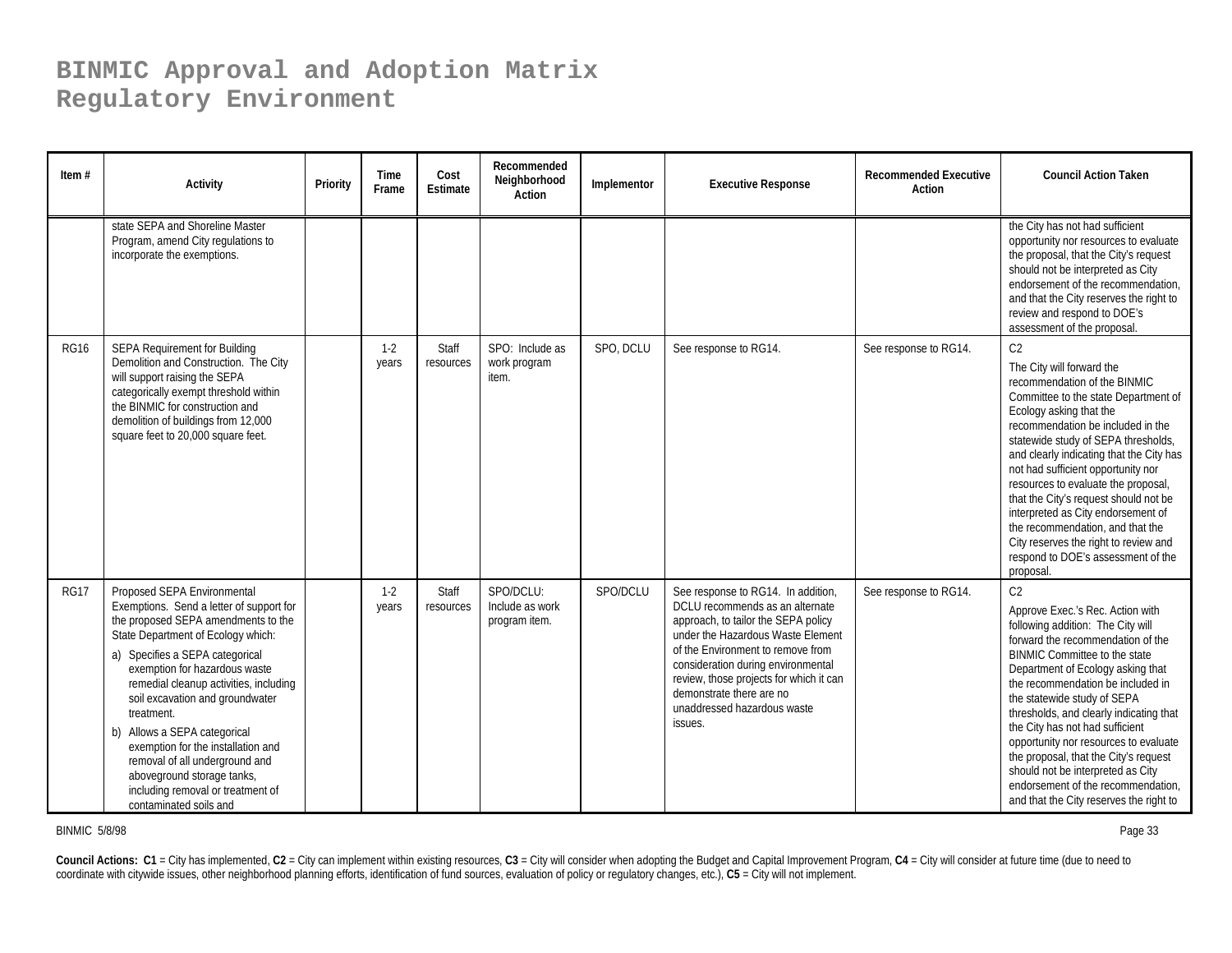| Item $#$    | <b>Activity</b>                                                                                                                                                                                                                                                                                                                                                                                                        | Priority | Time<br>Frame    | Cost<br>Estimate           | Recommended<br>Neighborhood<br>Action                                                             | Implementor                        | <b>Executive Response</b>                                                                                                                                                                                                                                                                                                                                                                                                                                                                                                                                                                                                    | <b>Recommended Executive</b><br>Action                               | <b>Council Action Taken</b>                                                                                                                                                                                                                                                                                                                                                                                                                                                                                                                                                                                                       |
|-------------|------------------------------------------------------------------------------------------------------------------------------------------------------------------------------------------------------------------------------------------------------------------------------------------------------------------------------------------------------------------------------------------------------------------------|----------|------------------|----------------------------|---------------------------------------------------------------------------------------------------|------------------------------------|------------------------------------------------------------------------------------------------------------------------------------------------------------------------------------------------------------------------------------------------------------------------------------------------------------------------------------------------------------------------------------------------------------------------------------------------------------------------------------------------------------------------------------------------------------------------------------------------------------------------------|----------------------------------------------------------------------|-----------------------------------------------------------------------------------------------------------------------------------------------------------------------------------------------------------------------------------------------------------------------------------------------------------------------------------------------------------------------------------------------------------------------------------------------------------------------------------------------------------------------------------------------------------------------------------------------------------------------------------|
|             | groundwater.<br>c) Subsequent to State adoption of<br>these changes, enact amendments<br>to the City's SEPA regulations to<br>accommodate the exemptions.                                                                                                                                                                                                                                                              |          |                  |                            |                                                                                                   |                                    |                                                                                                                                                                                                                                                                                                                                                                                                                                                                                                                                                                                                                              |                                                                      | review and respond to DOE's<br>assessment of the proposal.                                                                                                                                                                                                                                                                                                                                                                                                                                                                                                                                                                        |
| <b>RG18</b> | SEPA Requirement for Excavation.<br>Encourage the State to raise the SEPA<br>categorically exempt threshold in<br>industrial areas for excavation during<br>construction of buildings from 500 cubic<br>yards to 1,000 cubic yards. Upon<br>amendment of SEPA, amend Seattle's<br>SEPA to similarly raise the exemption.                                                                                               |          | $1-2$<br>years   | Staff<br>resources<br>only | Council:<br>Resolution<br>expressing<br>support.<br>SPO/DCLU:<br>Include as work<br>program item. | SPO, DCLU                          |                                                                                                                                                                                                                                                                                                                                                                                                                                                                                                                                                                                                                              | See response to RG14.                                                | C <sub>2</sub><br>Approve Exec.'s Rec. Action with<br>following addition: The City will<br>forward the recommendation of the<br><b>BINMIC Committee to the state</b><br>Department of Ecology asking that<br>the recommendation be included in<br>the statewide study of SEPA<br>thresholds, and clearly indicating that<br>the City has not had sufficient<br>opportunity nor resources to evaluate<br>the proposal, that the City's request<br>should not be interpreted as City<br>endorsement of the recommendation,<br>and that the City reserves the right to<br>review and respond to DOE's<br>assessment of the proposal. |
| <b>RG19</b> | SEPA Regulation for Change in Use.<br>The City will evaluate a SEPA<br>exemption for changes in use of an<br>existing building to provide more<br>flexibility in use for the reuse and<br>redevelopment of existing structures in<br>the BINMIC from one industrial use to<br>another industrial use without requiring<br>a SEPA review. (Specific items will be<br>provided in the Approval and Adoption<br>Package.) |          | $1 - 2$<br>years | Staff<br>resources         |                                                                                                   | DCLU and<br>State of<br>Washington | DCLU does not believe the issue<br>involves changes from one industrial<br>use to another within an existing<br>building since this does not require<br>SEPA review. The real issue may be<br>one or both of the following:<br>a) Change from one Land Use Code<br>use category to another. This<br>could involve a change from an<br>industrial use (manufacturing or<br>warehouse) to a commercial use<br>(office or retail); or it might involve<br>two industrial uses that have<br>different development standards<br>(such as parking requirements).<br>Both uses may be permitted uses<br>in industrial zones (use in | Continue DCLU efforts to<br>streamline the change of<br>use process. | C <sub>2</sub><br>Approve Exec.'s Rec. Action with<br>following clarification: In 1998 DCLU<br>will complete its work on that portion<br>of the streamlining of the change of<br>use process that does not require<br>changes to the SEPA thresholds.<br>The remainder of the change of use<br>work would be completed with the<br>citywide SEPA threshold analysis.                                                                                                                                                                                                                                                              |

BINMIC 5/8/98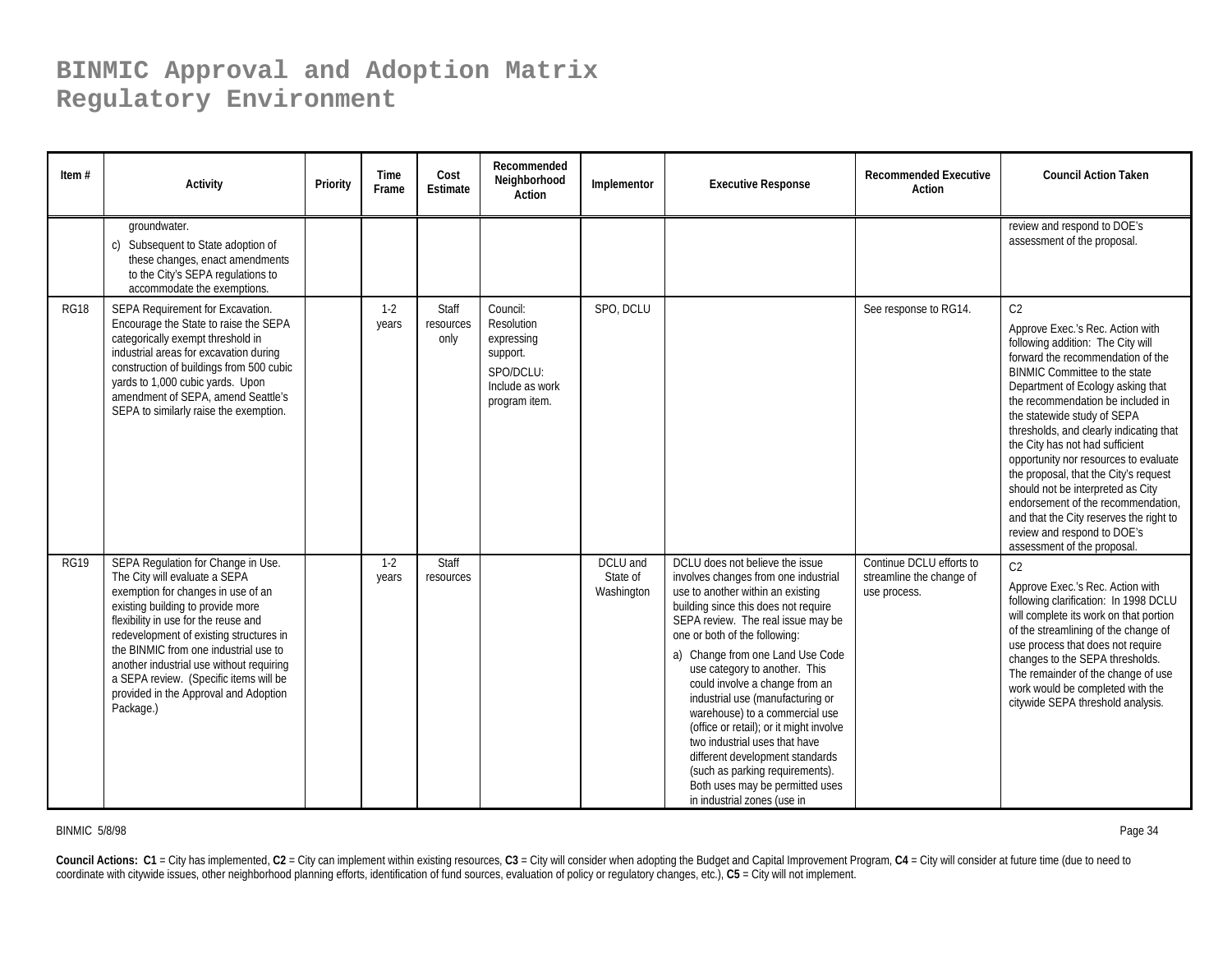| Item $#$    | <b>Activity</b>                                                                                                                                                                                                                                                                                                                                                                                              | Priority | Time<br>Frame  | Cost<br>Estimate                                                     | Recommended<br>Neighborhood<br>Action                                                         | Implementor                                                                         | <b>Executive Response</b>                                                                                                                                                                                                                                                                                                                                                                              | <b>Recommended Executive</b><br>Action                                                                                                                      | <b>Council Action Taken</b>                                                                                                                                                                                                                                       |
|-------------|--------------------------------------------------------------------------------------------------------------------------------------------------------------------------------------------------------------------------------------------------------------------------------------------------------------------------------------------------------------------------------------------------------------|----------|----------------|----------------------------------------------------------------------|-----------------------------------------------------------------------------------------------|-------------------------------------------------------------------------------------|--------------------------------------------------------------------------------------------------------------------------------------------------------------------------------------------------------------------------------------------------------------------------------------------------------------------------------------------------------------------------------------------------------|-------------------------------------------------------------------------------------------------------------------------------------------------------------|-------------------------------------------------------------------------------------------------------------------------------------------------------------------------------------------------------------------------------------------------------------------|
|             |                                                                                                                                                                                                                                                                                                                                                                                                              |          |                |                                                                      |                                                                                               |                                                                                     | industrial zone as opposed to<br>"industrial use").<br>b) change of industrial use to<br>another industrial use, which have<br>different occupancy requirements<br>according to the Building Code<br>(different issue than the Land Use<br>Code).<br>DCLU is currently investigating<br>means by which a change of use that<br>does not involve a significant change<br>of impacts can be streamlined. |                                                                                                                                                             |                                                                                                                                                                                                                                                                   |
| <b>RG20</b> | <b>Industrially Appropriate Mitigation</b><br>Measures. Recommend that DCLU<br>work with the Manufacturing and<br>Industrial Council to develop a list of<br>industrially appropriate mitigation<br>alternatives (mitigation menu) for the<br>BINMIC and incorporate them into the<br>regulatory framework.                                                                                                  |          | $1-2$<br>years | Staff<br>resources                                                   | Council:<br>Resolution<br>expressing<br>support.<br>DCLU: Include as<br>work program<br>item. | <b>DCLU</b>                                                                         | Will work with affected parties,<br>including MIC, to create a list of<br>commonly applied mitigation<br>measures (or alternatives) for<br>specified uses, and prepare a CAM or<br>Director's Rule.                                                                                                                                                                                                    | DCLU will initiate in 1998.                                                                                                                                 | C <sub>2</sub><br>Approve Exec.'s Rec. Action.                                                                                                                                                                                                                    |
| <b>RG21</b> | Use of BINMIC Programmatic EIS. The<br>City shall adopt the BINMIC<br>programmatic EIS to minimize the need<br>for further environmental review for<br>properties located in the BINMIC.                                                                                                                                                                                                                     |          | Ongoing        | Staff<br>resources                                                   | Council:<br>Resolution<br>expressing<br>support.                                              | <b>DCLU</b>                                                                         | DCLU will make use of the EIS<br>document, as long as it is relevant<br>and current, as appropriate during<br>permit application review. It is<br>important to note that individual<br>projects may need to supple-ment,<br>though not duplicate, the information<br>and analysis in the BINMIC EIS.                                                                                                   | Ongoing work plan item.                                                                                                                                     | C <sub>2</sub><br>Approve Exec.'s Rec. Action with the<br>following clarification: City does not<br>"adopt" environmental impact<br>statements or determine for what<br>uses they may be used. EIS's are<br>produced and their use is determined<br>by state law. |
| <b>RG22</b> | Environmental Cleanup. Apply for U.S.<br>Environmental Protection Agency (EPA)<br>Sustainable Development and<br>Brownfields Grants to continue the<br>discussions with Ecology.<br>Continue discussions with the<br>Department of Ecology regarding<br>area-wide soil and ground water<br>cleanup levels that are protective of<br>human heath and the environment<br>and the BINMIC Consent Decree.<br>and |          | $1-2$<br>years | Applicatio<br>n for<br>Brownfiel<br>ds Grant<br>from the<br>U.S. EPA | Include as part of<br>ongoing BINMIC<br><b>District Council</b><br>role.                      | <b>BINMIC</b><br>Committee/<br>District<br>Council, Port<br>of Seattle.<br>DON, OED | The City supports the Port and<br>BINMIC working on this.<br>OED and SPO recently drafted letters<br>that were sent by the Mayor and<br>Mayor-Elect in support of the Port's<br>application for a Brownfields<br>demonstration grant for BINMIC.                                                                                                                                                       | If the DOE grant is<br>approved, OED will<br>coordinate with other City<br>Departments to provide<br>support for the Port's<br>implementation of the grant. | C1, C2<br>Approve Exec.'s Rec. Action with<br>following addition: Review BINMIC<br>District Council issue as part of<br>response to PS5 above.                                                                                                                    |

BINMIC 5/8/98